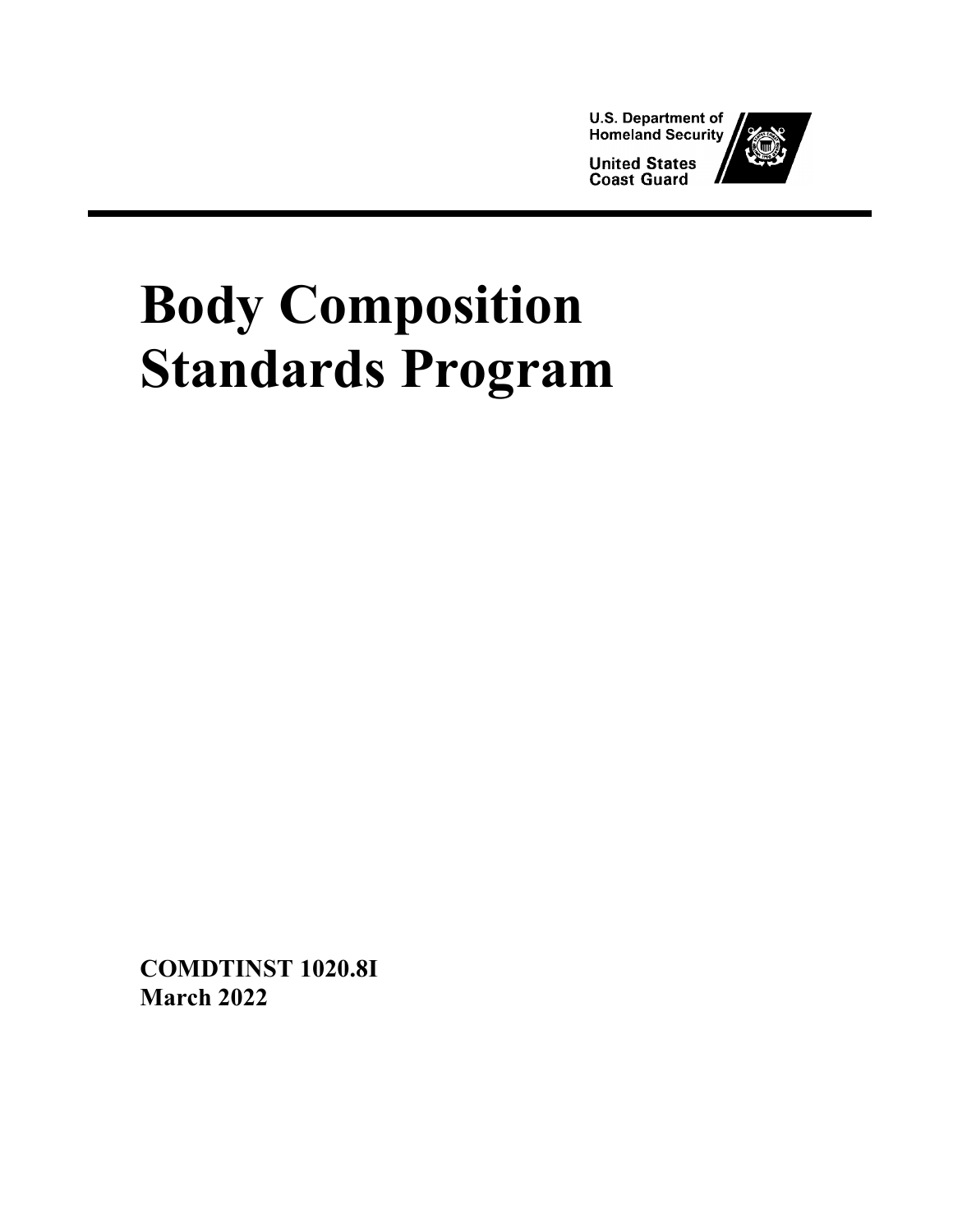**U.S. Department of Homeland Security** 

**United States Coast Guard** 



Commandant US Coast Guard Stop 7907 United States Coast Guard 2703 Martin Luther King Jr Ave SE Washington, DC 20593-7907 Staff Symbol: CG-1334 Phone: (202) 475-5401 Email[: HQS](mailto:HQS-PolicyandStandards@uscg.mil)[policyandStandards@uscg.mil](mailto:HQS-PolicyandStandards@uscg.mil)

> COMDTINST 1020.8I 31 MAR 2022

### COMMANDANT INSTRUCTION 1020.8I

#### Subj: BODY COMPOSITION STANDARDS PROGRAM

- Ref: (a) Coast Guard Health Promotion Manual, COMDTINST M6200.1 (series)
	- (b) Enlistments, Evaluations, and Advancements, COMDTINST M1000.2 (series)
	- (c) U.S. Coast Guard Boat Operations and Training (BOAT) Manual Volume II, COMDTINST M16114.33 (series)
	- (d) Officer Accessions, Evaluations, and Promotions, COMDTINST M1000.3 (series)
	- (e) Reserve Policy Manual, COMDTINST M1001.28 (series)
	- (f) Military Separations, COMDTINST M1000.4 (series)
	- (g) Pregnancy in the Coast Guard, COMDTINST 1000.9 (series)
	- (h) Coast Guard Medical Manual, COMDTINST M6000.1 (series)
	- (i) Sexual Assault Prevention and Response (SAPR) Program, COMDTINST M1754.10 (series)
	- (j) Military Bonus Programs, COMDTINST M7220.2 (series)
- 1. PURPOSE. This policy promulgates the Coast Guard's Body Composition Standards Program. This policy specifically applies to all Coast Guard military personnel, officer and enlisted, active and reserve, and the Public Health Service (PHS) officers that are detailed to the Coast Guard.
- 2. ACTION. All Coast Guard unit commanders, commanding officers, officers-in-charge, deputy/assistant commandants, and chiefs of Headquarters staff elements must comply with the provisions of this Instruction.
- 3. AUTHORIZED RELEASE. Internet release is authorized.
- 4. DIRECTIVES AFFECTED. Coast Guard Weight and Body Fat Standards Program Manual, COMDTINST M1020.8H is cancelled.
- 5. DISCLAIMER. This guidance is not a substitute for applicable legal requirements, nor is it itself a rule. It is intended to provide operational guidance for Coast Guard personnel and is not intended to nor does it impose legally-binding requirements on any party outside the Coast Guard.
- 6. MAJOR CHANGES. The Coast Guard Body Composition Standards Program is now updated to reflect current policy that include the following: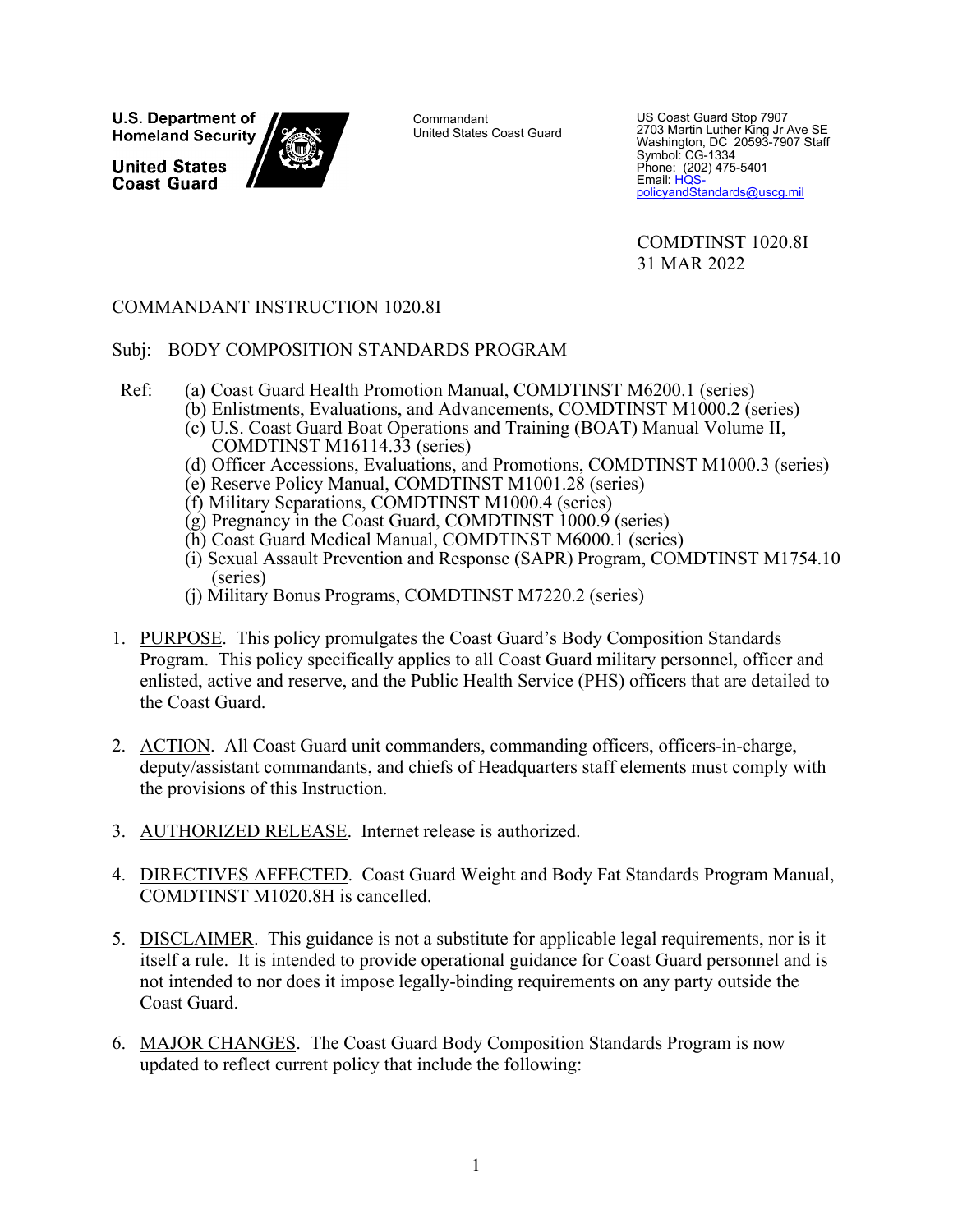- a. The new policy removes the requirement for members on abeyances/exemptions to participate in body composition screenings.
- b. Removed requirement for members to be compliant prior to receiving a sexual assault recovery abeyance.
- c. Removed requirements for member to be compliant during infertility treatment.
- d. Added Abdominal Circumference (AC) as a valid compliance measure as well as maximum value and safe AC loss rate.
- e. Abdominal Circumference is now authorized for accession screenings.
- f. Added the Boatcrew PFT in Reference (c) as a method of body composition compliance.
- g. Added a 30 day waiting period for probation start date to initial probation body composition screening.

#### 7. ENVIRONMENTAL ASPECT AND IMPACT CONSIDERATIONS.

- a. Commandant Office of Environmental Management, Commandant (CG-47) reviewed the development of this Commandant Instruction and the general policies contained within it, and determined that this policy falls under the Department of Homeland Security (DHS) categorical exclusion A3. No further environmental analysis is necessary in accordance with the U.S. Coast Guard Environmental Planning Policy, COMDTINST 5090.1 (series).
- b. This Commandant Instruction will not result in any substantial change to existing environmental conditions or violation of any applicable federal, state, or local laws relating to the protection of the environment. It is the responsibility of the action proponent to evaluate all future specific actions resulting from this policy for compliance with the National Environmental Policy Act (NEPA), other applicable environmental mandates, and the U.S. Coast Guard Environmental Planning Policy, COMDTINST 5090.1 (series).
- 8. DISTRIBUTION. No paper distribution will be made of this Instruction. An electronic version will be located on the following Commandant (CG-612) CGPortal: [cgportal.uscg.mil/library/directives/SitePages/Home.aspx .](https://cgportal.uscg.mil/library/directives/SitePages/Home.aspx)
- 9. RECORDS MANAGEMENT CONSIDERATIONS. Records created as a result of this Instruction, regardless of format or media, must be managed in accordance with the records retention schedule located on the Records Resource Center CGPortal site: [cg.portal.uscg.mil/units/cg61/CG611/SitePages/Home.aspx](https://cg.portal.uscg.mil/units/cg61/CG611/SitePages/Home.aspx) .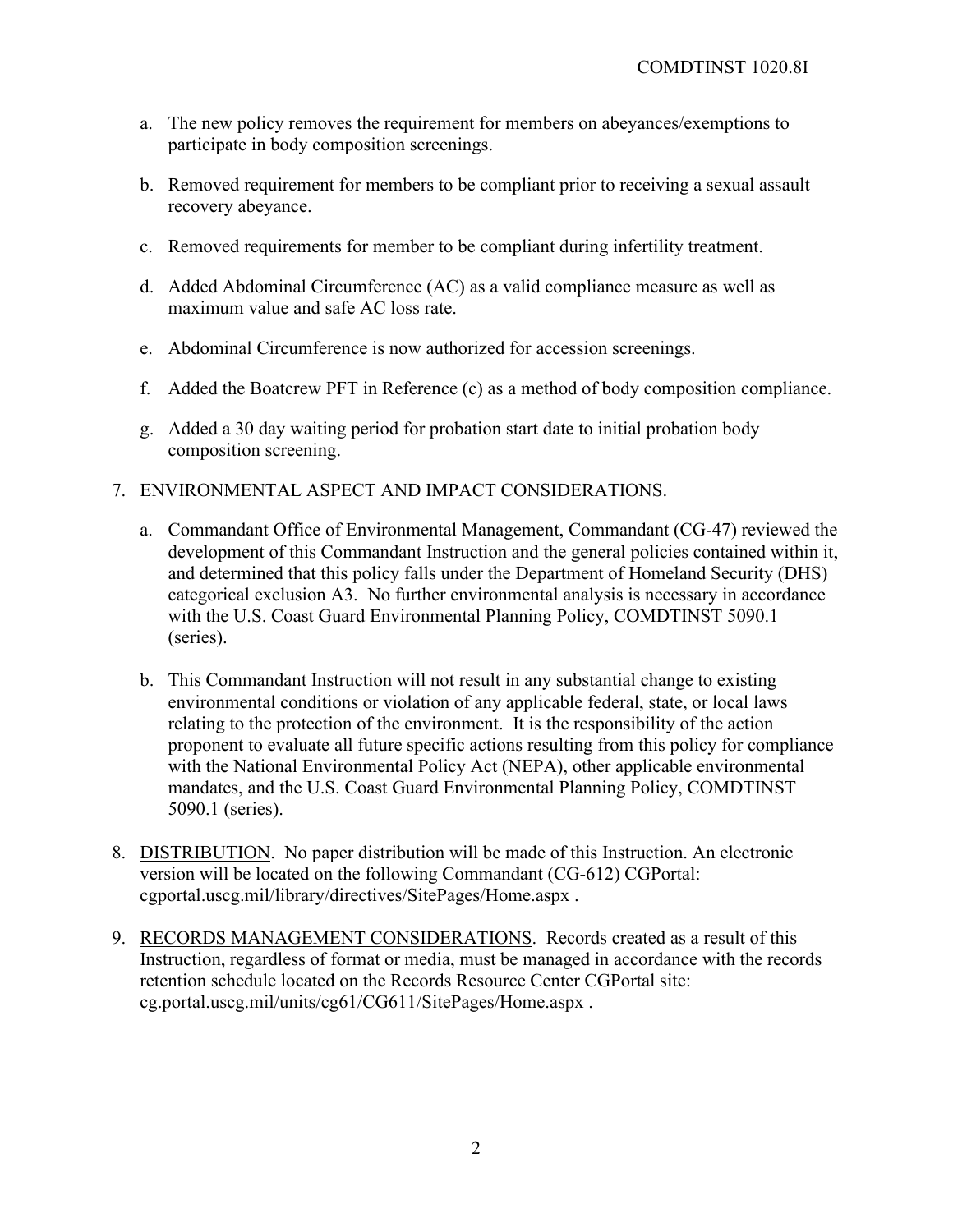- 10. FORMS/REPORTS. The forms referenced in this Instruction are available on the Coast Guard Standard Workstation or on the Internet: [www.dcms.uscg.mil/Our-](http://www.dcms.uscg.mil/Our-)[Organization/Assistant-Commandant-for-C4IT-CG-6/The-Office-of-Information-](https://www.dcms.uscg.mil/Our-Organization/Assistant-Commandant-for-C4IT-CG-6/The-Office-of-Information-Management-CG-61/Forms-Management/)[Management-CG-61/Forms-Management/](https://www.dcms.uscg.mil/Our-Organization/Assistant-Commandant-for-C4IT-CG-6/The-Office-of-Information-Management-CG-61/Forms-Management/) .
- 11. SECTION 508. This Instruction adheres to Accessibility Guidelines and Standards as promulgated by the U.S. Access Board. If changes are needed, please communicate with the Coast Guard Section 508 Program Management Office at Section.508@uscg.mil.
- 12. REQUEST FOR CHANGES. Units and individuals may formally recommend changes through the chain of command using the Coast Guard Memorandum. Comments and suggestions from users of this Instruction are welcomed. All such correspondence may be emailed to Commandant (CG-133) at: HQS-PolicyandStandards@USCG.MIL.

/ERIC C. JONES/ Rear Admiral, U.S. Coast Guard Assistant Commandant for Human Resources

Enclosure: (1) Screening Weights & Maximum Allowance Body Fat Percentages (2) Body Fat Percentage Estimation Charts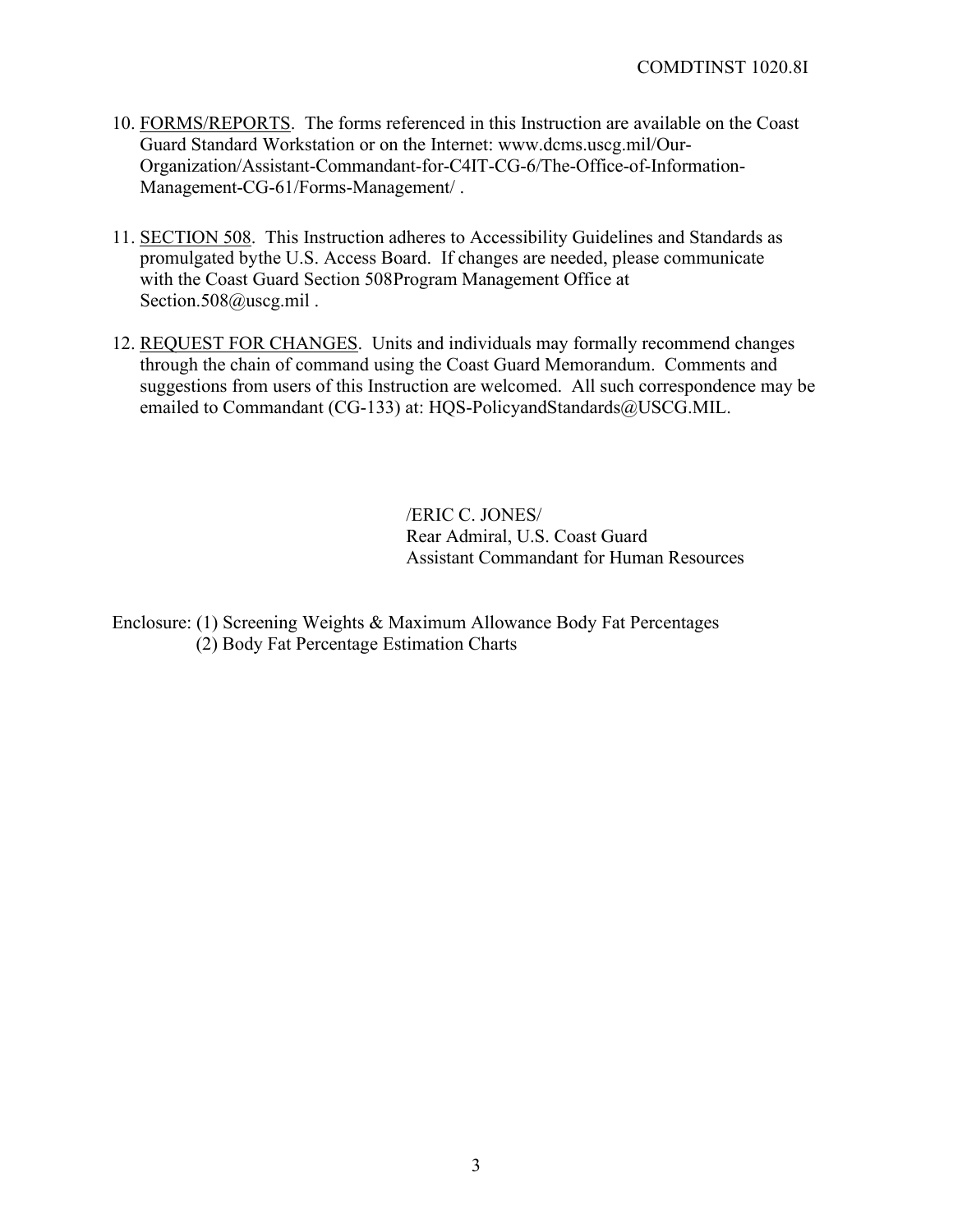|                      | RECORD OF CHANGES |             |                   |
|----------------------|-------------------|-------------|-------------------|
| <b>CHANGE NUMBER</b> | DATE OF CHANGE    | DATE ENTERD | <b>ENTERED BY</b> |
|                      |                   |             |                   |
|                      |                   |             |                   |
|                      |                   |             |                   |
|                      |                   |             |                   |
|                      |                   |             |                   |
|                      |                   |             |                   |
|                      |                   |             |                   |
|                      |                   |             |                   |
|                      |                   |             |                   |
|                      |                   |             |                   |
|                      |                   |             |                   |
|                      |                   |             |                   |
|                      |                   |             |                   |
|                      |                   |             |                   |
|                      |                   |             |                   |
|                      |                   |             |                   |
|                      |                   |             |                   |
|                      |                   |             |                   |
|                      |                   |             |                   |
|                      |                   |             |                   |
|                      |                   |             |                   |
|                      |                   |             |                   |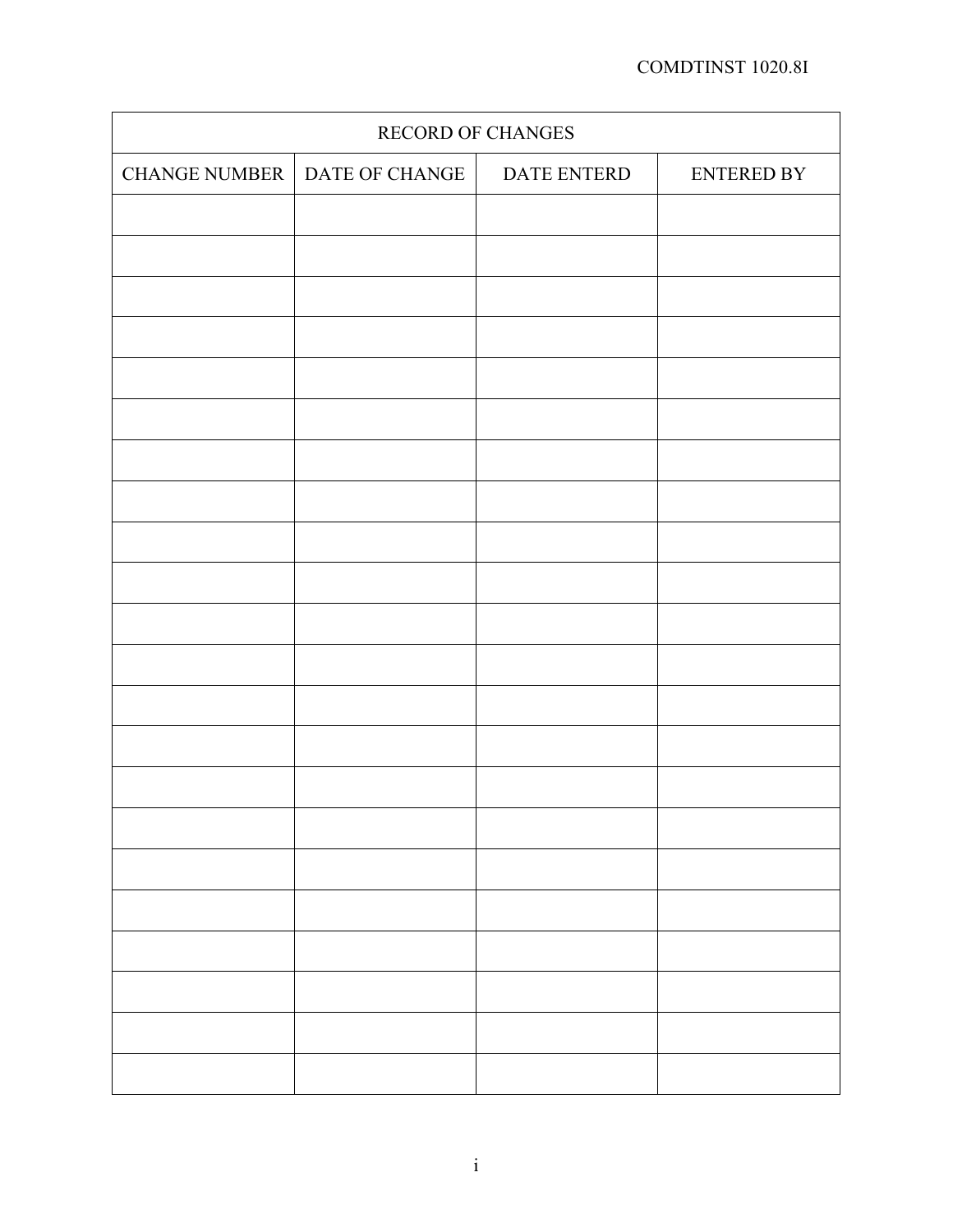# **Table of Contents**

|    | <b>COAST GUARD BODY COMPOSITION PROGRAM OVERVIEW.1-1</b><br><b>Chapter 1</b>           |
|----|----------------------------------------------------------------------------------------|
|    |                                                                                        |
|    |                                                                                        |
| 2. |                                                                                        |
| 3. |                                                                                        |
|    |                                                                                        |
| 1. |                                                                                        |
| 2. |                                                                                        |
| 3. |                                                                                        |
| 4. |                                                                                        |
| 5. |                                                                                        |
| 6. |                                                                                        |
| 7. |                                                                                        |
| 8. | CG Personnel Service Center, Personnel Service Division, Field Support (CG PSC-psd-    |
|    |                                                                                        |
|    |                                                                                        |
|    |                                                                                        |
|    | <b>Chapter 2</b>                                                                       |
|    |                                                                                        |
| 1. |                                                                                        |
| 2. |                                                                                        |
| 3. |                                                                                        |
| 4. | Upon Receipt of Orders to Specified Resident Training and Prior to Execution of Orders |
|    |                                                                                        |
| 5. |                                                                                        |
| 6. |                                                                                        |
| 7. |                                                                                        |
|    |                                                                                        |
| 1. |                                                                                        |
| 2. |                                                                                        |
| 3. | Personnel Responsible for Conducting Height and Body Composition Measurements . 2-3    |
| 4. |                                                                                        |
|    | C. Standard Tape Method Measurement Guidelines for Percentage of Body Fat  2-4         |
| 1. |                                                                                        |
| 2. |                                                                                        |
| 3. |                                                                                        |
| 4. |                                                                                        |
| 5. |                                                                                        |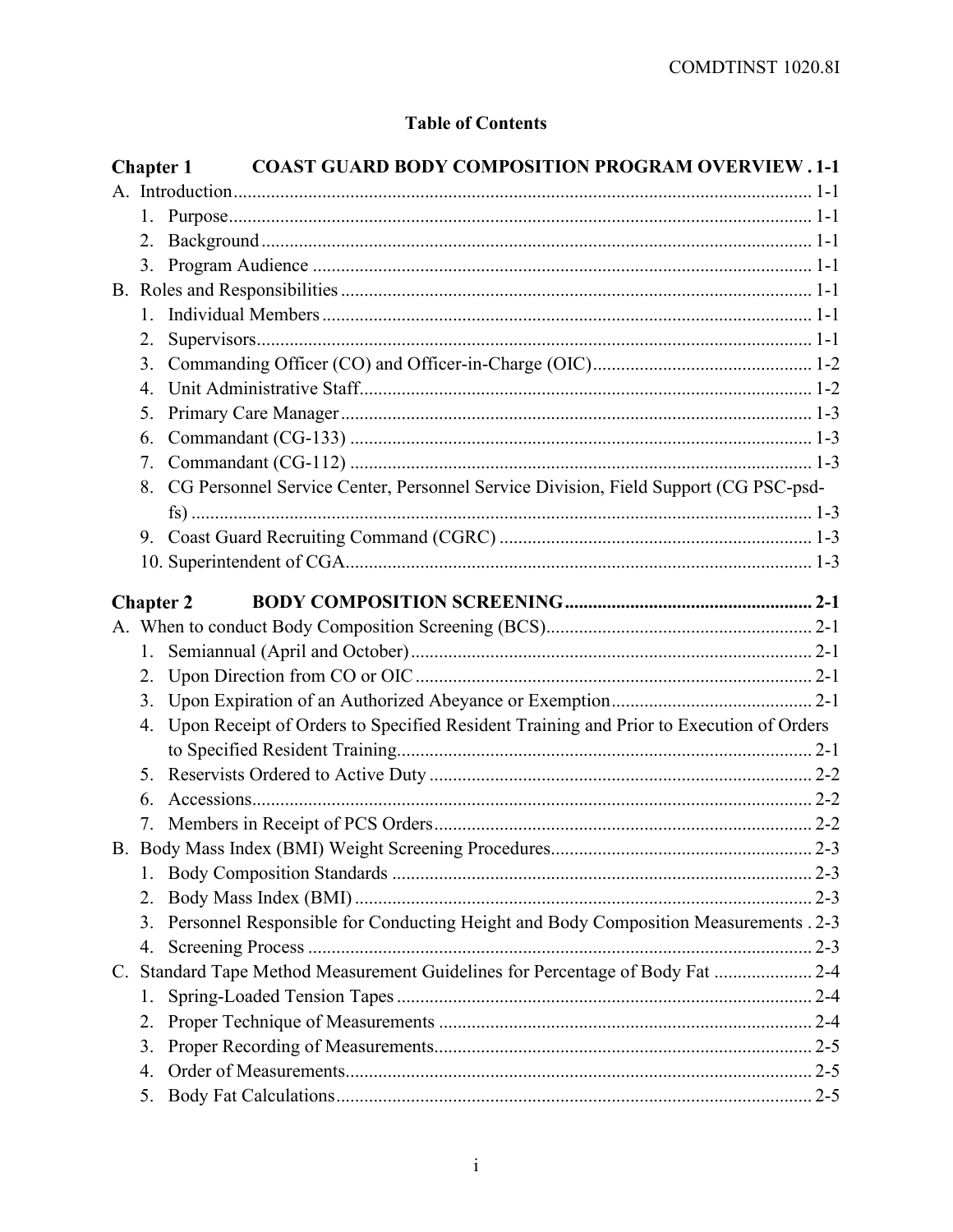| $E_{\rm{eff}}$ |                                                                        |  |
|----------------|------------------------------------------------------------------------|--|
| $F_{\cdot}$    |                                                                        |  |
|                |                                                                        |  |
|                |                                                                        |  |
|                |                                                                        |  |
| Ι.             |                                                                        |  |
|                |                                                                        |  |
|                | 2.                                                                     |  |
|                |                                                                        |  |
| J.             |                                                                        |  |
|                |                                                                        |  |
|                |                                                                        |  |
|                |                                                                        |  |
|                |                                                                        |  |
|                |                                                                        |  |
|                |                                                                        |  |
|                |                                                                        |  |
|                |                                                                        |  |
|                |                                                                        |  |
|                |                                                                        |  |
|                |                                                                        |  |
|                | <b>BODY COMPOSITION PROGRAM NON-COMPLIANCE 3-1</b><br><b>Chapter 3</b> |  |
|                | A. Consequences of Non-Compliance with Body Composition Standards3-1   |  |
|                |                                                                        |  |
|                |                                                                        |  |
|                |                                                                        |  |
|                |                                                                        |  |
|                |                                                                        |  |
|                | 2.                                                                     |  |
|                |                                                                        |  |
|                | 1.                                                                     |  |
|                | 2.                                                                     |  |
|                | 3.                                                                     |  |
|                |                                                                        |  |
|                | 1.                                                                     |  |
|                | 2.                                                                     |  |
|                | 3.<br>4.                                                               |  |
|                | 5.                                                                     |  |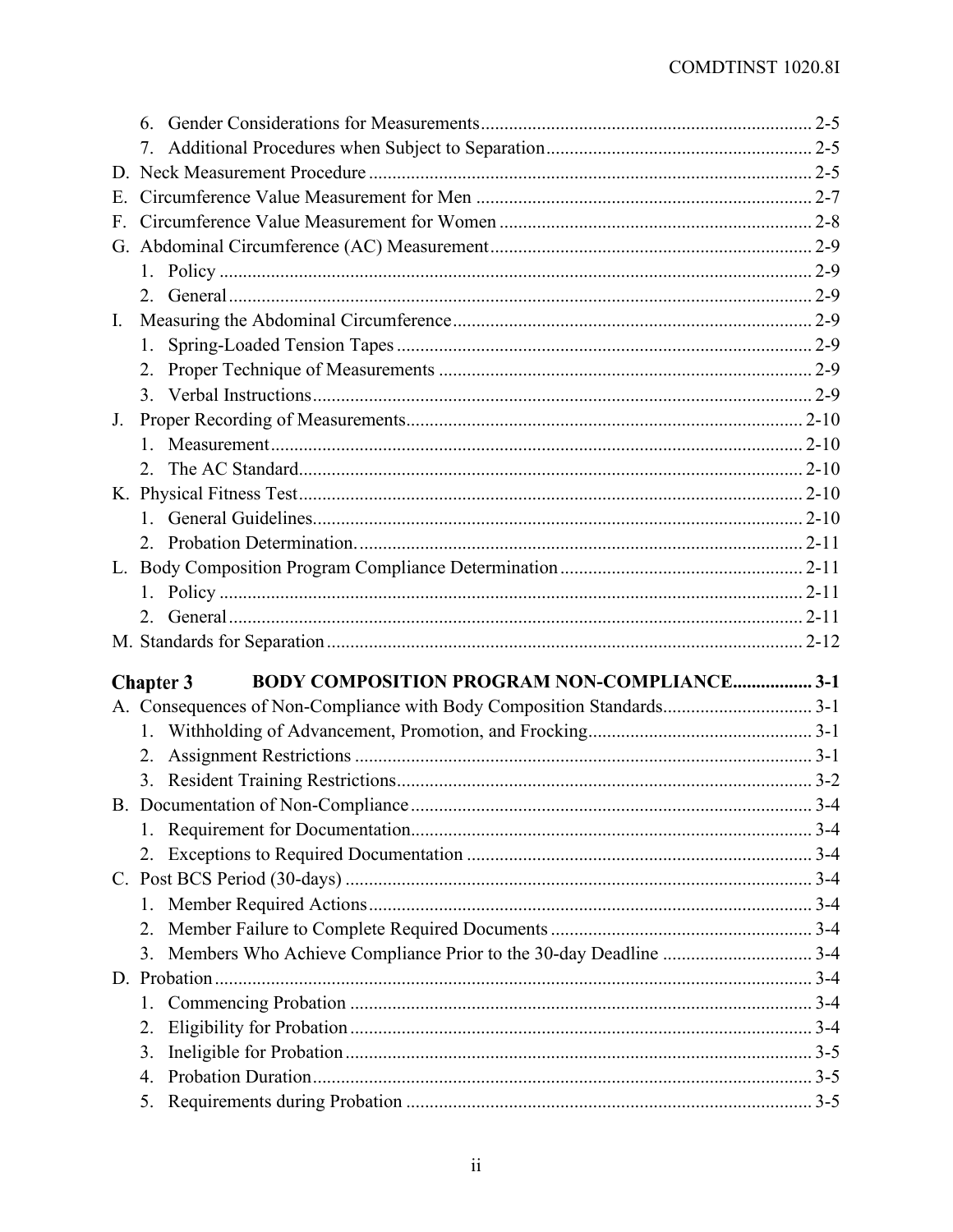|             | 6. |                                                                             |  |
|-------------|----|-----------------------------------------------------------------------------|--|
|             | 7. |                                                                             |  |
|             | 8. |                                                                             |  |
|             |    | <b>Chapter 4</b>                                                            |  |
|             |    |                                                                             |  |
|             | 1. |                                                                             |  |
|             | 2. |                                                                             |  |
|             | 3. |                                                                             |  |
|             | 4. |                                                                             |  |
|             | 5. |                                                                             |  |
| B.          |    |                                                                             |  |
| $C_{\cdot}$ |    |                                                                             |  |
|             | 1. |                                                                             |  |
|             | 2. |                                                                             |  |
|             | 3. |                                                                             |  |
|             | 4. |                                                                             |  |
|             | 5. | Members Recommended for Separation Who Become Compliant Prior to Separation |  |
|             |    |                                                                             |  |
|             |    |                                                                             |  |
| Е.          |    |                                                                             |  |
| $F_{\cdot}$ |    |                                                                             |  |
|             |    |                                                                             |  |
|             |    |                                                                             |  |
|             | 2. |                                                                             |  |
|             | 3. |                                                                             |  |
|             |    |                                                                             |  |
|             |    | <b>Chapter 5</b>                                                            |  |
|             |    |                                                                             |  |
|             |    |                                                                             |  |
|             | 2. |                                                                             |  |
|             | 3. |                                                                             |  |
|             | 4. |                                                                             |  |
|             | 5. |                                                                             |  |
|             | 6. |                                                                             |  |
|             | 7. |                                                                             |  |
|             |    |                                                                             |  |
|             |    |                                                                             |  |
|             | 2. |                                                                             |  |
|             | 3. |                                                                             |  |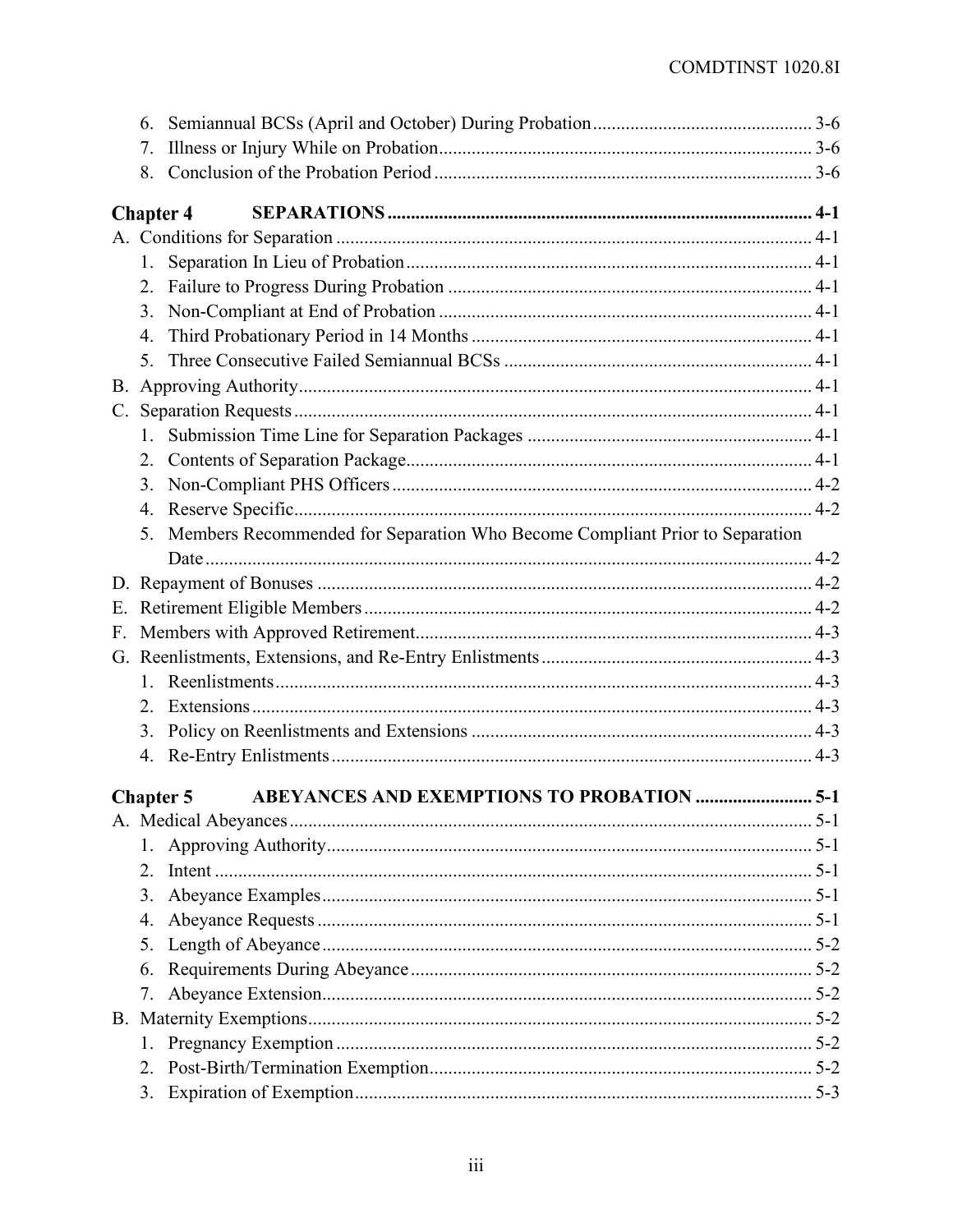| 2. |  |
|----|--|
|    |  |
| 4. |  |
| 5. |  |
|    |  |
|    |  |

Enclosure (1) Screening Weights & Maximum Allowance Body Fat Percentage Enclosure (2) Body Fat Percentage Estimation Charts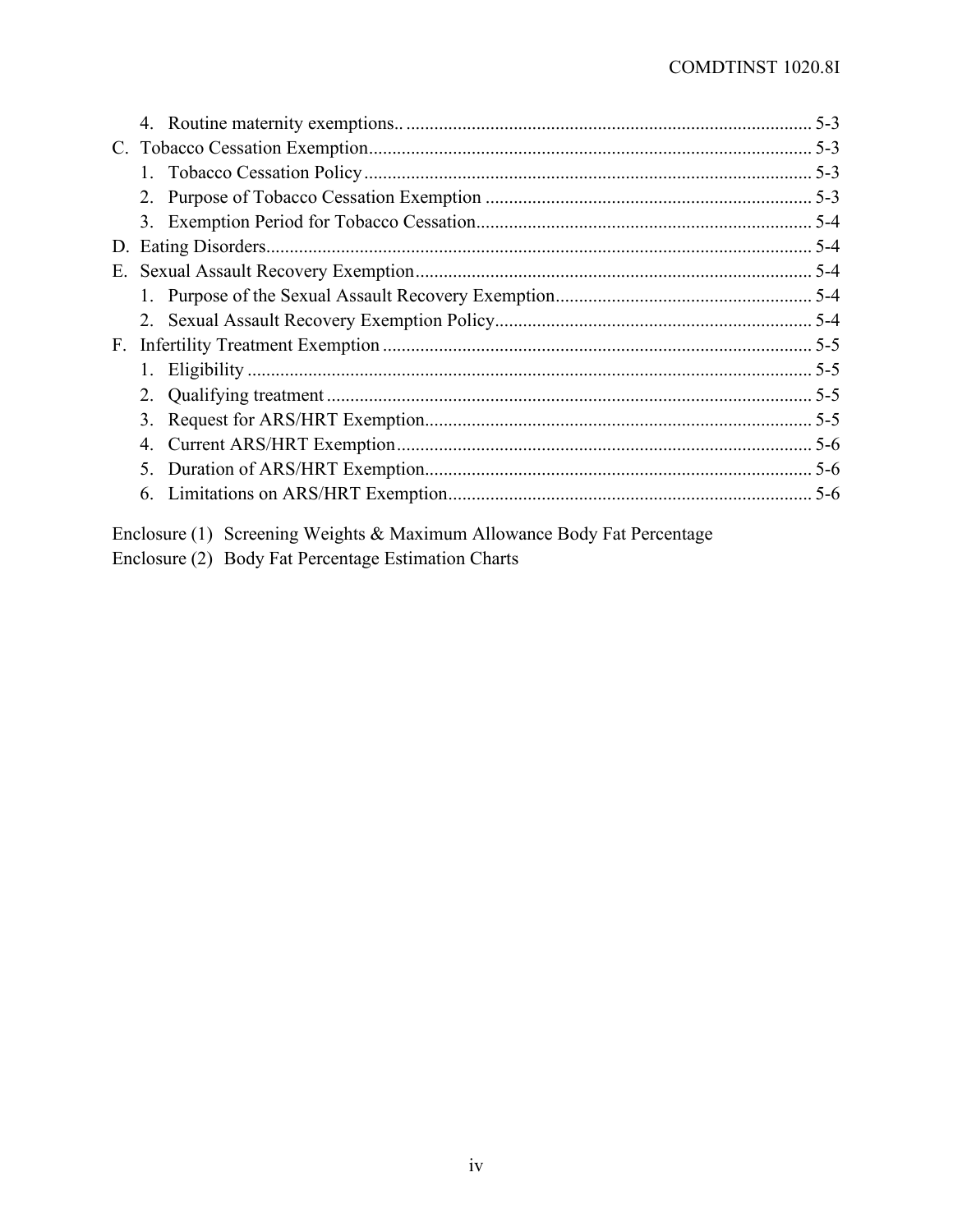#### <span id="page-9-0"></span>**COAST GUARD BODY COMPOSITION STANDARDS PROGRAM Chapter 1 OVERVIEW**

- A. Introduction.
	- 1. Purpose. The Coast Guard Body Composition Standards Program contains policy that directs administrative process to ensure that all Coast Guard military personnel:
		- a. Are capable of meeting the organization's operational needs and challenges;
		- b. Maintain a healthy weight and body fat percentage; and,
		- c. Present a sharp professional military appearance.
	- 2. Background. The Coast Guard Body Composition Program was instituted in 1984 and revised in 2004, 2008, 2020, and now 2022.
	- 3. Program Audience. The Coast Guard Body Composition Standards Program is applicable to all Coast Guard military personnel, including:
		- a. Active duty;
		- b. Reserve;
		- c. USPHS officers detailed to the Coast Guard;
		- d. Coast Guard Academy (CGA) cadets upon commissioning. Prior to commissioning cadets fall under the CGA regulations for weight and body fat standards.
		- e. Accession candidates; and,
		- f. Members returning to service under various Coast Guard policies; for example: temporary separation/care of newborn child (CNC).

#### B. Roles and Responsibilities.

- 1. Individual Members. Individual members must:
	- a. Maintain compliance with body composition standards at all times, unless specifically stated otherwise by this Instruction.
	- b. Complete the mandatory semiannual Body Composition Screenings (BCS) unless exempt per Chapter 5 of this Instruction.
	- c. Follow the requirements contained in Chapter 3 of this Instruction if determined to be non-compliant.
	- d. Be familiar with the policy and process requirements of this Instruction.
- 2. Supervisors. Supervisors must: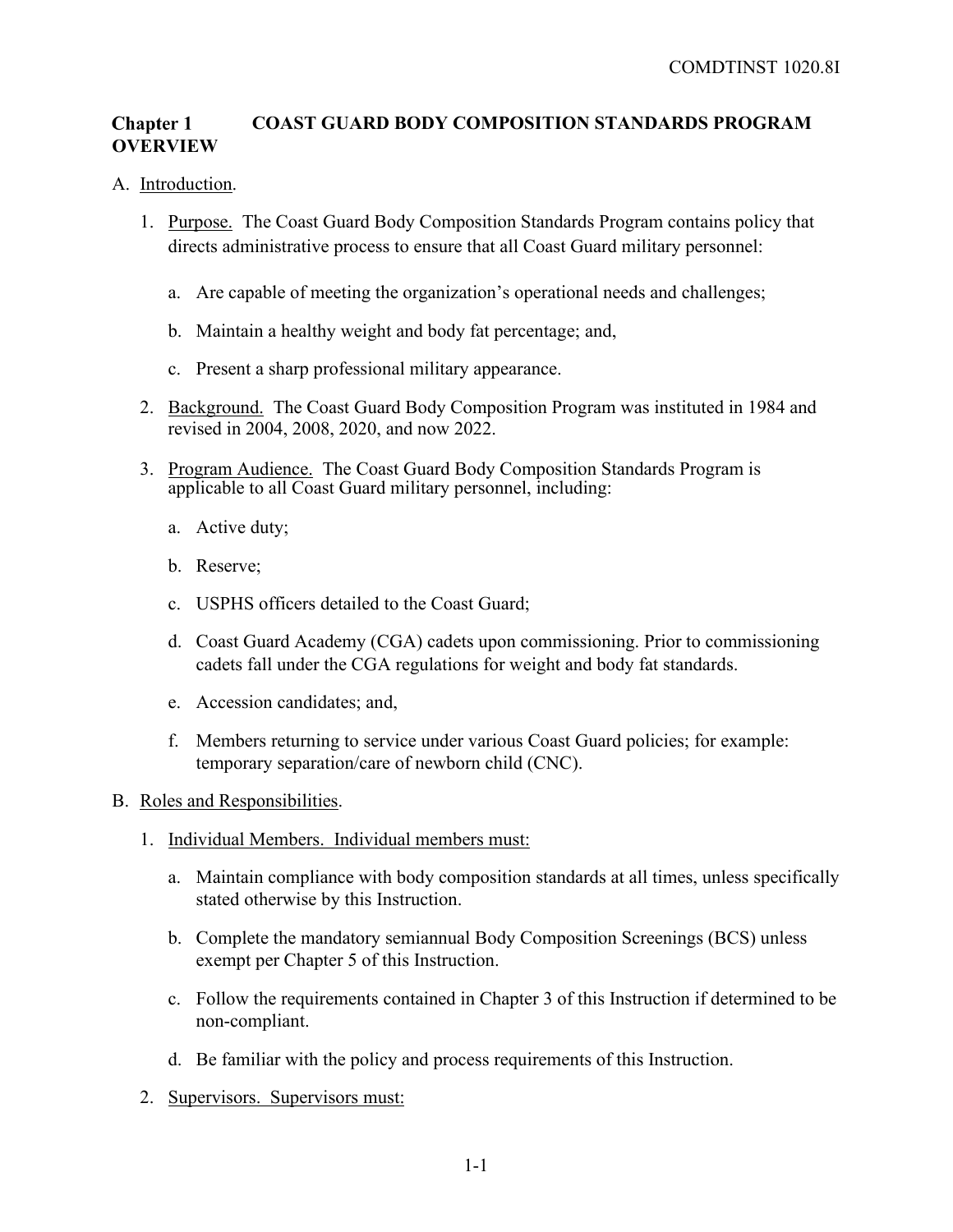- <span id="page-10-0"></span>a. Take a proactive approach to ensure personnel remain in compliance with the Coast Guard Body Composition Program.
- b. Recommend the unit commanding officer or officer-in-charge conduct body composition screenings outside of regularly scheduled semiannual screenings when members appear non-compliant.
- c. Monitor adherence to probation requirements for subordinates on probation, in accordance with Chapter 3.
- d. Encourage all members to exercise, make healthy food selections, and maintain a healthy lifestyle.

3. Commanding Officer (CO) and Officer-in-Charge (OIC). Commanding Officers and Officers-in-Charge must:

- a. Be responsible for the unit's adherence to the policies, process and procedures contained in this Instruction.
- b. Ensure members are compliant with standards at all times by conducting body composition assessments as outlined in Chapter 2 of this Instruction.
- c. Ensure personnel that must perform height/weight checks, body fat measurements, abdominal and circumference measurements, and Physical Fitness Tests are properly trained.
- d. Procure as needed and ensure measuring tools are in good working order including, height rulers, weight scales, tape measures, etc.
- e. Submit separation packages within 30 days to Commander, Personnel Service Center (CG PSC: EPM-1 for enlisted, OPM-1 for officer, and RPM-1 for reserve) for members who meet the conditions of separation outlined in this Instruction.
- f. Verify measurements of members subject to separation. A member within the command cadre, to include CO, executive officer (XO), OIC, executive petty officer (XPO), or command master chief (CMC), or as necessary, a senior member within the command must witness measurements of the member. See Chapter 2 of this Manual for additional instructions.
- g. Conduct additional body composition screenings outside of regularly scheduled semiannual BCSs when deemed necessary as outlined in Chapter, 2 paragraph A.2. of this Instruction.
- 4. Unit Administrative Staff.
	- a. Record all data in Direct Access (DA) within 10 working days of each BCS. The entry must be made regardless of a member's compliance or non-compliance with body composition standards, or the scheduling/completion of the Chronological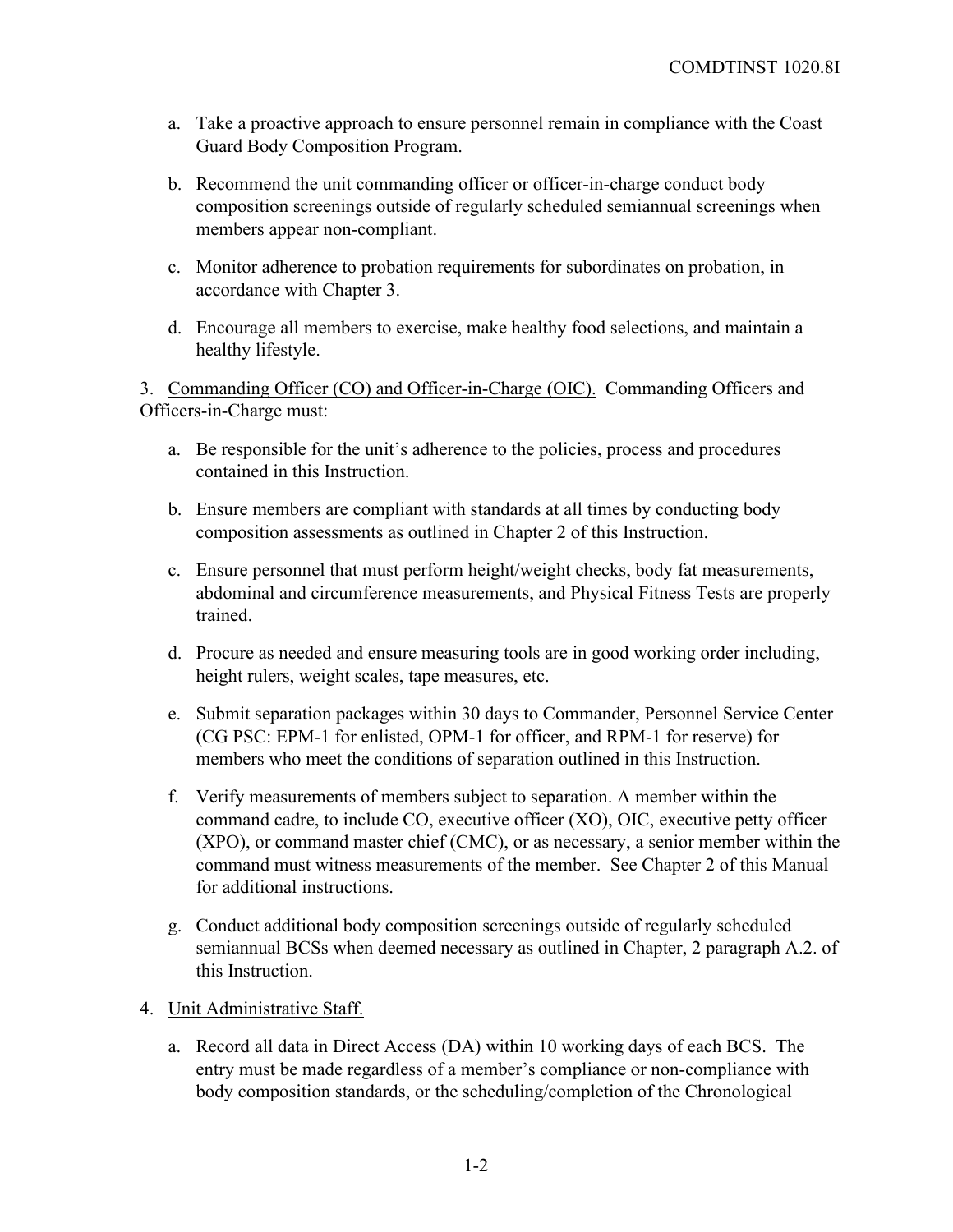<span id="page-11-0"></span> Administrative Remarks, form CG-3307. When Direct Access is offline, days will Record of Medical Care, Form SF-600. Document non-compliant BCS using not count against the 10-day requirement.

- b. Confirm compliance with body composition program of members with permanent change of station (PCS) orders within 30 days of PCS departure.
- 5. Primary Care Manager. (Includes military medical officers, licensed civilian physicians, physician assistants, and nurse practitioners, as appropriate).
	- a. Evaluate command/unit referred members through completion of a form SF-600, within 30 days of initiation of medical referral.
	- b. Address weight related health concerns, underlying causes of weight gain, and psychological motivators for overeating and/or poor nutritional choices.
	- c. Evaluate the member for physiological medical conditions or prescribed medication that may be the cause of the member's non-compliance.
- 6. Commandant (CG-133). Initiate required changes to this Instruction and make determinations on cases not adequately addressed by the provisions of this Instruction.
- 7. Commandant (CG-112). Provide policy oversight for Coast Guard Medical Officers.
- 8. CG Personnel Service Center, Personnel Service Division, Field Support (CG PSC-psdfs).
	- a. Serve as approving official for all medical abeyance and exemption requests.
	- b. Track statistics of abeyances and exemptions annually.
- 9. Coast Guard Recruiting Command (CGRC). Ensure all new accessions and members reentering the service are compliant with body composition standards prior to entry/reentry into CG service.
- 10. Superintendent of CGA. Promulgate regulations pertaining to body composition standards for cadets. All CGA graduates, to include graduates from other commissioning sources, must be compliant with the Coast Guard Body Composition Program, as outlined in this Manual, prior to commissioning.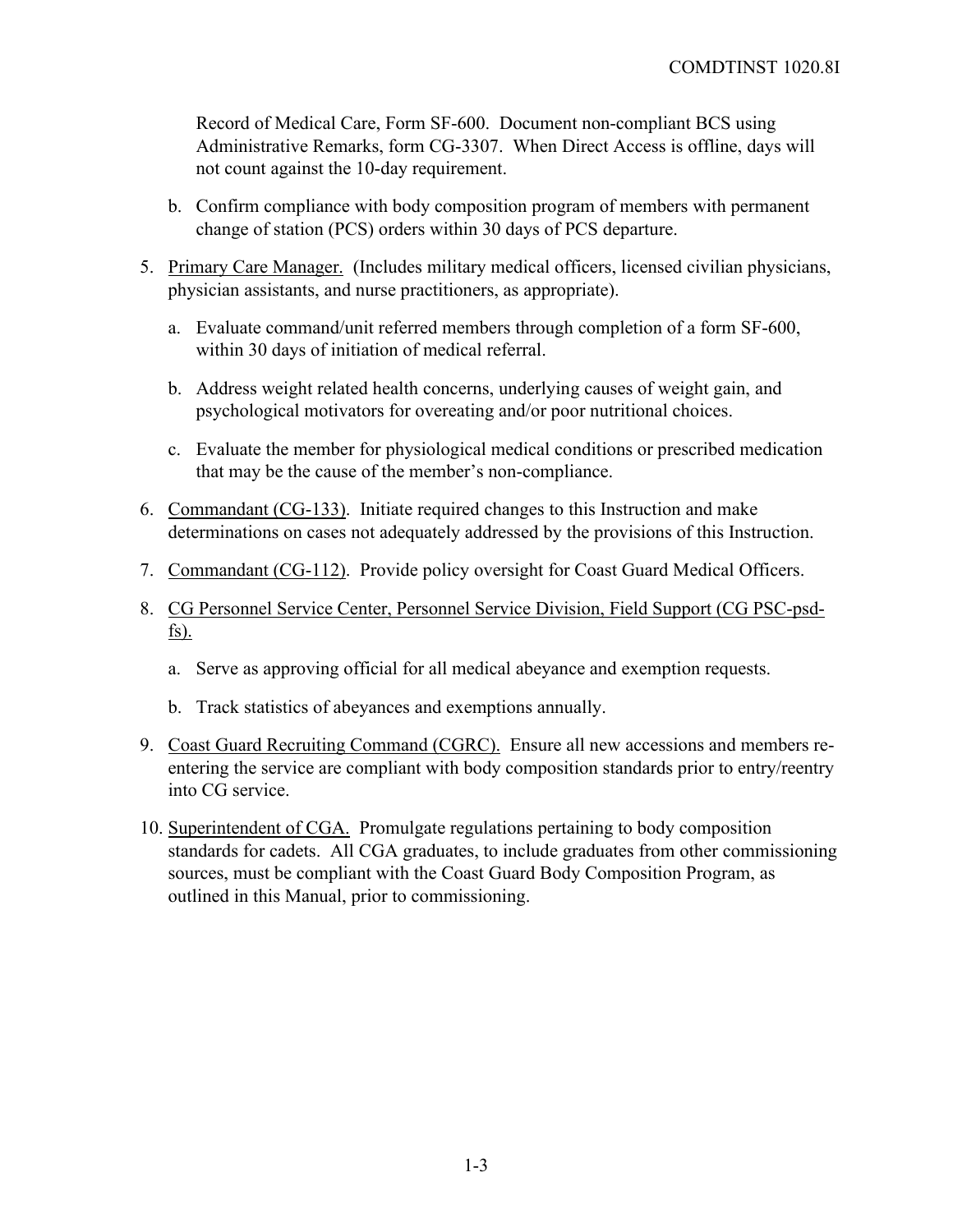# THIS PAGE INTENTIONALLY BLANK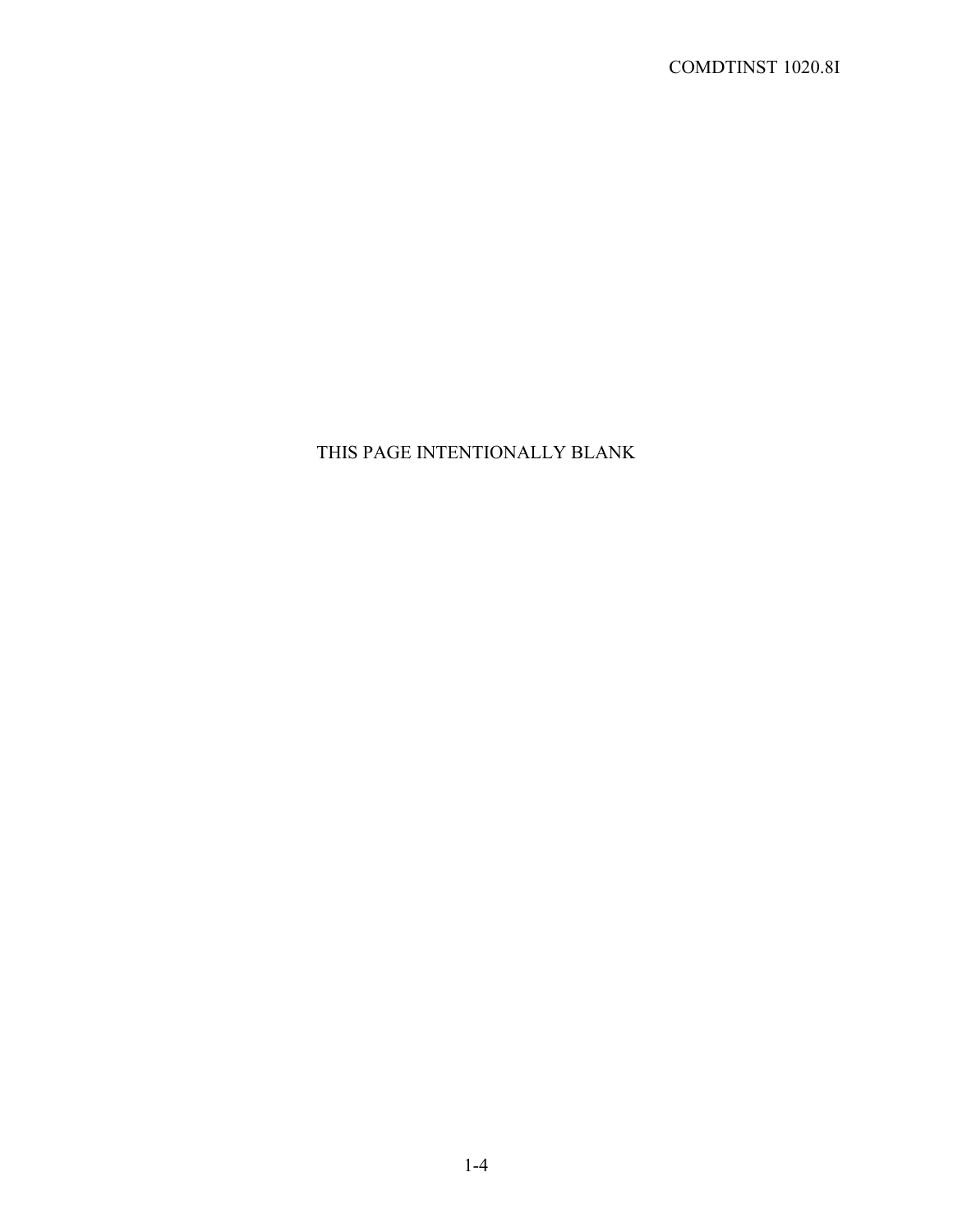#### <span id="page-13-0"></span>**Chapter 2 BODY COMPOSITION SCREENING**

A. When to conduct Body Composition Screening (BCS). Members are required to be compliant with the body composition program at all times. At a minimum, BCS must be conducted as listed below:

- 1. Semiannual (April and October). All Coast Guard military personnel must be screened against the Body Composition Program standards every April and October.
	- a. Members who will be away from their Permanent Duty Station (PDS) during the semiannual BCS month must make arrangements to be screened at their PDS no more than 15 days before the beginning of the month or 15 days after the end of the month. If the member's travel precludes a BCS during this window, the PDS and the command, where the member is temporarily assigned will coordinate a BCS. If a member will be present at their PDS at any point during the semiannual BCS month, prior arrangements must be made with the command to ensure resources are available to screen the member at that time.
	- b. Program managers and servicing personnel offices (SPOs) must ensure members assigned to attaché and post-graduate billets are screened against the Body Composition Standards Program in accordance with the policy set forth in this Instruction.
- 2. Upon Direction from CO or OIC.
	- a. COs and OICs may direct members who appear non-compliant with body composition standards to be evaluated for compliance outside of regularly scheduled semiannual BCS.
	- b. If found to be non-compliant, refer to Chapter 3 of this Manual for guidance.
- 3. Upon Expiration of an Authorized Abeyance or Exemption. As identified in Chapter 5 of this Manual, members must be evaluated for compliance on the first business day following the expiration of an abeyance or exemption.
- 4. Upon Receipt of Orders to Specified Resident Training and Prior to Execution of Orders to Specified Resident Training.
	- a. Commands must verify a member's compliance upon receipt of orders to the following resident training programs:
		- (1) Any training that culminates with an enlisted member being offered a commission, including but not limited to: Officer Candidate School (OCS), Direct Commission Officer (DCO), and Reserve Officer Candidate Indoctrination (ROCI). Members found non-compliant upon reporting to training that leads to a commission may be returned to their unit.
		- (2) Chief Petty Officer Academy (CPOACAD);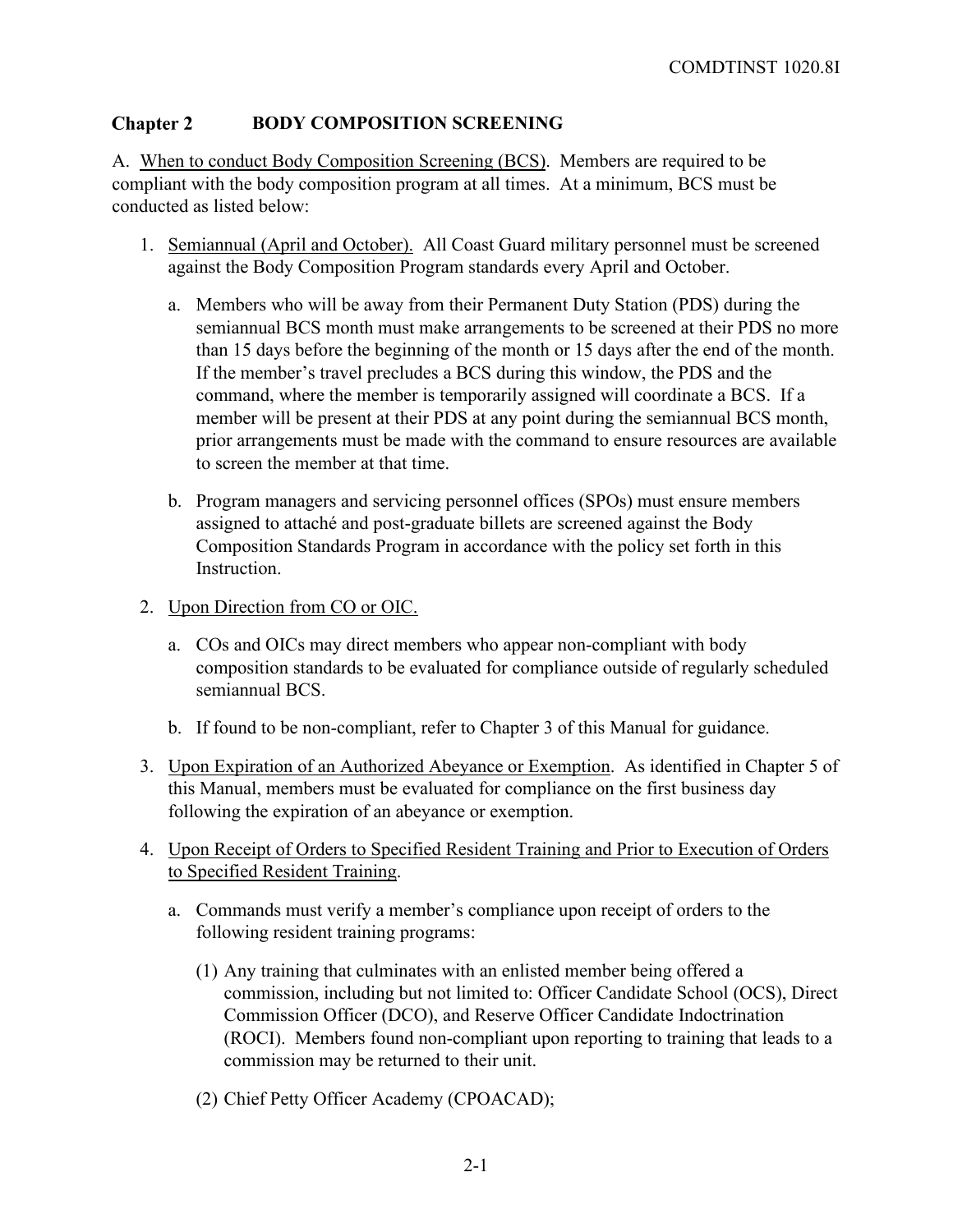- <span id="page-14-0"></span>(3) Senior Enlisted Leadership Course (SELC);
- (4) Prospective Commanding Officer/Prospective Executive Officer (PCO/PXO) School;
- (5) Prospective Operations Officer (POPS) School;
- (6) Chief Warrant Officer Professional Development (CWOPD) Course;
- (7) Class "A" schools;
- (8) Attendance at any leadership course hosted by non-Coast Guard entities (e.g., Non-Commissioned Officer Academy, Navy Senior Enlisted Academy, etc.).
- b. Commands must again verify compliance with body composition standards no more than 30 days and no less than 15 days from a class convening date to the programs listed in paragraph 2.A.4.a of this Instruction. At the same time, they must update DA with the member's screening results. If a member is found to be non-compliant, refer to Chapter 3 for guidance.
- c. Qualified members in receipt of last-minute orders (issued within 15 days of the class convening date), who were not able to be weighed-in at their permanently assigned unit in sufficient time prior to the class convening date, must be weighed upon reporting to the resident training listed in 2.A.4.a. If a member is found to be noncompliant, refer to Chapter 3 for guidance.
- 5. Reservists Ordered to Active Duty. In addition to the above, any reservist ordered to any type of active duty other than normal active duty for training (ADT-AT) must be screened. A reservist found non-compliant must not be ordered to active duty and must be processed for non-compliance in accordance with this Instruction.
- 6. Accessions.
	- the maximum allowable body fat percentage or abdominal circumference as shown in Enclosures (1) and (2). a. All new accessions (including newly recruited USPHS officers and selectees for programs leading to a commission) and members re-entering service must not exceed
	- b. Military Entrance Processing Stations (MEPS) will make all official weight determinations for recruit applicants.
	- c. Members applying for a re-entry enlistment following discharge for non-compliance with the Coast Guard Body Composition Program must meet the requirements outlined in Chapter 4 paragraph G.4 of this Instruction.
- 7. Members in Receipt of PCS Orders. Commands must verify members in receipt of PCS orders are in compliance within 30 days of departure.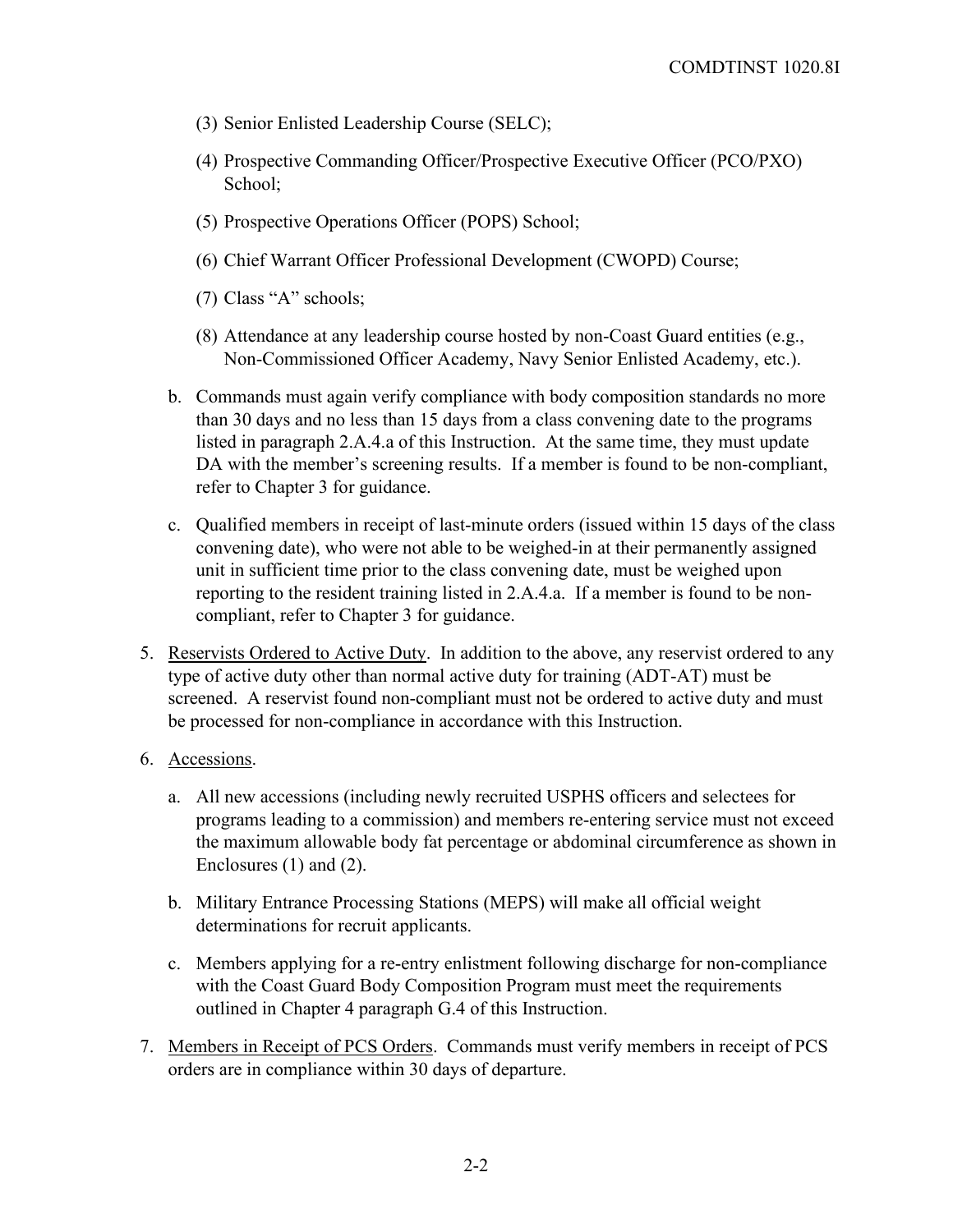- <span id="page-15-0"></span>B. Body Mass Index (BMI) Weight Screening Procedures.
	- Coast Guard established the BMI standard of 19.0 (minimum) and 27.5 (maximum), Enclosure (1) of this Instruction. 1. Body Composition Standards. The Coast Guard's screening weight standards are based on body mass index (BMI), a weight that corresponds with an individual's height. The regardless of age or gender. Maximum/minimum screening weights are listed in
		- a. All members who exceed their maximum screening weight are subject to a body fat assessment.
		- b. All members who fall below the minimum screening weight must be referred for a medical evaluation.
	- 2. Body Mass Index (BMI). BMI is a number calculated from a person's weight and height. It provides a reliable indicator of unhealthy body fat percentage and is used to screen for weight categories that may lead to health problems. It is recognized by the Centers for Disease Control (CDC) as one of the best methods for population assessment of obesity corresponding to risk for disease. According to the CDC website a person with a normal weight status will have a BMI between 18.5 and 24.9. A BMI range between 25.0 and 29.9 is considered overweight and a BMI over 30.0 is obese. An adult BMI calculator for age 20 and above and a teen calculator is located on the CDC website: [www.cdc.gov](file://Hqs-nas-t-009/CG-1/CG-13/CG-133/Directives/1020.8%20-%20Body%20Composition%20Program/M1020.8I_CG%20Body%20Comp%20Program/2022%20Concurrent%20Clearance%20w%20PFT/Final%20Package%20for%20submission/612%20Revisions/www.cdc.gov) .
	- 3. Personnel Responsible for Conducting Height and Body Composition Measurements. COs and OICs are responsible for ensuring proper body composition screenings are conducted except as noted elsewhere in this Manual (e.g. MEPS, program managers). Actual body composition screenings must be conducted by command-designated Coast Guard personnel (preferably senior petty officers or above) that are experienced with and trained on the proper procedures for conducting the height and body composition assessments outlined in this Instruction.
	- 4. Screening Process.
		- a. Attire.
			- (1) The uniform of the day (socks, no shoes) is the standard attire for a normal weigh in. Members may wear clean USCG PT clothing if taping is required. COs/OICs may authorize clean organizational clothing, such as flight suits, coveralls, business suits, medical smocks, chef ware, etc., to enhance efficiency of the process.
			- (2) When wearing authorized USCG PT Clothing, the clothes must be clean and presentable. Appropriate undergarments must be worn during body fat assessments and the abdominal circumference measurement. Compression garments, pantyhose or shape wear of any kind are not authorized during BCS.
		- b. Weight.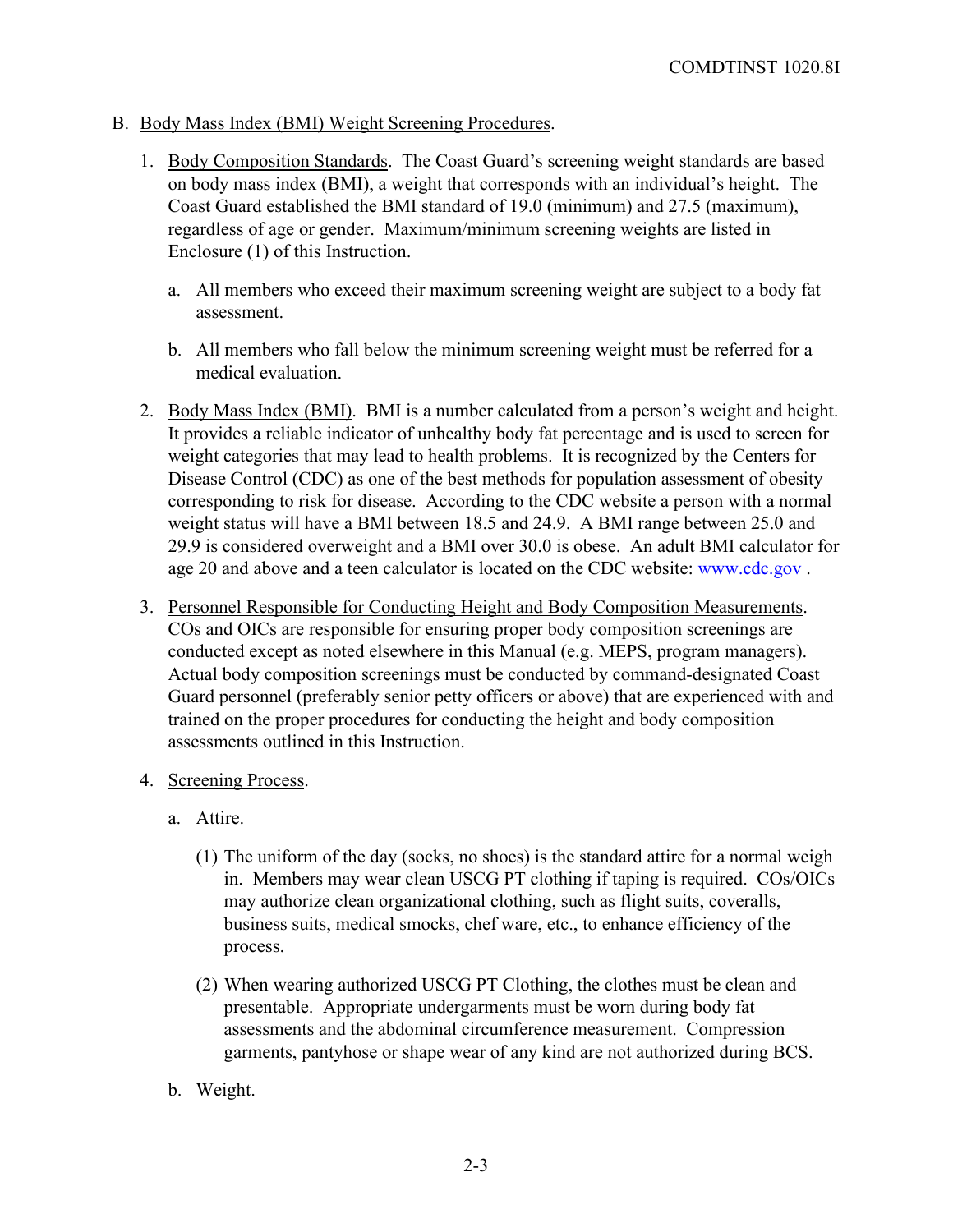- <span id="page-16-0"></span>(1) Weight scales must be "zeroed" prior to each use and the manufacturer's instructions must be followed. When there are questions as to the accuracy of a scale, a second zeroed scale may be used for the purpose of weight verification.
- in DA as 215; 215.5 is recorded in DA as 216. (2) Round measurements to the nearest whole number. Examples: 215.4 is recorded
- (3) The following weight allowances will be deducted for attire worn during BCS:
	- (a) T-shirt and gym shorts (no footwear): 1 pound;
	- (b) T-shirt and trousers or sweatpants (no footwear): 2 pounds;
	- (c) Tropical uniform or organizational clothing (no footwear): 3 pounds;
	- (d) Operational Dress Uniform (no footwear): 4 pounds;
	- (e) Any other attire (no footwear): no deduction taken.
- c. Height.
	- (1) When measuring height, instruct members to remove their shoes.
	- (2) Have member stand upright (position of attention) with feet together, flat on the floor.
	- (3) The measurement device must be a height scale, usually found on the back of standard scales, or at a minimum be made of metal or fiberglass.
	- (4) Round measurements to the nearest whole number. Examples: 65.4 is recorded in DA as 65; 65.5 is recorded in DA as 66.
	- (5) Because height does not change appreciably over time, it may not be necessary to re-measure height during every assessment. Commands must verify height at least on the first BCS of a member's tour.

C. Standard Tape Method Measurement Guidelines for Percentage of Body Fat. The guidelines listed below must be followed when taking body fat percentage measurements.

- abdominal circumference measurement. The manufacturer's instructions must be 1. Spring-Loaded Tension Tapes. For consistency purposes, the Gulick II spring-loaded tension tape measure is required to be used when conducting body fat assessments and followed.
- 2. Proper Technique of Measurements. When measuring circumferences, apply the tape so that it makes contact with the skin (with the exception of the buttocks measurement for females, in which case the measurement must be made over the member's undergarments), conforms to the body surface being measured, and does not compress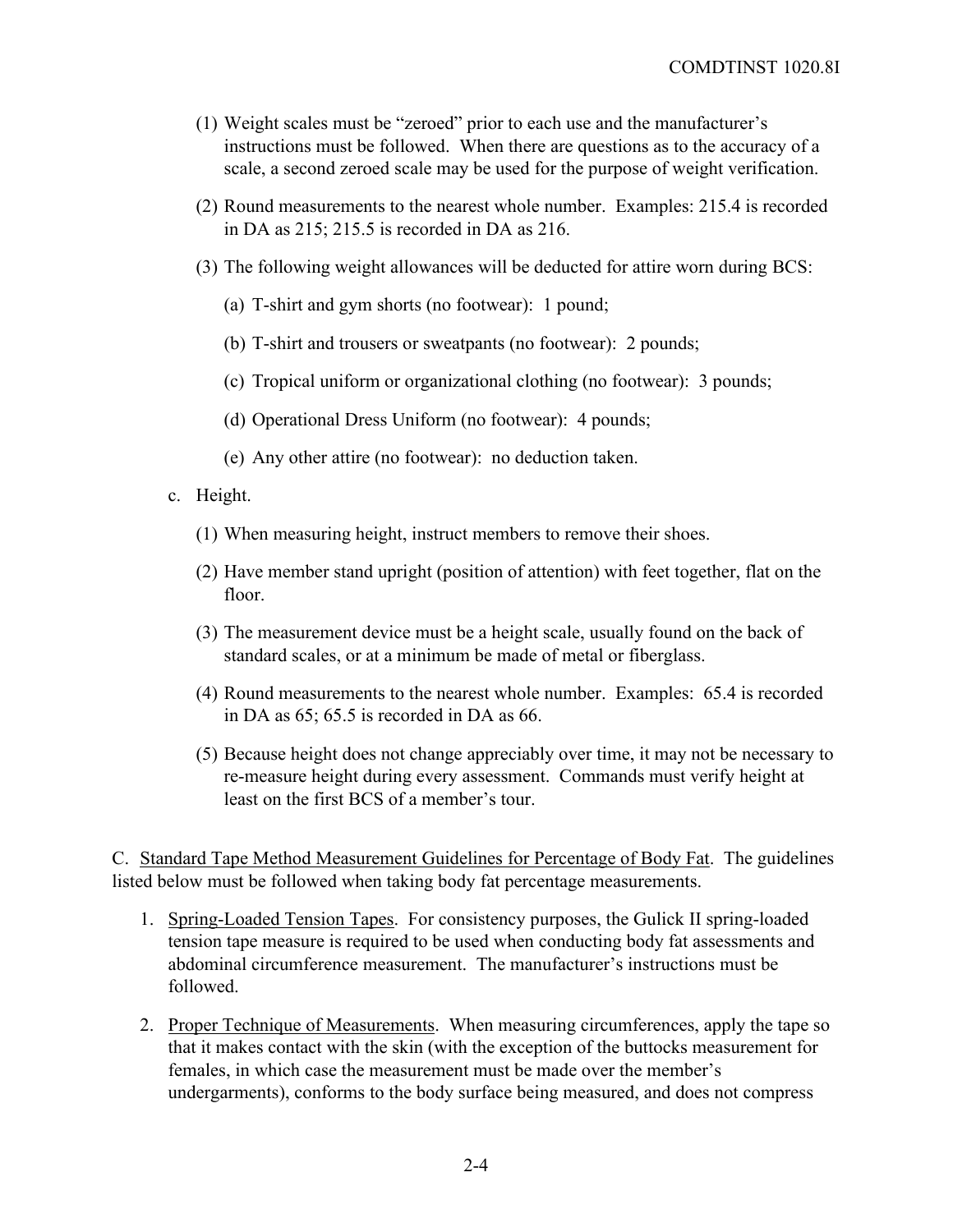<span id="page-17-0"></span>the underlying soft tissues. Make all circumference measurements in the horizontal plane (i.e., parallel to the floor), with the exception of the neck measurement where the tape measure is placed perpendicular to the neck's long axis.

- 3. Proper Recording of Measurements. Take all circumference measurements three (3) times and record them to the nearest 1/2 inch. If any of the three measurements differs by more than one inch from the other two, take an additional measurement and compute a mathematical average of the three closest measurements to the nearest 1/2 inch and record this value. If three sets are within 1.0 inches of each other, do not average, use the lowest set's total as the circumference value. Refer to Sections 2.E through 2.G. of this Instruction for measurement procedures.
- 4. Order of Measurements. Each set of measurements must be completed sequentially to minimize errors associated with repetitive measurement readings. For example, when measuring males complete one set of abdomen and neck measurements, and then repeat in the same sequence/order until you have three sets of measurements. When measuring females complete one set of waist, hip, and neck measurements, and then repeat in the same sequence/order until you have three sets of measurements.
- 5. Body Fat Calculations. Body fat estimation charts are included in Enclosure (2).  $Circumference$  values  $(CV)$  are calculated from the formulas below and compared with the member's height to determine estimated body fat percentage. Round calculated results of the CV down to the nearest half-inch.
	- a. Male  $CV = Abdomen Neck$  (in inches)
	- b. Female  $CV = Wait + But tocks Neck (in inches)$
- 6. Gender Considerations for Measurements. Body fat measurements must be conducted by a member of the same gender as the person being measured.
- 7. Additional Procedures when Subject to Separation. In cases where a member is subject to separation, visual verification of measurements must be completed by a same gender member of the command cadre. For example, if the command cadre members is one gender except for the individual separating, the CO/OIC must ensure a same gender person outside of the command can verify the measurements.
- D. Neck Measurement Procedure.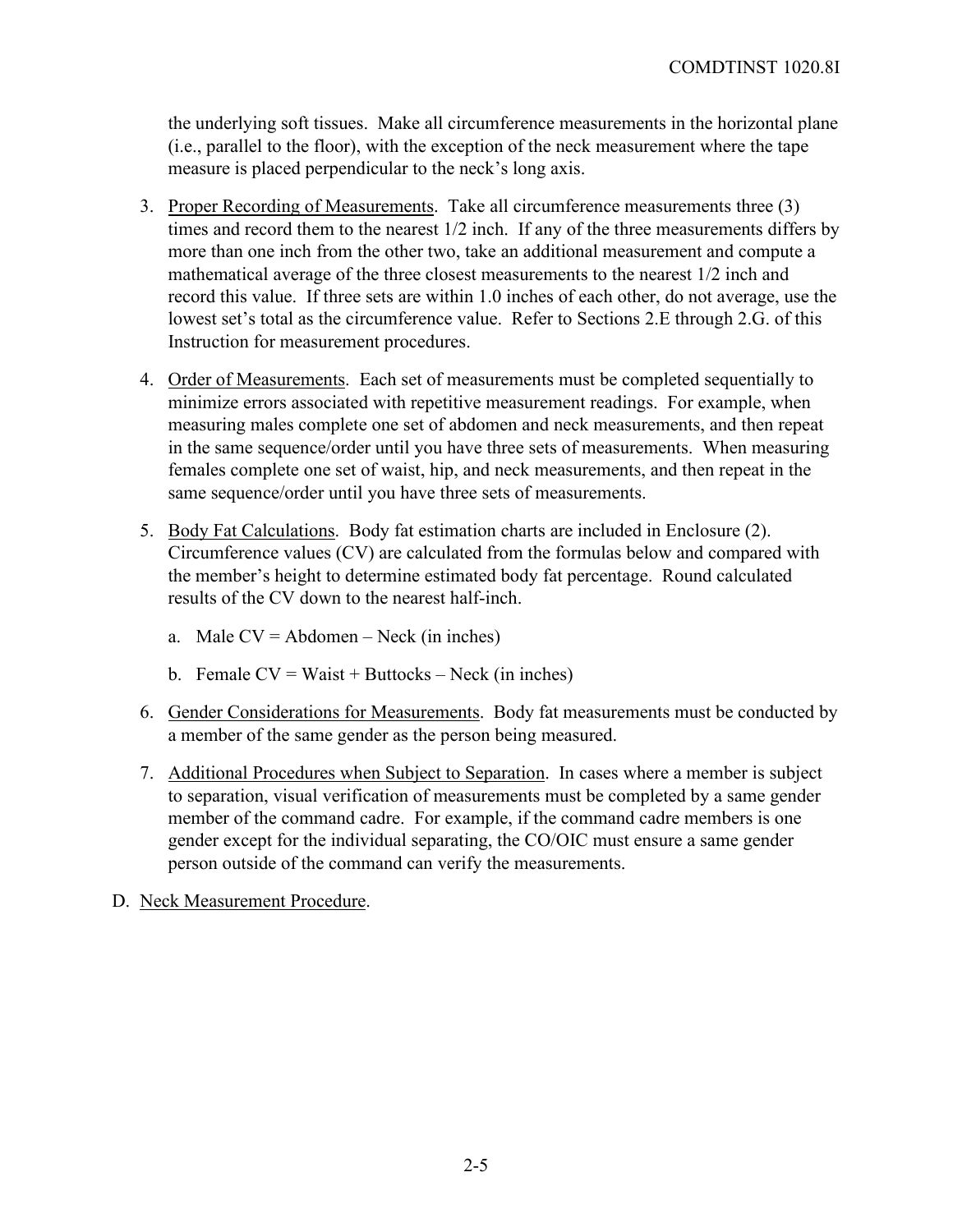| <b>Step</b>    | Action                                                                                                                                                                                      |
|----------------|---------------------------------------------------------------------------------------------------------------------------------------------------------------------------------------------|
| 1              | Measure the neck circumference at a point just below the larynx (Adam's Apple) and<br>perpendicular to the long axis of the neck. (Do not place the tape measure over the<br>Adam's Apple.) |
|                | Member should look straight ahead during measurement, with shoulders down (not<br>hunched).                                                                                                 |
|                | Care should be taken so as not to involve the shoulder/neck muscles (trapezius) in the<br>measurement.                                                                                      |
| $\overline{2}$ | Round neck measurement up to the nearest $1/2$ inch (e.g., round<br>16 $1/4$ inches to 16 $1/2$ inches).                                                                                    |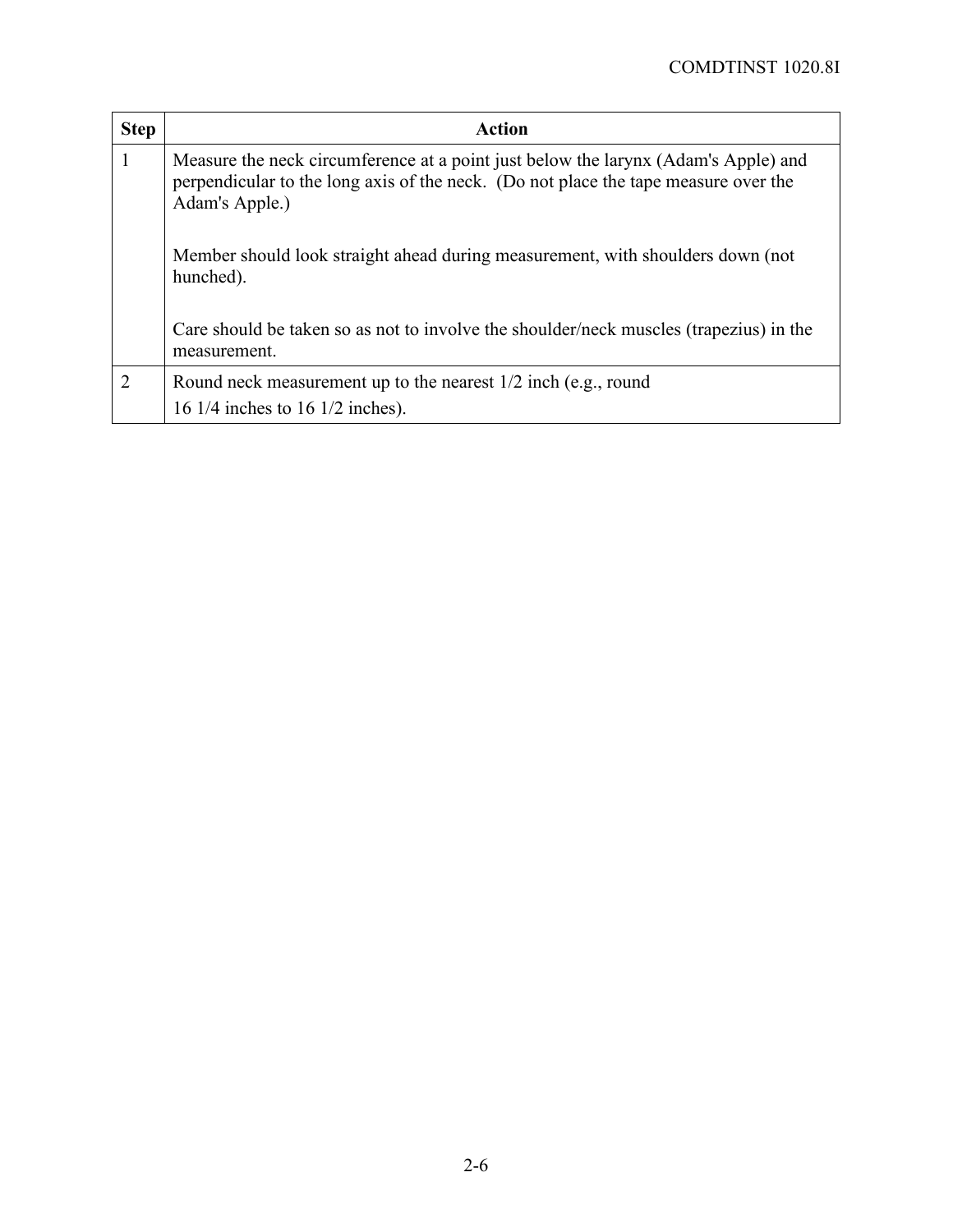# E. Circumference Value Measurement for Men.

| <b>Step</b>    | Action                                                                                                                                                 |
|----------------|--------------------------------------------------------------------------------------------------------------------------------------------------------|
| 1              | Measure abdominal circumference against the skin at the navel (belly button), level and<br>parallel to the floor.                                      |
|                | Arms are at the sides.                                                                                                                                 |
|                | Record the measurement at the end of member's normal, relaxed exhalation.<br>$\bullet$<br>Member will not hold breath during measurements.             |
| $\overline{2}$ | Round abdominal measurement down to the nearest 1/2 inch. (e.g., round 34 3/4 to 34<br>$1/2$ ).                                                        |
| 3              | Determine the circumference value by subtracting the neck measurement from the<br>abdominal measurement.                                               |
|                | Example: If the neck measurement is 12 inches and the waist measurement is 36<br>inches, the circumference value will be $24.0$ (36.0-12.0=24.0).      |
| $\overline{4}$ | Compare this value against the height measurement in the percent fat estimation chart<br>(Enclosure 2) to determine the estimated body fat percentage. |
|                | Example: If the circumference value is 24.0 and the height of the member is 62.0, the<br>body fat percentage will be 30.                               |
|                |                                                                                                                                                        |
|                | %BF formula for men:                                                                                                                                   |
|                | %BF = $86.010 \times \log 10$ (abdomen-neck)-70.041 x log10(height) +36.76                                                                             |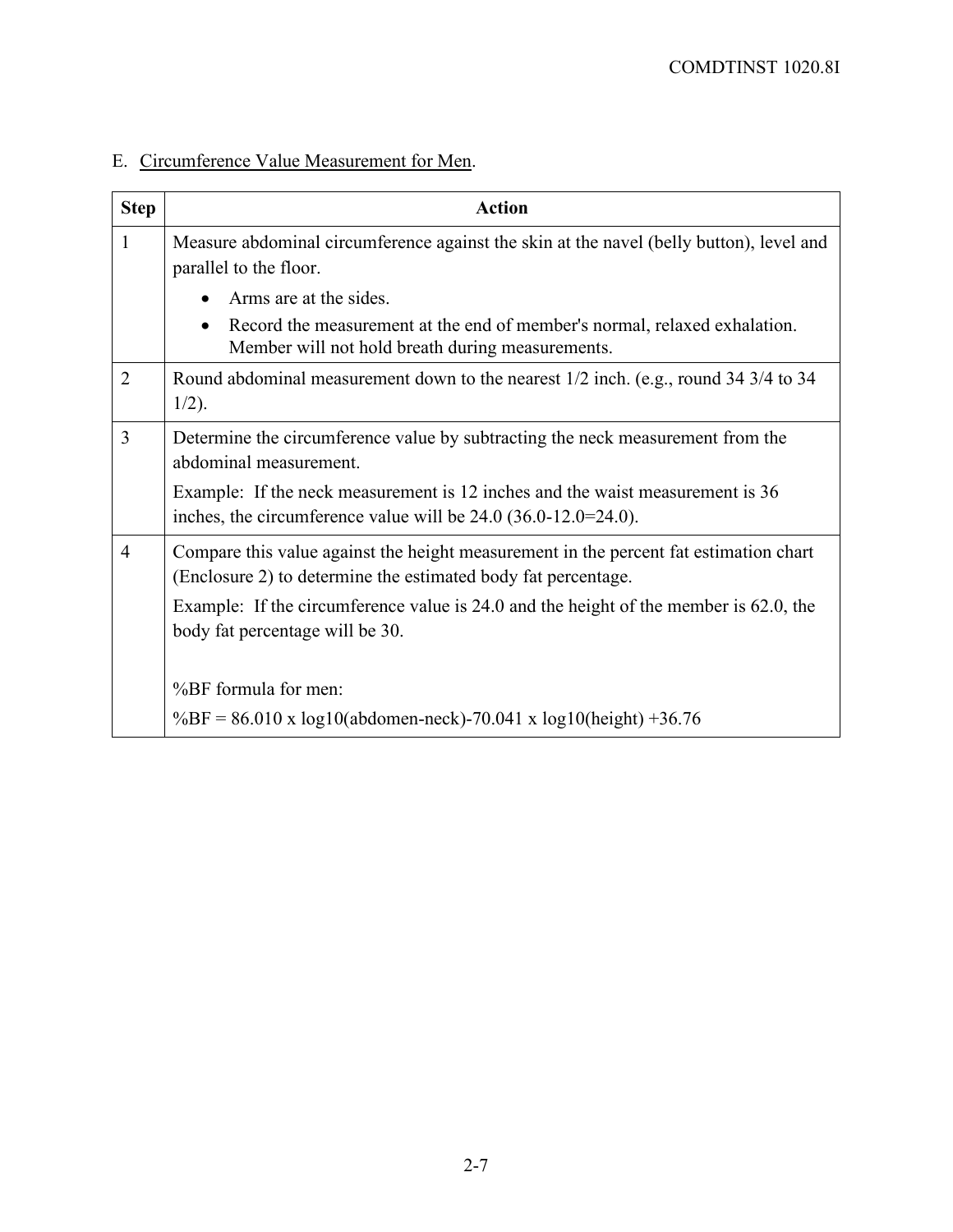# F. Circumference Value Measurement for Women.

| <b>Step</b>    | <b>Action</b>                                                                                                                                                                                                          |
|----------------|------------------------------------------------------------------------------------------------------------------------------------------------------------------------------------------------------------------------|
| $\mathbf{1}$   | Measure the natural waist circumference, against the skin, at the point of minimal<br>abdominal circumference, usually located about halfway between the navel and the<br>lower end of the sternum (breast bone).      |
|                | Be sure that the tape is level and parallel to the floor.                                                                                                                                                              |
|                | The service member's arms must be at the sides.                                                                                                                                                                        |
|                | Take measurements at the end of member's normal relaxed exhalation. Member will<br>not hold breath during measurements.                                                                                                |
| $\overline{2}$ | Round the natural waist measurement down to the nearest $1/2$ inch (e.g., round 28 $5/8$ )<br>inches to 28 1/2 inches).                                                                                                |
| 3              | Measure the hip circumference while facing the member's right side by placing the tape<br>around the hips so that it passes over the greatest protrusion of the gluteal muscles<br>(buttocks) as viewed from the side. |
|                | Make sure the tape is level and parallel to the floor. Apply sufficient tension to tension-<br>tape to minimize the effect of clothing.                                                                                |
| $\overline{4}$ | Round the hip measurement down to the nearest $1/2$ inch. (e.g., round 44 3/8 inches to<br>44 inches).                                                                                                                 |
| 5              | Determine the circumference value by:                                                                                                                                                                                  |
|                | adding the waist and buttocks measurement, and                                                                                                                                                                         |
|                | subtracting the neck measurement.                                                                                                                                                                                      |
|                | Example: If the neck measurement is 12 inches and the waist and buttock measurement<br>are 24 and 36 inches respectively, the circumference value will be $48.0$ (24.0+36.0-<br>$12.0 = 48.0$ .                        |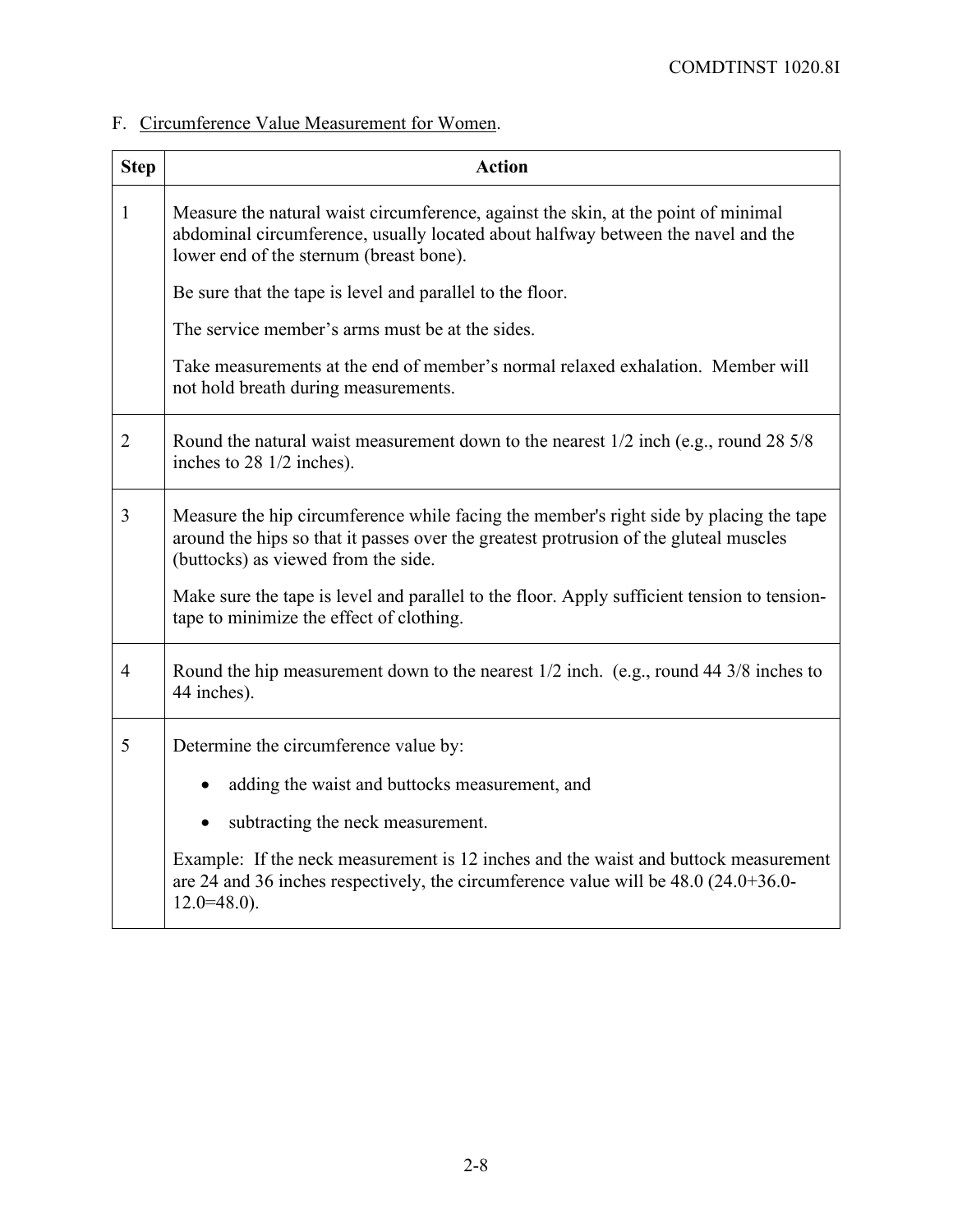| <b>Step</b> | <b>Action</b>                                                                                                            |
|-------------|--------------------------------------------------------------------------------------------------------------------------|
| 6           | Compare this value against the height measurement in the percent fat estimation chart                                    |
|             | (Enclosure 2), to determine the estimated body fat percentage.                                                           |
|             | Example: If the circumference value is 48.0 and the height of the member is 60.0, the<br>body fat percentage will be 22. |
|             | %BF formula for women:                                                                                                   |
|             | %BF = 163.205 x log10(waist + hip – neck) – 97.684 x log10(height) – 78.387                                              |

G. Abdominal Circumference (AC) Measurement. The guidelines listed below must be followed when taking AC measurements.

- 1. Policy. The AC is a circumferential measure of abdominal girth at the iliac crest (top of the hipbone).
- 2. General. This measurement is highly correlated with internal fat and indicative of true disease risk independent of body mass. Increased health risks associated with being overfat are not only related to total body fat, but also more closely to fat distribution. Abdominal fat presents metabolic disorders such as diabetes. Reducing abdominal girth or circumference is more important than normalizing body weight. Since abdominal fat is an independent risk factor for disease, the evaluation of AC is important to a member's health risk.

H. Measuring the Abdominal Circumference. The guidelines listed below must be followed when taking AC measurements.

- 1. Spring-Loaded Tension Tapes. For consistency purposes, the Gulick II spring-loaded tension tape measure is required to be used when conducting the AC measurement and the manufacturer's instructions must be followed.
- member must be the same. The taper will take the measurement and the observer will consistency purposes, spring-loaded tension tape measurers are required to be used when 2. Proper Technique of Measurements. When measuring circumferences, apply the tape so that it makes contact with the skin, conforms to the body surface being measured, and does not compress the underlying soft tissues. Two persons, a taper and an observer, will conduct the AC measurement of the member. The gender of the taper, observer, and read the taping instructions and ensure that taping is performed correctly. For measuring AC, and the manufacturer's instructions must be followed. The instructions must be read to the member at the start of an AC measurement procedure. A "how to measure" AC video available at [https://dcms.uscg.mil/military/Body-Composition-](https://dcms.uscg.mil/military/Body-Composition-Program/)[Program/.](https://dcms.uscg.mil/military/Body-Composition-Program/)
- 3. Verbal Instructions. Prior to taking the AC measurement, the taper must read the following instructions to all military members, "Please stand facing forward with your arms to your side similar to attention position. I will take the measurement from your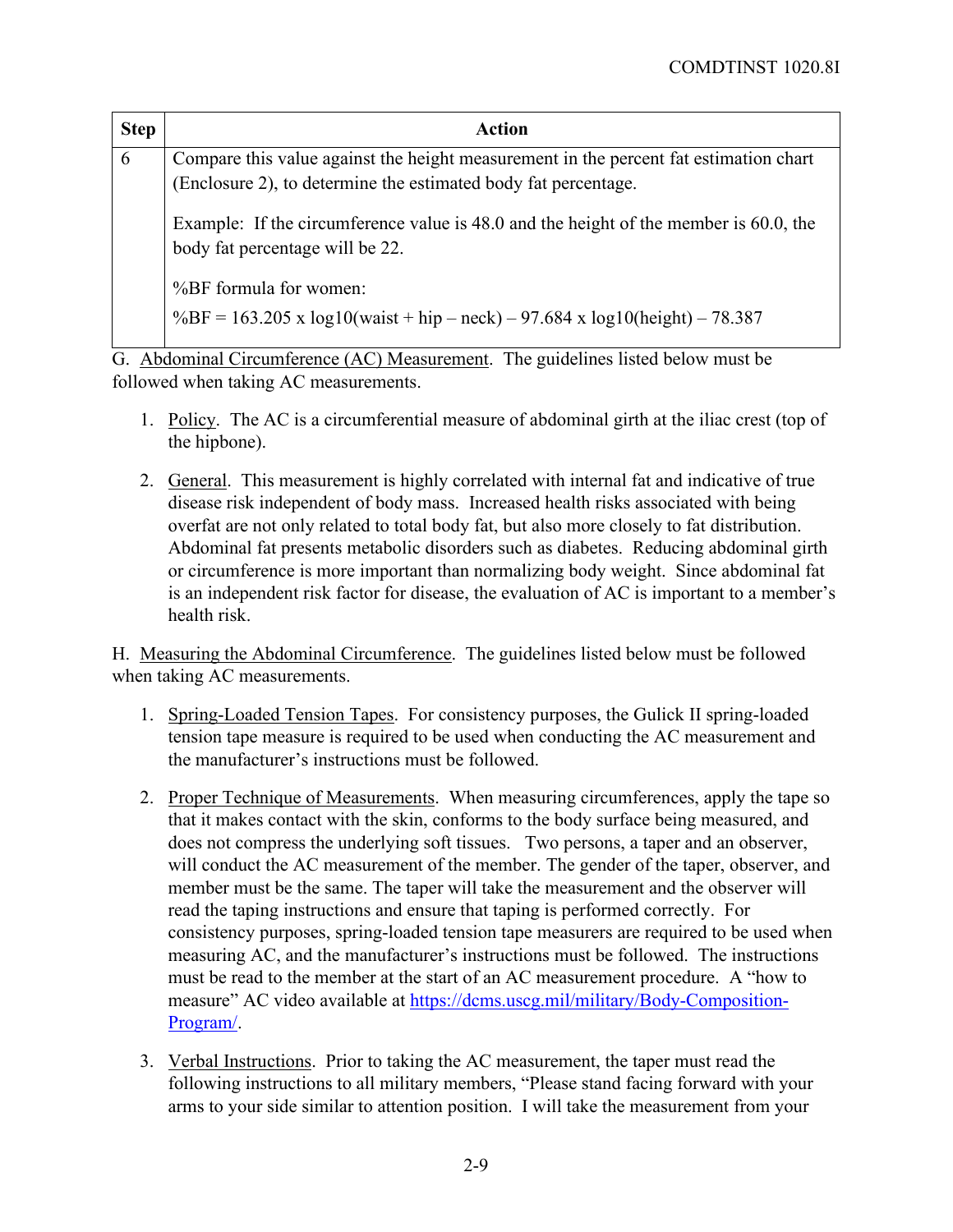<span id="page-22-0"></span> placement of the tape and then I will kneel down to measure the AC at the end of your measurement three times. If there is more than 1 inch difference I will take a fourth measurement. I will average the closest three measurements and round the result down to right hand side on bare skin. You will adjust your clothing so it does not fall over your waist during the measurement. I will set the end of the tape directly above your hip-bone (iliac crest) and ask you to hold it in place. I will walk around you to confirm parallel normal breath exhalation. Make sure you do not hold your breath. I will take your the nearest ½ inch and that will be your recorded score."

#### I. Proper Recording of Measurements.

- above the hip-bone (iliac crest) and ask the member to hold it in place (if desired, the hip, using rearward facing right thumb to locate the iliac crest). The taper will walk 1. Measurement. The member will stand facing forward with their arms to their side similar to the position of attention. The taper will take the measurement from member's right hand side. AC is measured to skin and the member will adjust clothing so it does not fall over their waist during the measurement. The taper will set the end of the tape directly member may assist in locating the measurement landmark by resting the right hand on the around to confirm parallel placement of the tape and then kneel down to measure the AC at the end of the member's normal breath exhalation. The taper will make sure the member does not hold their breath. The taper will repeat the sequence/order measurement three times and record each measurement rounding down to the nearest 1/2 inch. If any of the measurements differ by more than one inch from the other two, an additional measurement will be taken by the taper. The taper will add up the three closest measurements divide by three, and round down to the nearest 1/2 inch. The taper will record this as the AC measurement. The AC measurement will be taken by someone of the same gender as the member being evaluated.
- 2. The AC Standard. The maximum AC is 39.0 inches for males and 35.5 inches for females. Any measurement at or under the maximum circumference will be considered compliant with the Body Composition Program.
- J. Physical Fitness Test
	- 1. General Guidelines.
		- medical officer to take the PFT. Medical screening procedures are specified in a. If a member exceeds their MAW and does not show compliance through body fat assessment or AC measurement, the member must be given a medical pre-screening questionnaire to determine eligibility for a medical abeyance or clearance by a Reference (a).
		- b. The only authorized PFT is the boat crew fitness test specified in Reference (c).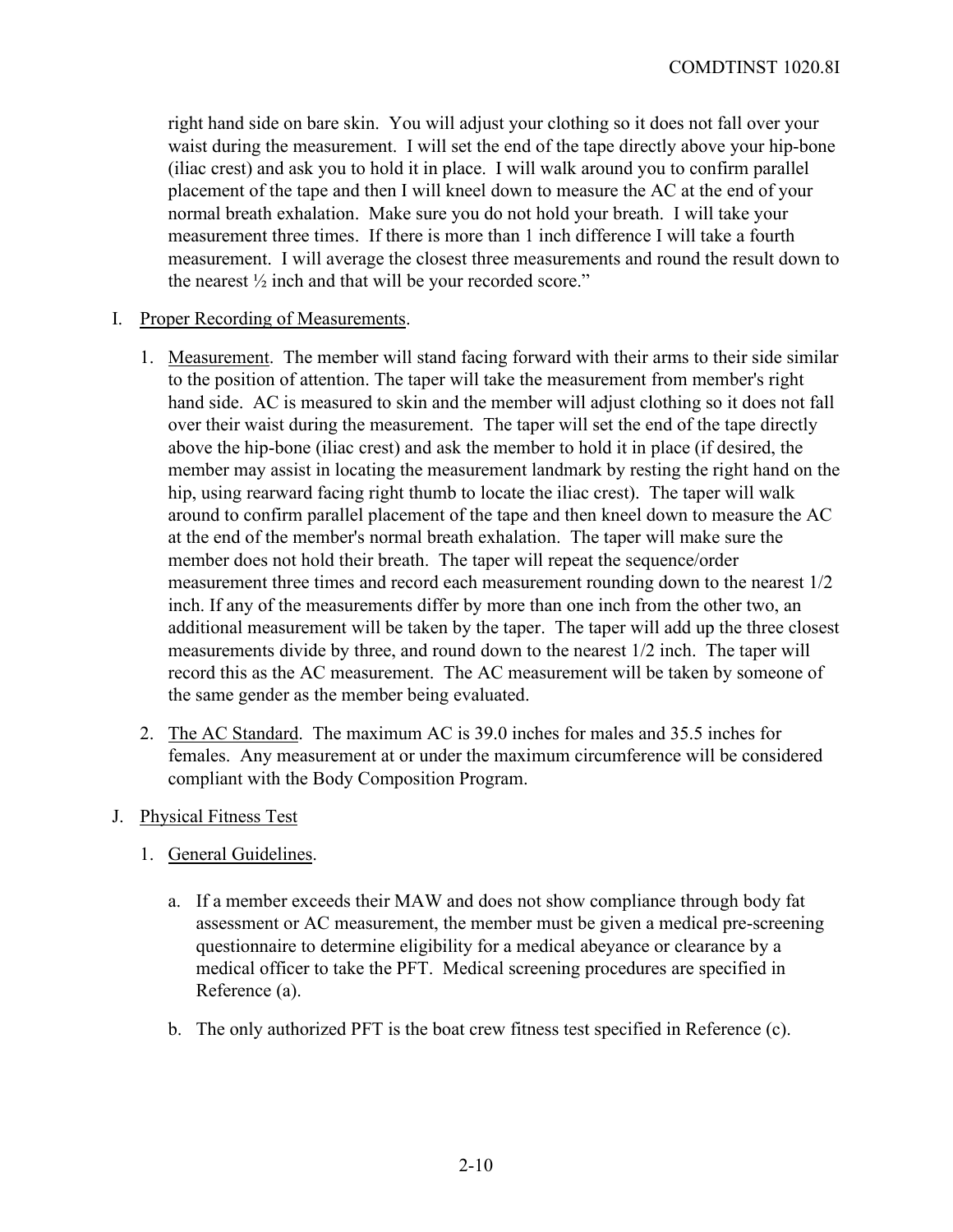- <span id="page-23-0"></span> questionnaire will be considered to have not passed the PFT. c. If a member is medically fit to take the test, they will be considered compliant if they pass the PFT. Members who decline to take the PFT or fail to complete the screening
- d. Members must be cleared by a medical officer to take the PFT.
- within a reasonable time (normally < 45 days) as determined by Command. e. The PFT for active duty personnel should be administered within five business days after the member has been cleared. Reserve members must complete and submit PFT pre-screen form on same day as BCS, timeline for administration of PFT will be
- f. Units will use the Fitness Assessment Protocols and Procedures Guide, in conjunction with Reference (c) to conduct the PFT. The guide can be found at: [https://dcms.uscg.mil/military/Body-Composition-Program/](https://dcms.uscg.mil/military/Body-Composition-Program).
- commands will be responsible for any pool fees that are incurred. g. If the member elects the 12-minute swim as an alternative to the 1.5 mile run, commands must assist the member in locating an appropriate swimming pool. Local
- the PFT for compliance. h. PFT scores will be recorded in Training Management Tool (TMT) and Direct Access (DA). Commands will notify their local admin if a member passed or did not passed
- compliance through the PFT. Non-compliance with the PFT occurs when; 2. Probation Determination. Weight probation will begin when a member has exceeded their MAW, fails compliance through one or both of the taping measurements, and fails
	- a. A medical officer determines that the member is not cleared to take the PFT, and they do not qualify for a medical abeyance or exemption, or;
	- b. The member declines to take the PFT after being cleared by medical to take the PFT, or;
	- c. The member does not pass the PFT.

#### K. Body Composition Program Compliance Determination.

- 1. Policy. Record members weight information in DA within 10 days of BCS or sooner if required for a training command's use by paragraphs 2.A.4.b and 2.A.4.c.
- 2. General. Members are compliant with Coast Guard Body Composition standards for a given BCS cycle if they meet any one of the following four conditions:
	- a. Member does not exceed maximum screening weight; or
	- b. Member is within maximum allowable body fat standards; or
	- b. Member is within maximum allowable body fat standards; or<br>c. Member is within abdominal circumference measurement standard; or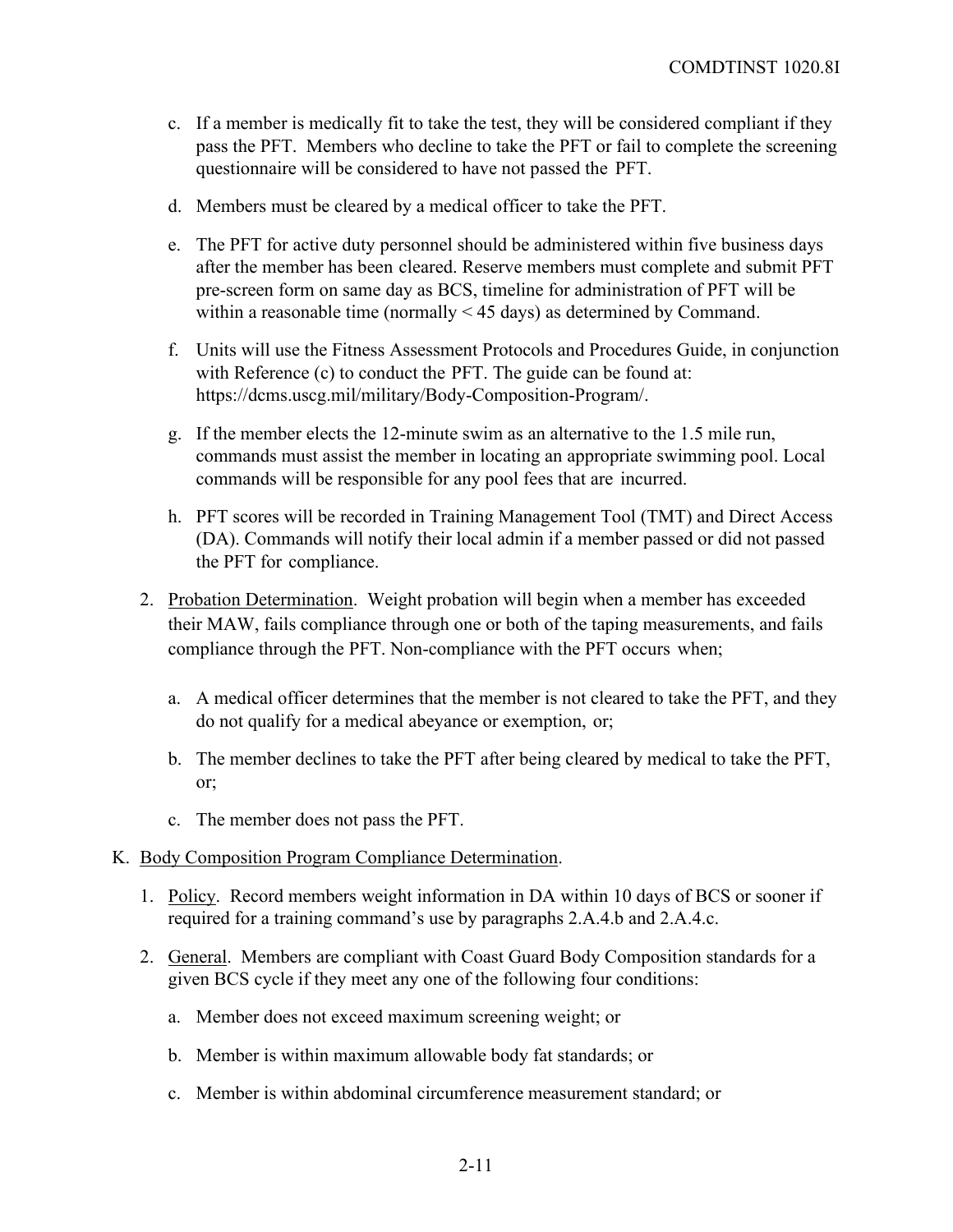- <span id="page-24-0"></span>d. Member successfully completes Physical Fitness Test; or
- e. Member has an approved abeyance or exemption.

 maximum AC values are listed in Enclosures (1) and (2). L. Standards for Separation. All members who are ineligible for probation (exceed their abdominal circumference measurement by more than four inches, and Maximum Allowable Body Fat (MABF) percentage by more than eight percent, and exceed their maximum screening weight by more than 35 pounds) and do not, or cannot, pass a Physical Fitness Test are subject to separation unless given a medical abeyance. Screening weights, MABF percentages, and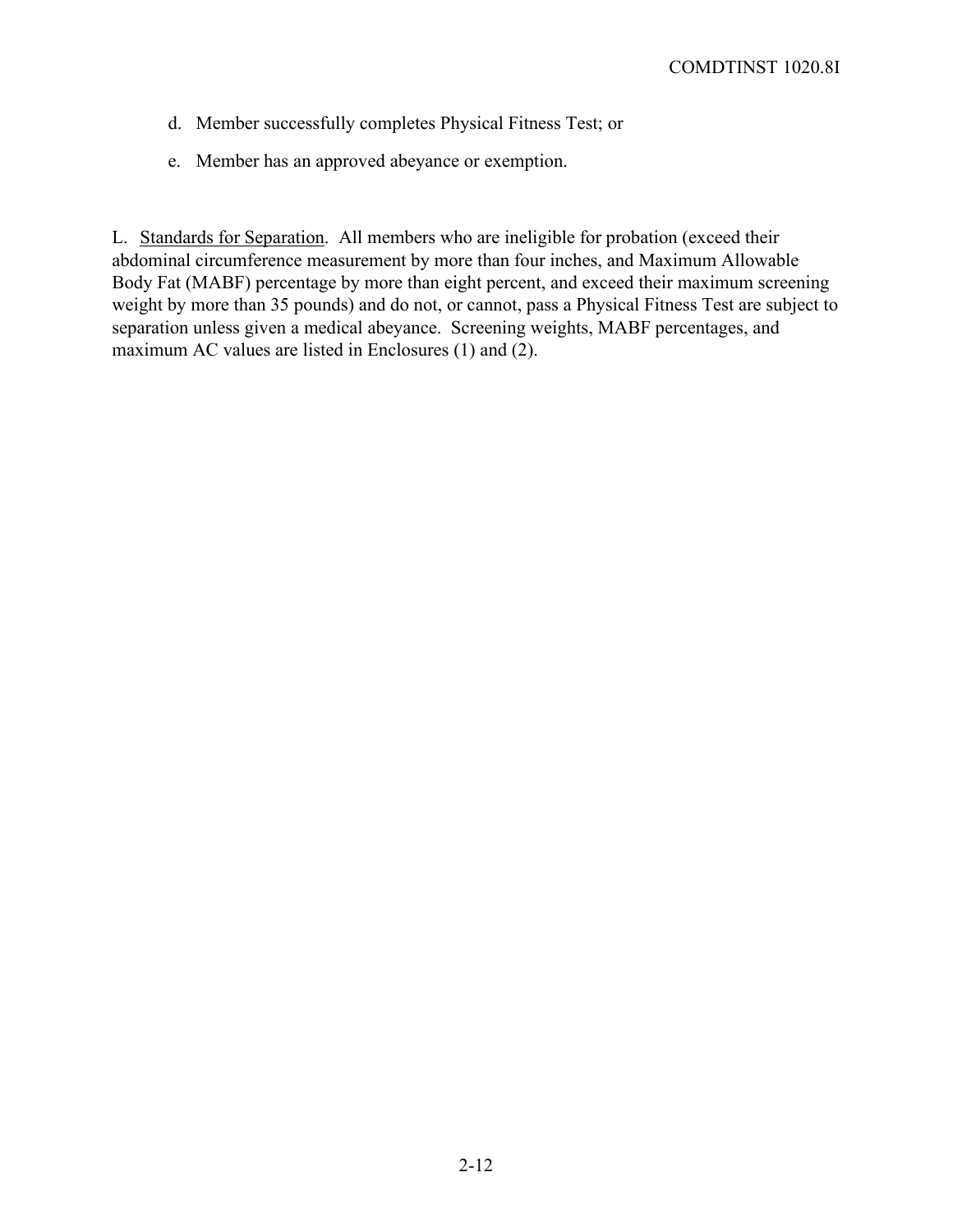# THIS PAGE INTENTIONALLY BLANK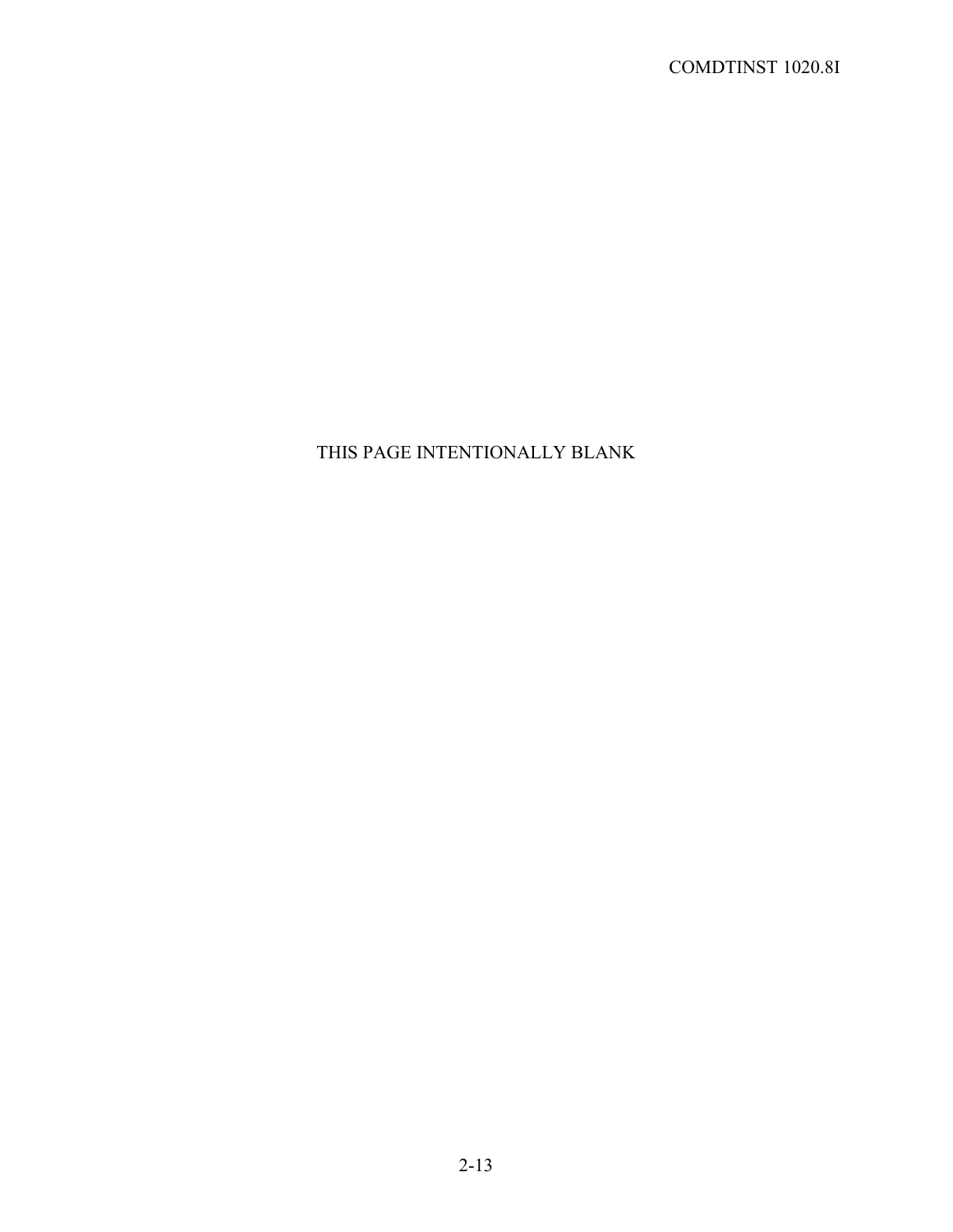#### <span id="page-26-0"></span>**Chapter 3 BODY COMPOSITION PROGRAM NON-COMPLIANCE**

A. Consequences of Non-Compliance with Body Composition Standards. If a member is found non-compliant with the body composition standards, the following limitations and restrictions apply:

- 1. Withholding of Advancement, Promotion, and Frocking.
	- a. Enlisted members may compete for advancement if non-compliant with body composition standards. However, they will not advance until they have met these standards. Graduates of "A" schools who are not in compliance with the Body Composition Program will be assigned a designator but will not be advanced in grade until they have met body composition standards. See paragraph 3.A.3.d of this Instruction for further guidance.
	- b. Officers may be considered and selected at a promotion board if non-compliant with body composition standards. However, they will not be promoted until they have met these standards.
	- c. For additional information on withholding advancements or promotions, see Chapter 3 of Reference (b) or Chapter 3 of Reference (d).
- 2. Assignment Restrictions.
	- a. If non-compliant with these standards, members should not be assigned to command cadre, special assignment selections, or other high visibility billets, such as:
		- (1) Commanding officer/officer in charge;
		- (2) Executive officer/executive petty officer;
		- (3) White House, House, Senate, or Congressional staff;
		- (4) Liaison assignment to other agencies;
		- (5) Command master chief;
		- (6) Rating force master chief;
		- (7) Public affairs staff positions;
		- (8) Instructor duty;
		- (9) Recruiting duty;
		- (10) Honor Guard;
		- (11) Academy company officer;
		- (12) Academy company chief; or,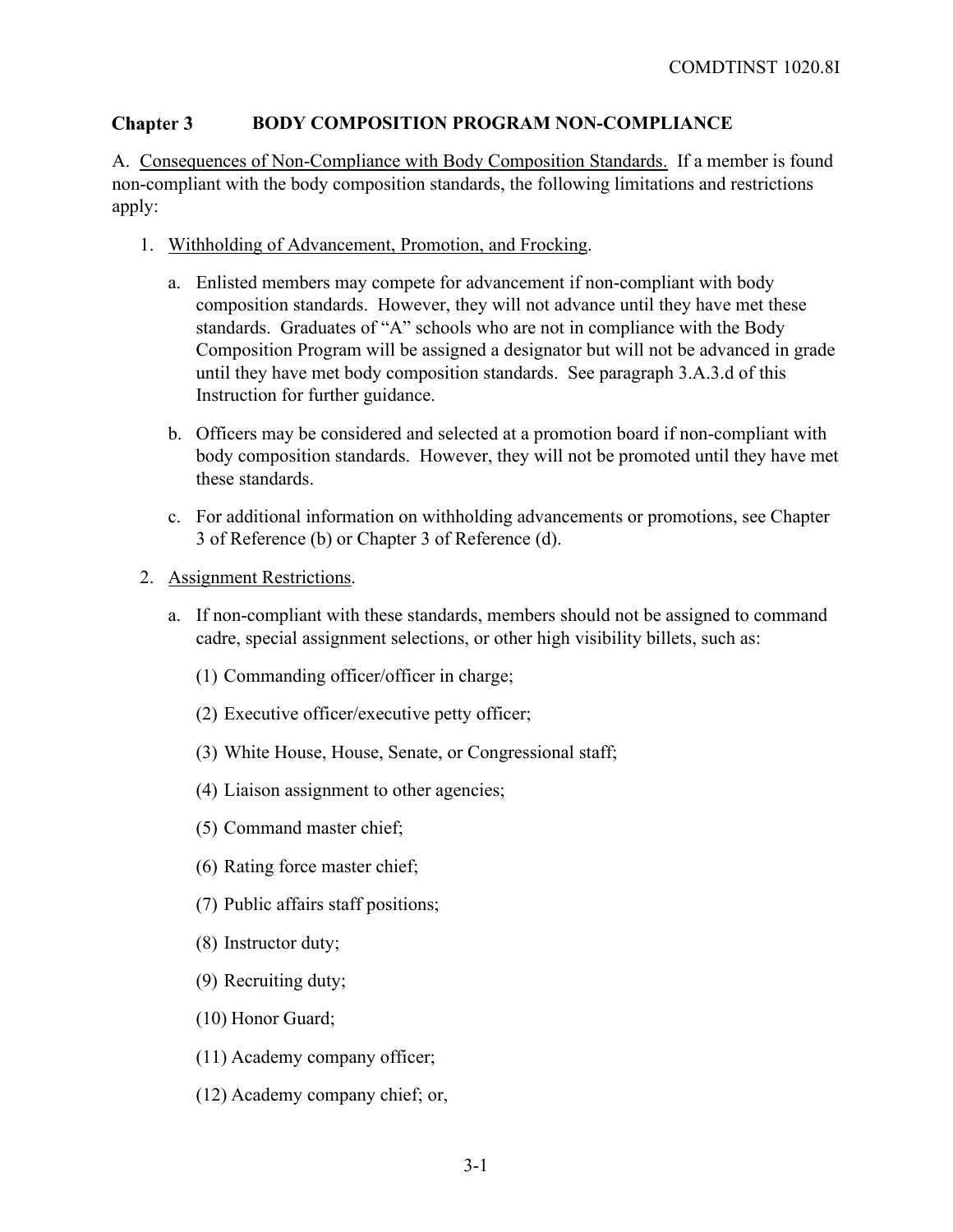- <span id="page-27-0"></span>(13) Recruit training including: Cape May Regimental Officer, Battalion Commander, and Company Commander.
- b. Execution of PCS orders should not occur unless prior authorization in writing is provided by CG PSC (EPM-2), (OPM-2), or (RPM-2), as appropriate.
- c. Ordering reservists who are non-compliant to any type of active duty other than annual active duty for training (ADT-AT) to meet their annual training requirement must not occur.
- 3. Resident Training Restrictions.
	- a. Non-compliant members may not be assigned to the following resident training courses:
		- (1) Chief Petty Officer Academy (CPOACAD);
		- (2) Senior Enlisted Leadership Course (SELC);
		- (3) Prospective Commanding Officer/Prospective Executive Officer (PCO/PXO) school;
		- (4) Prospective Operations Officer (POPS) School;
		- (5) Chief Warrant Officer Professional Development (CWOPD) Course;
		- (6) "A" schools; and,

(7) Attendance at any leadership course hosted outside the Coast Guard (e.g., Non-Commissioned Officer Academy, Navy Senior Enlisted Academy, etc.).

- b. If the member is found non-compliant with body composition standards upon commencement of training, they may be dis-enrolled and returned to the parent unit if the probation period assigned to the member exceeds the length of the school (see the table below for determination steps). "A" school students may be reassigned by CG PSC back to their parent units. Those members who meet the conditions of Section 4.A. of this Instruction shall be dis-enrolled or reassigned by CG PSC (if an "A" school student), and returned to their parent unit.
- c. Follow the steps outlined in the table below to address members found to exceed body composition standards upon reporting to resident training programs in paragraph 3.A.3.a.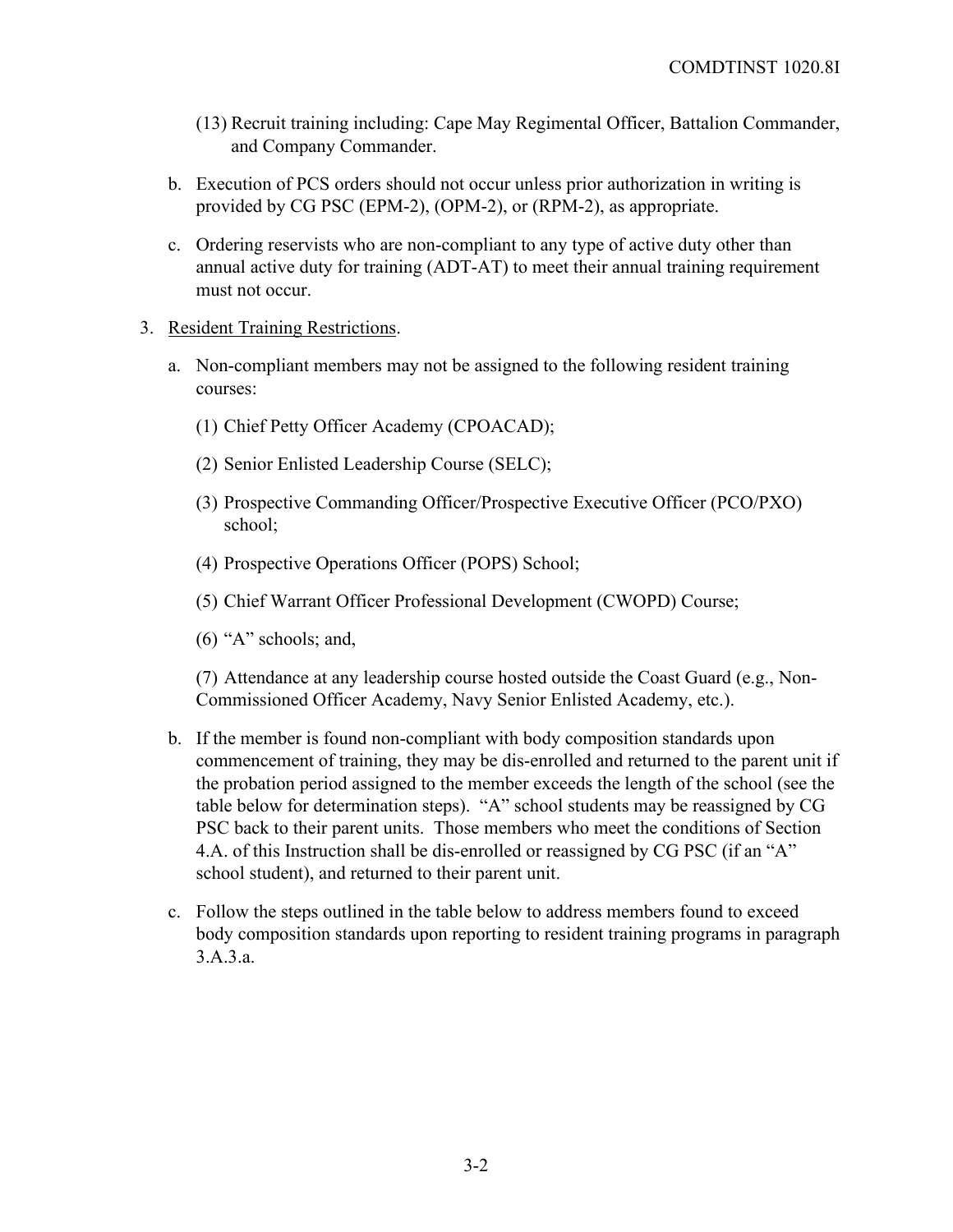| <b>Step</b>              | <b>Action</b>                                                                                                                                                                                                                                                                                           |
|--------------------------|---------------------------------------------------------------------------------------------------------------------------------------------------------------------------------------------------------------------------------------------------------------------------------------------------------|
| 1                        | Calculate the member's probationary period based on the member's measurements. See<br>Section 3.D of this Instruction.                                                                                                                                                                                  |
| 2                        | If the probationary period would be:<br>less than the time required to complete the course of instruction, go to step 3.<br>greater than the length of time required to complete the course of instruction, go to step<br>4.                                                                            |
|                          | <b>Probationary Period Less Than Course Duration</b>                                                                                                                                                                                                                                                    |
| 3                        | The member will be:<br>permitted to remain in the training, and<br>placed on weight probation.                                                                                                                                                                                                          |
|                          | <b>Probationary Period Greater Than Course Duration</b>                                                                                                                                                                                                                                                 |
| $\overline{A}$           | The member may be:<br>• immediately dis-enrolled with a fault disenrollment, and<br>reassigned by CG PSC (if an "A" school student) and returned to parent unit.                                                                                                                                        |
| $\overline{\mathcal{L}}$ | The training command must send a message to the member's parent command, notifying<br>them of the disenrollment.<br>Note: Copies of the message must be sent to:<br>Commandant (CG-133),<br>$\bullet$ FC-T,<br>the gold badge CMC for parent unit, and<br>the flag officer responsible for parent unit. |

d. Follow the steps outlined below for members found non-compliant with body composition standards immediately prior to graduation.

| <b>Step</b>                 | Action                                                                                                                                                                                                                                                                                                                                                                |  |
|-----------------------------|-----------------------------------------------------------------------------------------------------------------------------------------------------------------------------------------------------------------------------------------------------------------------------------------------------------------------------------------------------------------------|--|
|                             | The commanding officer (or designee) will allow the member to complete the training but<br>should withhold the certification, advancement, and/or qualification until the member is<br>compliant.                                                                                                                                                                     |  |
| $\mathcal{D}_{\mathcal{L}}$ | The member will be placed on probation and will:<br>be assigned a designator if an "A" school student,<br>$\bullet$<br>not be entitled to their enlistment bonus until they are compliant, and<br>$\bullet$<br>be transferred to fill the appropriate petty officer position for which the training<br>$\bullet$<br>was provided, or as needs of the service dictate. |  |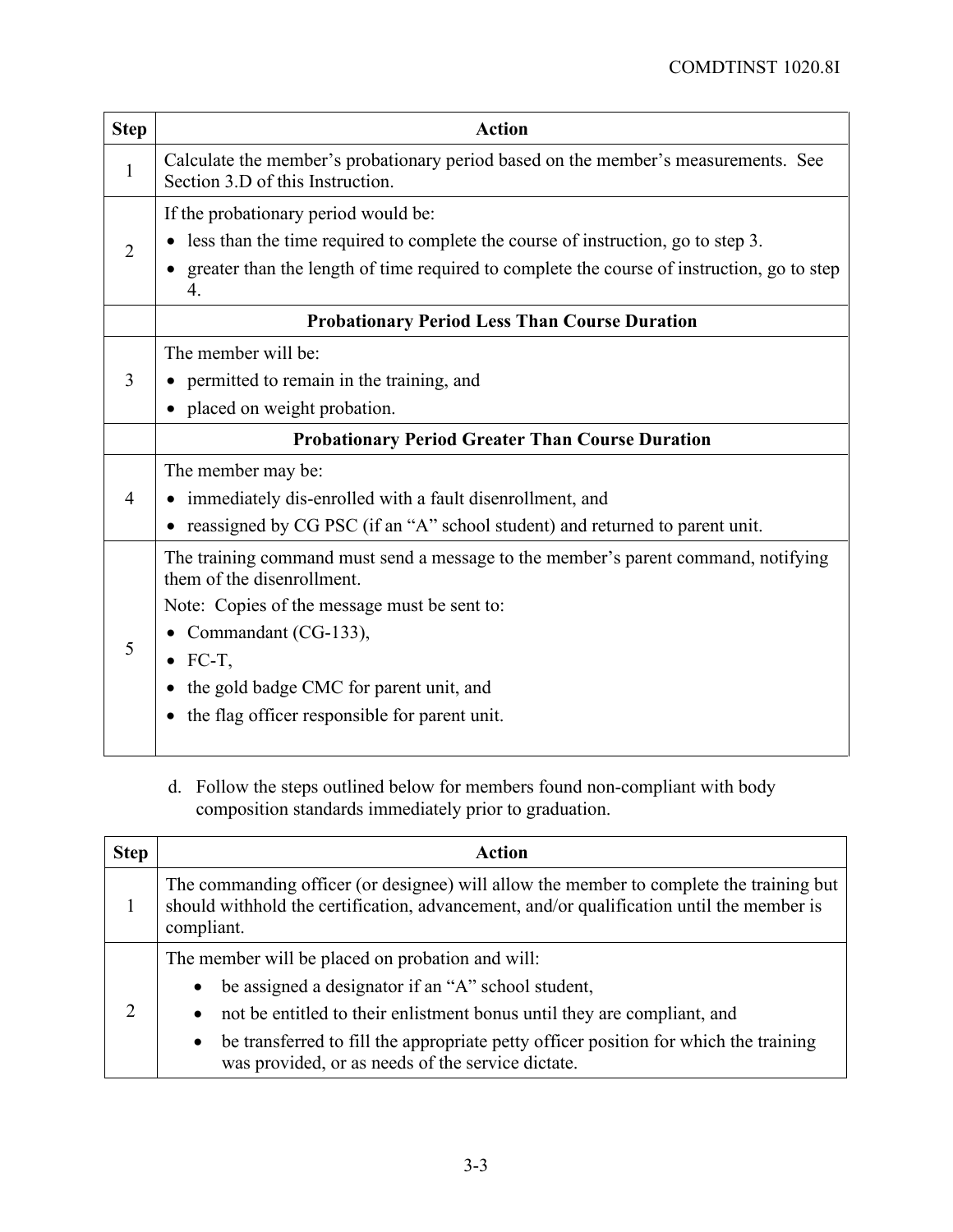<span id="page-29-0"></span>B. Documentation of Non-Compliance. Documentation of non-compliance is imperative to track a member's history within the Coast Guard Body Composition Standards Program. Completion of mandatory Administrative Remarks, form CG-3307, must not be delayed. Sample entries are available with downloadable entries on the CG Pay and Personnel Center (CG PPC) website: [https://www.dcms.uscg.mil/ppc/pd/page7/#list.](https://www.dcms.uscg.mil/ppc/pd/page7/#list)

- 1. Requirement for Documentation. All members found non-compliant with body composition standards during any BCS must sign the CG-3307 documenting their noncompliance unless covered by an abeyance or exemption as listed in Chapter 5 of this Instruction.
- the entire month of April or October equates to compliance and will not be counted as a 2. Exceptions to Required Documentation. An authorized abeyance or exemption spanning "strike" per Chapter 4 of this Instruction or documented as non-compliance.

## C. Post BCS Period (30-days).

- 1. Member Required Actions. Non-compliant members must schedule an appointment with a CG medical officer or civilian medical provider and complete a form SF-600 within 30 days of a non-compliant weight screening. Failure to complete this requirement in a timely fashion may result in administrative and/or disciplinary action.
- 2. Member Failure to Complete Required Documents. Commands may consider failure to complete any of these requirements within 30 days a failure to demonstrate reasonable progress under paragraph 3.D.5.b.(1) of this Instruction, and such failure may result in disciplinary and/or administrative action. Contact the responsible Reserve Force Readiness Staff (RFRS) for guidance regarding reserve members.
- 3. Members Who Achieve Compliance Prior to the 30-day Deadline. If members come into compliance during the 30-day window following a non-compliant BCS, they must still comply with paragraph 3.B.1. of this Instruction. All documentation of the member's non-compliance will remain in the member's PDR. If the non-compliance was the result of a semiannual weight screening, it will count as a strike for the purposes of the "threestrike rule."

## D. Probation.

- BCS. Members on probation must wait at least 30 days for initial probation BCS. 1. Commencing Probation. Probationary periods begin immediately upon a non-compliant
- 2. Eligibility for Probation. Members who are found non-compliant and exceed maximum allowable body fat by eight percent or less or exceed maximum screening weight by 35 pounds or less or exceed maximum allowable abdominal circumference by four inches or less are eligible for probation.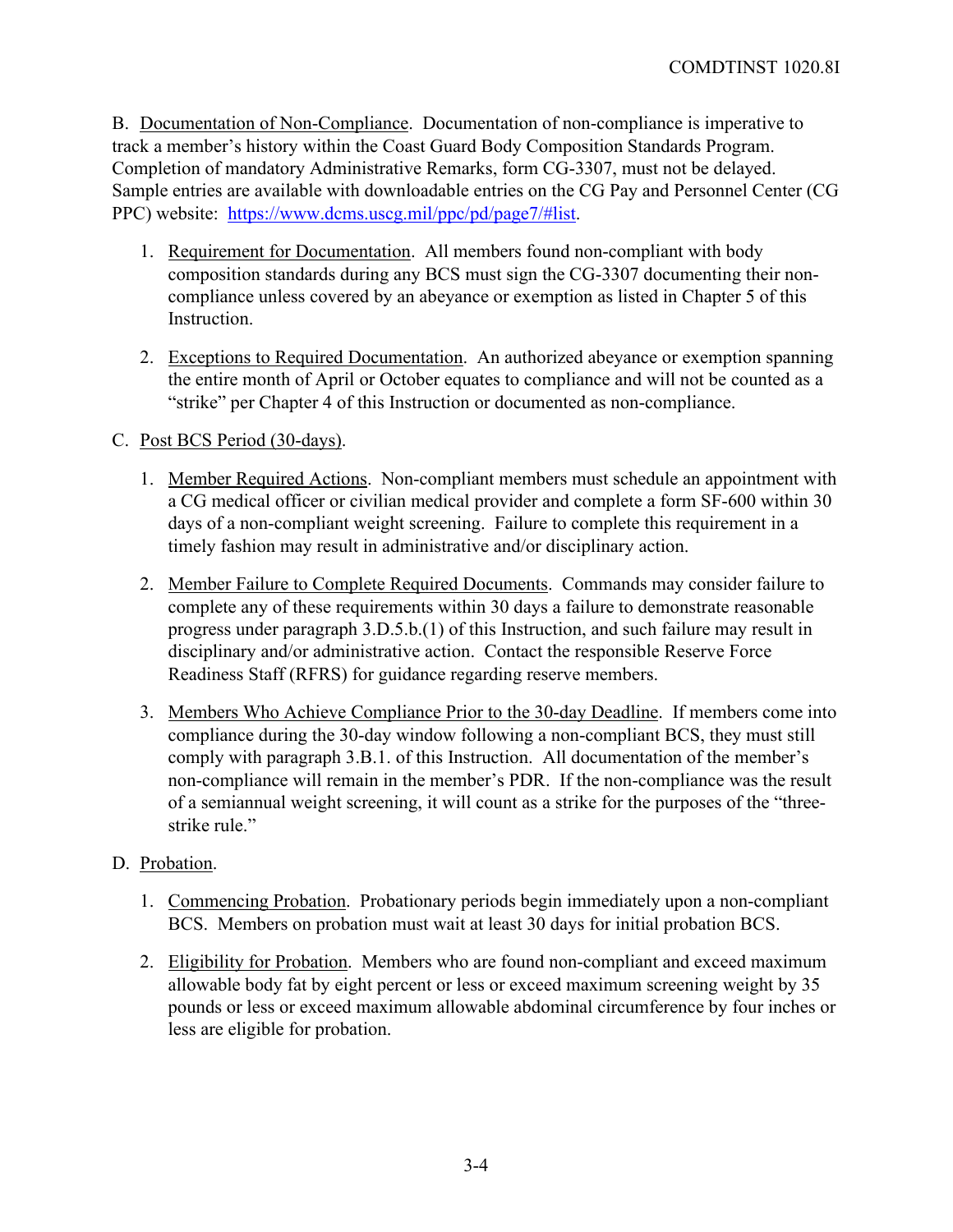### <span id="page-30-0"></span>3. Ineligible for Probation.

- a. Members who exceed maximum allowable body fat by more than eight percent, and exceed maximum allowable abdominal circumference by more than four inches and maximum screening weight by over 35 pounds, are ineligible for probation and unless they successfully pass PFT, will be processed for separation.
- b. Members who are non-compliant for a third consecutive time within a 14-month period are ineligible for probation and will be processed for separation.
- c. Members receiving a third strike as explained in paragraph 4.A.5 of this Instruction are ineligible for probation and will be processed for separation.
- 4. Probation Duration.
	- fails compliance through the PFT. Non-compliance with the PFT occurs when: a. Probation start date determination. Probation will begin when a member has exceeded their MAW, fails compliance through one or both of the taping measurements, and
		- (1) A medical officer determines that the member is not cleared to take the PFT, and they do not qualify for a medical abeyance or exemption, or;
		- (2) The member declines to take the PFT, or;
		- (3) The member does not pass the PFT.
	- b. The probationary period will equal the amount of time it would take the member to lose all excess body fat at an average of one percent body fat per month, AC measurement of 0.5 inches per month or one pound per week, whichever is greater, unless the probationary period would exceed 35 weeks.
	- period will be provided to the member upon their request. c. A copy of the probation worksheet detailing the computation of the probationary
	- d. If the member's MABF percentage, AC measurement and BMI screening weight would result in a probationary period exceeding a period of eight months, they will be processed for immediate separation.

#### 5. Requirements during Probation.

- a. Members on probation must:
	- (1) Follow the provisions of Reference (a); and,
	- (2) BCS with unit administrative staff, at a minimum, once per month to monitor weight/body fat/AC measurement loss. The first probation BCS must be at least 30 days from probation begin date. The commanding officer may require the monthly weight check randomly and with no notice during the month. "Best practice" examples of unit produced BCS monitoring forms are available on the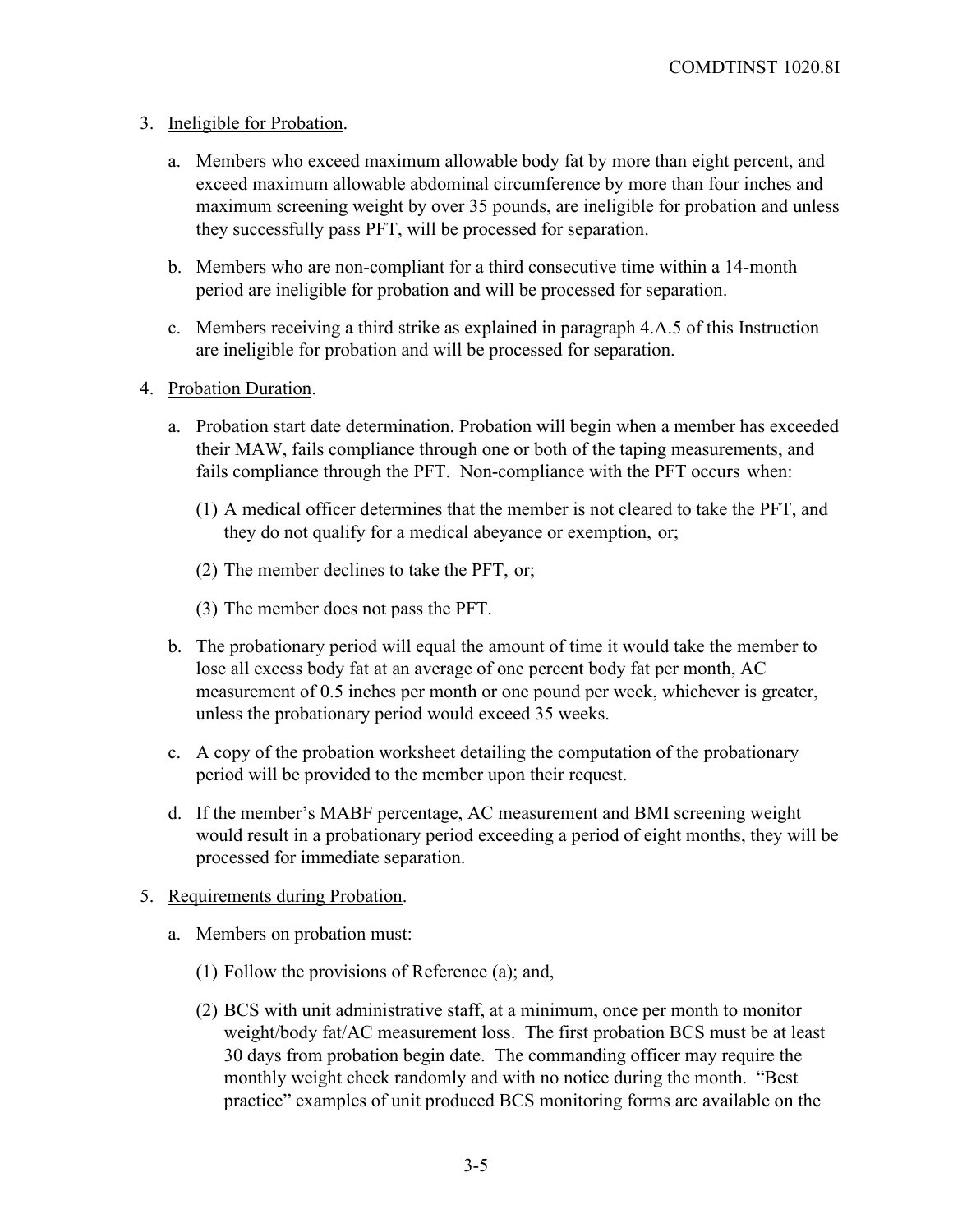<span id="page-31-0"></span>CG-133 Body Composition website: [https://www.dcms.uscg.mil/military/Body-](http://www.uscg.mil/hq/cg1/cg122/PolicyStandards/default.asp)[Composition-Program/ .](http://www.uscg.mil/hq/cg1/cg122/PolicyStandards/default.asp)

(3) Must go through entire BCS process prior to using the Physical Fitness Test as a method of compliance to end probation.

- b. Progress during Probation.
	- (1) Members must demonstrate reasonable and consistent progress throughout their probationary period. Failure to demonstrate reasonable and consistent progress may provide sufficient grounds for separation before the probationary period expires. (For example, members who gain weight or are not halfway towards compliance at the midpoint of their probationary period may be recommended for separation.)
	- (2) Members who come into compliance while on probation will no longer be subject to the requirements of paragraph 3.D.5.a. of this Instruction, and the probationary period will be terminated. This must be documented in form CG-3307.
- 6. Semiannual BCSs (April and October) During Probation.
	- a. Members on probation are be required to complete semiannual BCSs. A form CG-3307 entry documenting the non-compliant BCS is required, along with an update to DA. There will be no change to the member's current probation period.
	- b. Failed semiannual BCSs while on probation count as a consecutive strike toward the three-strike rule.
- 7. Illness or Injury While on Probation. Non-compliant members who have an injury or illness should be referred to their primary care manager. Members are encouraged to seek guidance from primary care manager concerning safe exercises and healthy eating habits to maintain progress towards compliance. In most cases, neither illness nor injury will indicate authorization of an abeyance or exemption and members should continue to make vigilant effort to come into compliance.
- 8. Conclusion of the Probation Period.
	- a. At the end of the probationary period the command must evaluate the member for compliance. If the case warrants special consideration (e.g., physical injury, illness, or members who have made reasonable progress and are near compliance), the CO or OIC may extend the probationary period by an additional 30 days. Extension must be documented by using form CG-3307.
	- b. The table below outlines the actions to be taken by the member's command.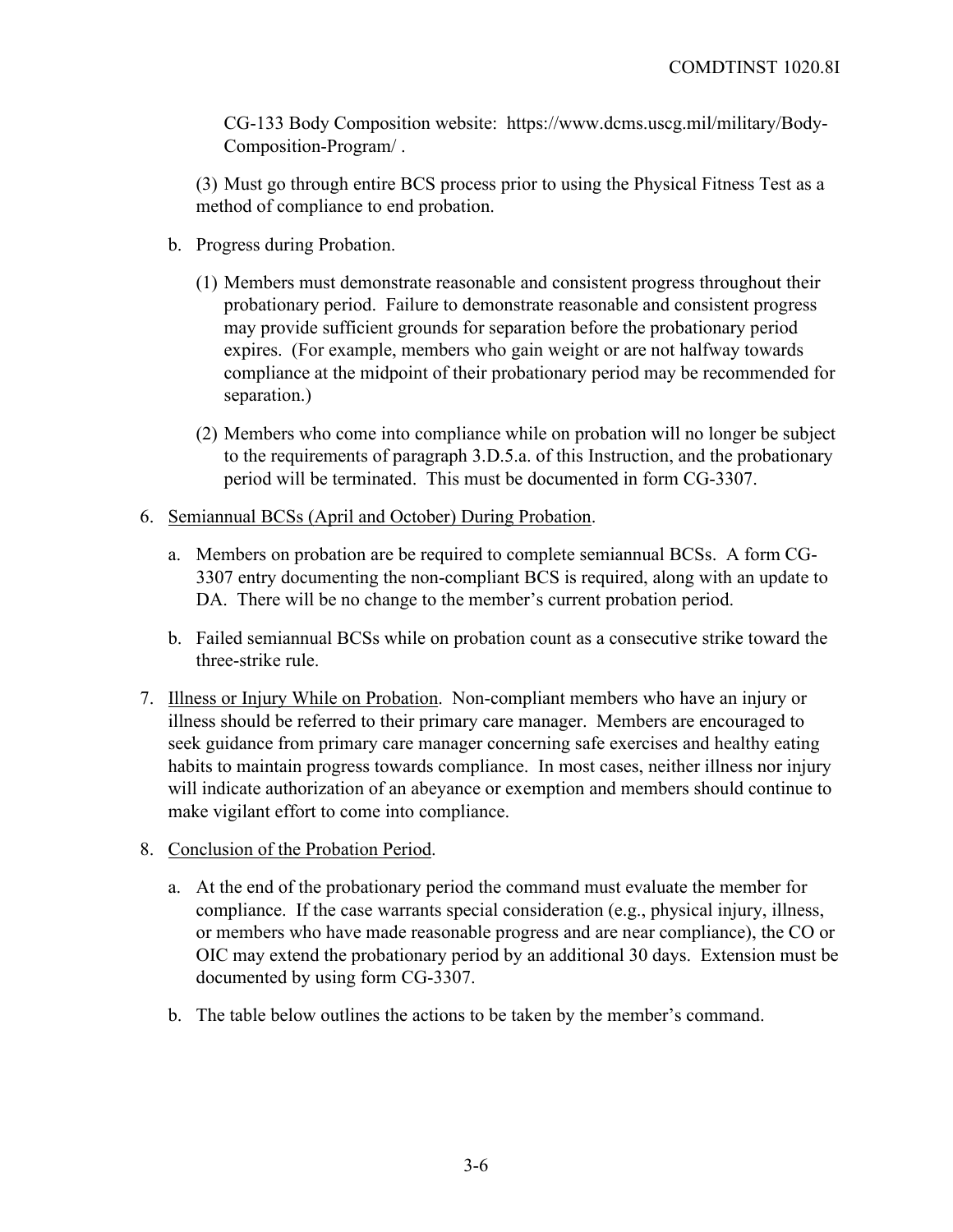| <b>Step</b>    | <b>Action</b>                                                                                                              |
|----------------|----------------------------------------------------------------------------------------------------------------------------|
|                | Evaluate the member against body composition screening standards.                                                          |
| 1              | If the member is compliant, go to step 2.<br>$\bullet$                                                                     |
|                | If the member is not compliant, go to step 3.<br>$\bullet$                                                                 |
|                | <b>Member Compliant</b>                                                                                                    |
| $\overline{2}$ | Prepare form CG-3307 documenting compliance.<br>$\bullet$                                                                  |
|                | <b>Member Not Compliant</b>                                                                                                |
|                | Conduct command verification of measurements                                                                               |
| 3              | Prepare the necessary form CG-3307 documenting non-compliance.                                                             |
|                | Process the member for separation. See Chapter 4 of this Instruction for<br>$\bullet$<br>further guidance.                 |
| $\overline{4}$ | Requests for separation will be submitted to PSC (EPM-1, OPM-1, or RPM-1)<br>as outlined in Chapter 4 of this Instruction. |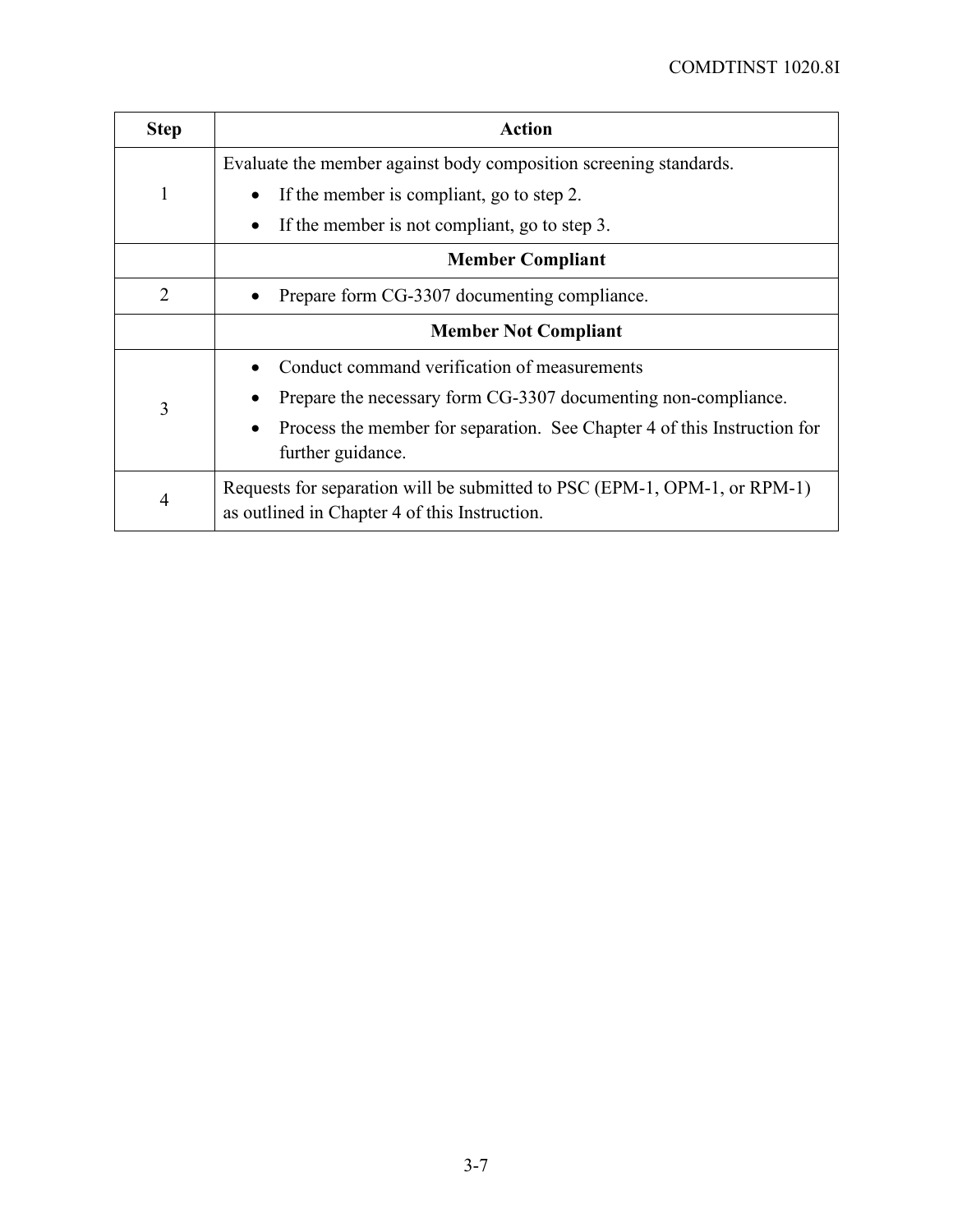## THIS PAGE INTENTIONALLY BLANK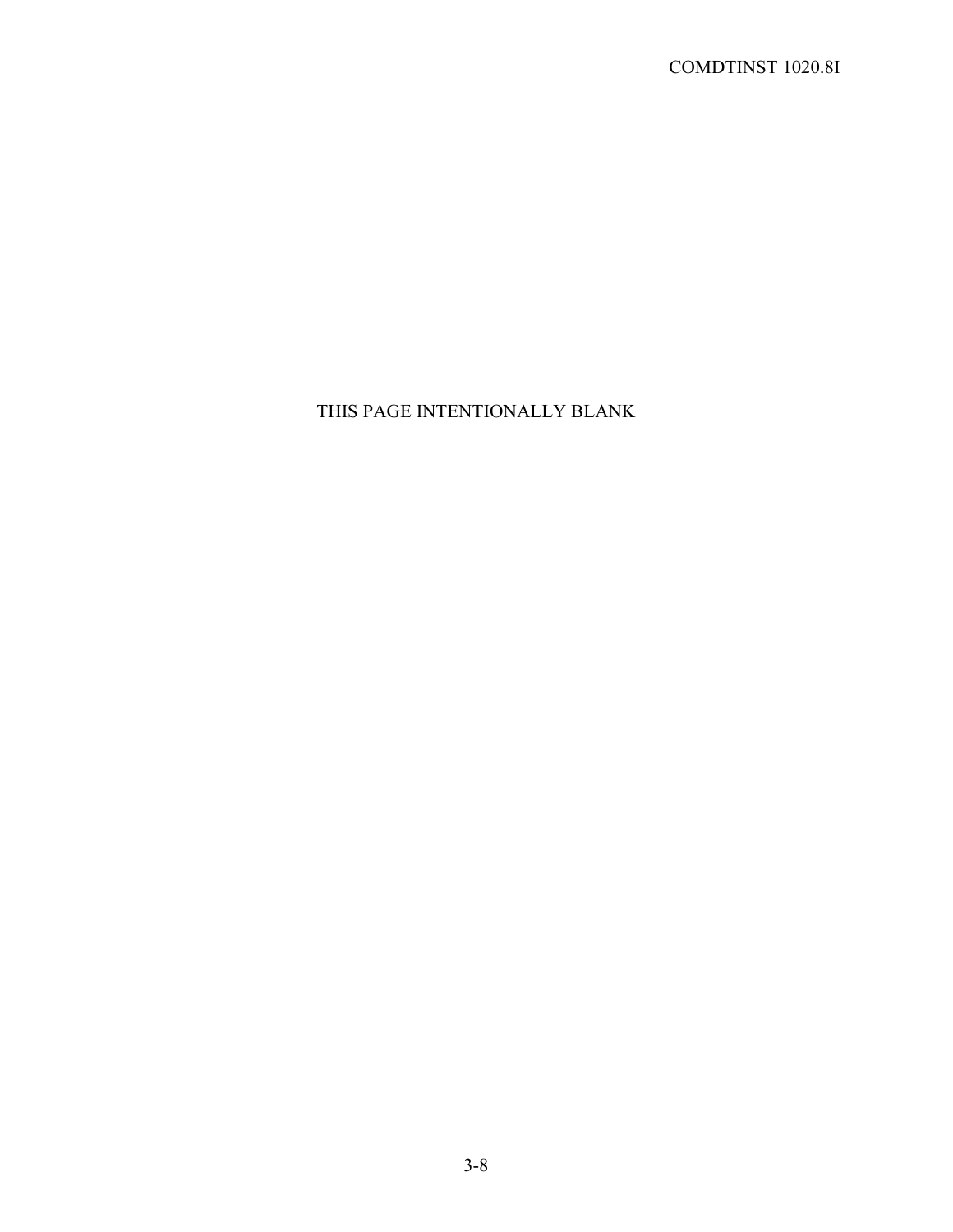#### <span id="page-34-0"></span>**Chapter 4 SEPARATIONS**

A. Conditions for Separation. Members who meet any one of the following criteria must be recommended for separation:

- greater than eight months by body fat calculations and more than 35 weeks by weight calculations and do not successfully complete PFT (Members who exceed these standards 1. Separation In Lieu of Probation. Members who exceed their BMI screening weight, maximum allowable body fat percentage, and maximum allowable abdominal circumference to such an extent that they would be placed in a probationary period are required to complete a form SF-600, prior to being recommended for separation).
- 2. Failure to Progress During Probation. Members who fail to demonstrate reasonable and consistent progress during probation (example: a member who is not halfway towards compliance at the midpoint of their probationary period).
- 3. Non-Compliant at End of Probation. Members who fail to comply with their weight, body fat, AC measurement or PFT requirement by the end of their probation.
- 4. Third Probationary Period in 14 Months. Members who have been placed on weight probation for the third time in a 14-month period (The 14-month period begins on the date the member is placed on a probationary status).
- 5. Three Consecutive Failed Semiannual BCSs. Members who fail to maintain compliance with body composition standards three consecutive semiannual BCSs (Apr-Oct-Apr or Oct-Apr-Oct), also known as the three-strike rule.
	- a. A failed semiannual BCS that occurs while a member is on probation does count as a strike for the purposes of this policy.
	- b. Failed compliance noted during a BCS for any other purpose (i.e., to attend a service school requiring demonstrated compliance) does not count as a strike.
	- c. A member who fails a third consecutive semiannual BCS while on probation will be processed for separation regardless of the current probationary period.

B. Approving Authority. CG PSC-EPM/OPM/RPM are the approving officials for all separation requests.

#### C. Separation Requests.

- 1. Submission Time Line for Separation Packages. All separation packages must be Instruction are met. received by Commander (CG PSC-EPM-1), (CG PSC-OPM-1), or (CG PSC-RPM-1) within 30 calendar days of the date the separation conditions listed in section 4.A. of this
- 2. Contents of Separation Package. The following must be included in all requests for separation: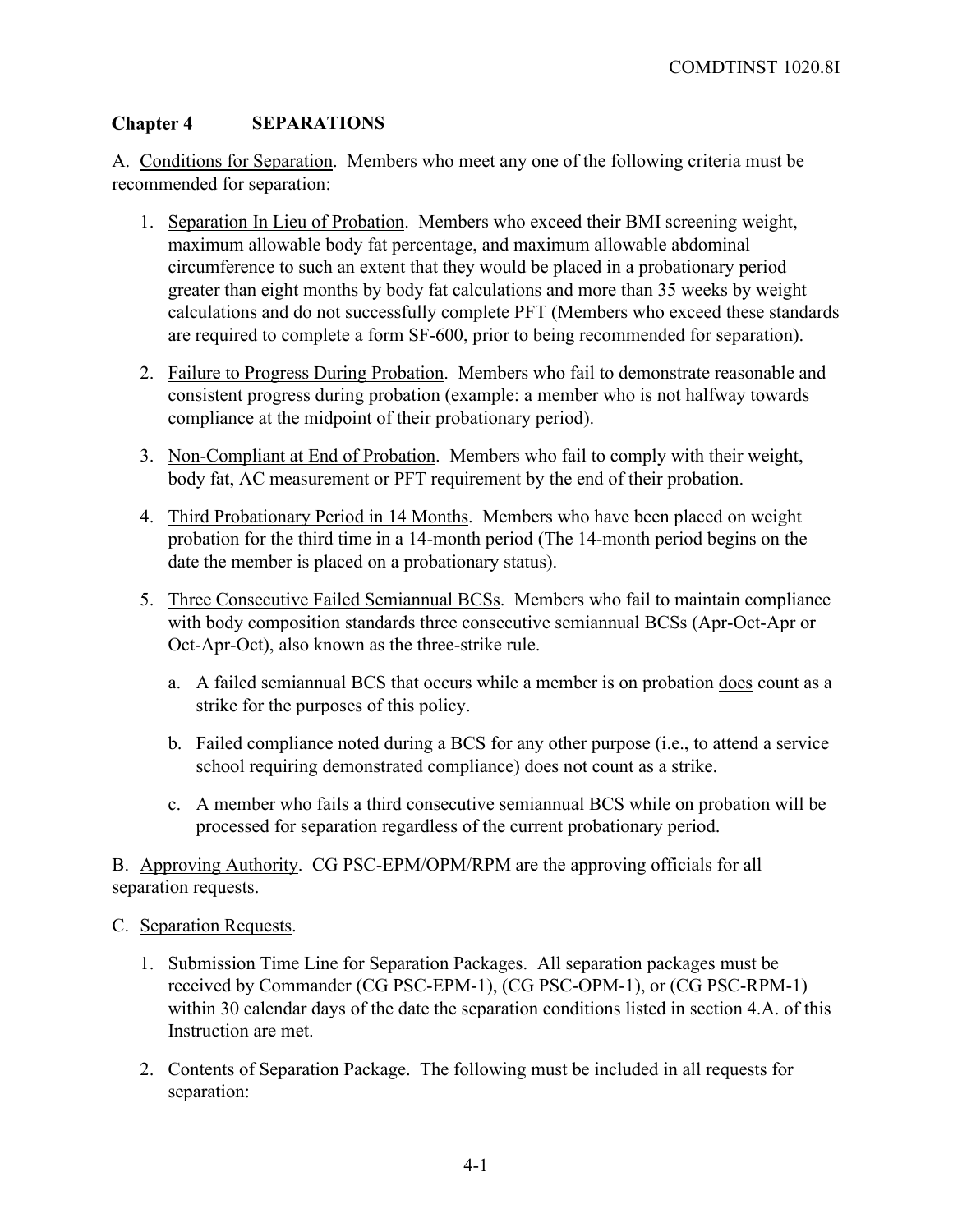- <span id="page-35-0"></span>a. Memo recommending separation. The memo should include separation BCS measurements verified by command cadre.
- b. Copies of all CG-3307 forms concerning non-compliance with body composition standards.
- c. Copies of applicable health record entries.
- d. Copy of Form SF-600 from most recent probation, as applicable.
- 3. Non-Compliant PHS Officers. Non-compliant PHS officers will be transferred to the Department of Health and Human Services.
- meet the conditions for separation listed in section 4.A of this Instruction will be transferred to the Standby Reserve, Inactive Status List (ISL) for one year. Submit 4. Reserve Specific. In accordance with paragraph 5.N of Reference (e), reservists who requests for Reserve officers and enlisted personnel for approval to CG PSC-RPM via the member's SPO.
	- a. If the reservist comes into compliance during the year assigned to ISL, they may request a transfer back to the Ready Reserve. CG PSC will evaluate transfer of the member on a case-by-case basis considering service needs, history of member's compliance, and past performance.
	- b. If the reservist does not come into compliance during the year assigned to the ISL, they will be processed for separation. Officers will be screened by the Mobilization Disposition Board to recommend separation or retirement in accordance with Reference (e).
- 5. Members Recommended for Separation Who Become Compliant Prior to Separation Date. Members who meet the conditions for separation listed in section 4.A. of this Instruction who achieve compliance prior to completion of the separation process are still subject to separation. Commands are required to submit the separation package to Commander (CG PSC-EPM/OPM/RPM). In accordance with article 1.B.24 of Reference (f), CG PSC-EPM/OPM/RPM may conditionally suspend the execution of the discharge based upon service needs, the member's history of compliance, and the member's past performance.

D. Repayment of Bonuses. If the member is ultimately discharged because of failure to comply with the Coast Guard Body Composition Program, all unearned bonus payments must be repaid to the Coast Guard upon separation.

 may request retirement in lieu of separation. Retirement dates will generally be between 30 and E. Retirement Eligible Members. Members subject to separation and eligible for retirement 60 days from the date the request is approved. Once approved, retirements in lieu of separation cannot be cancelled even if the member becomes compliant with the Coast Guard Body Composition Program prior to retirement.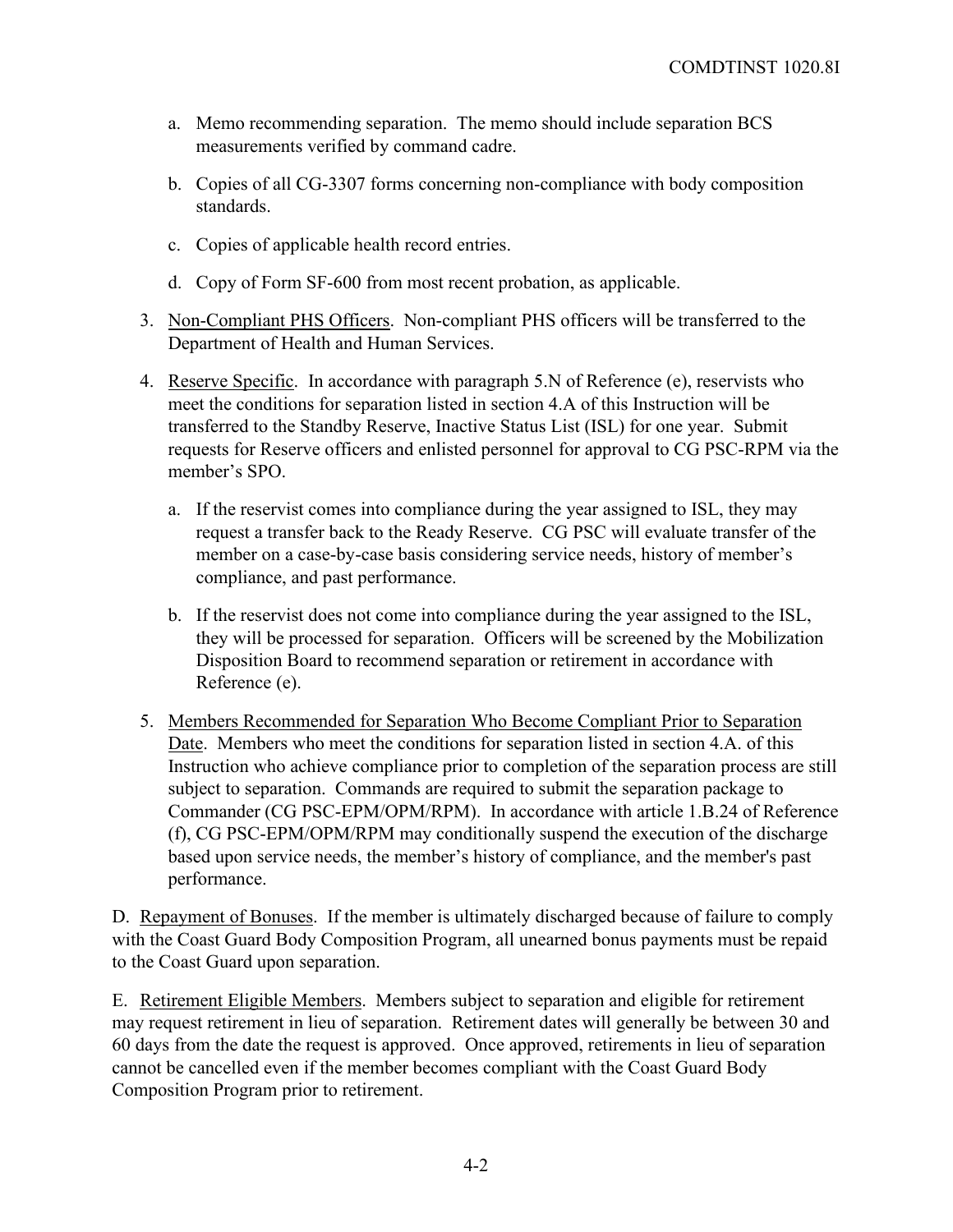<span id="page-36-0"></span>F. Members with Approved Retirement. Members with an approved retirement date must continue to comply with the provisions outlined in this Instruction. Non-compliant members risk separation in lieu of retirement or adjustment of retirement date due to non-compliance.

- G. Reenlistments, Extensions, and Re-Entry Enlistments.
	- 1. Reenlistments. Reenlistment under this Chapter pertains to active duty or reserve component members who wish to reenlist in the Coast Guard or Coast Guard Reserve while non-compliant.
	- example, a member is at the end of their four year contract and wants to "extend" for one 2. Extensions. Extensions under this Chapter pertain to contract length extensions (for year).
	- 3. Policy on Reenlistments and Extensions.
		- a. Members who are non-compliant may be authorized by their CO to reenlist or extend if they are otherwise qualified. Any weight loss probationary period remains in effect.
		- b. Guidance on non-compliance and impact on bonus eligibility can be found in Reference (j), Military Bonus Programs, COMDTINST 7220.2 (series).
	- 4. Re-Entry Enlistments. For the purpose of this section, re-entry enlistment pertains only to members who have been discharged for non-compliance and are subsequently seeking to re-enter the service.
		- a. Conditions for Approving Re-Entry Enlistments. Active duty enlisted members discharged for exceeding weight standards who subsequently seek to re-enter the service may request re-entry provided:
			- (1) They comply with body composition standards; and,
			- (2) They have been out of the service no more than 24 months.
		- b. Approving Authority for Re-Entry Enlistments (Active Duty). CG PSC EPM-1 is the approving authority for all re-entry enlistments for members discharged from the Coast Guard due to non-compliance. They will evaluate requests individually based on:
			- (1) Service needs,
			- (2) The member's history of compliance, and
			- (3) The member's past performance.
		- c. Former reserve members should contact CG PSC RPM-1 for re-entry.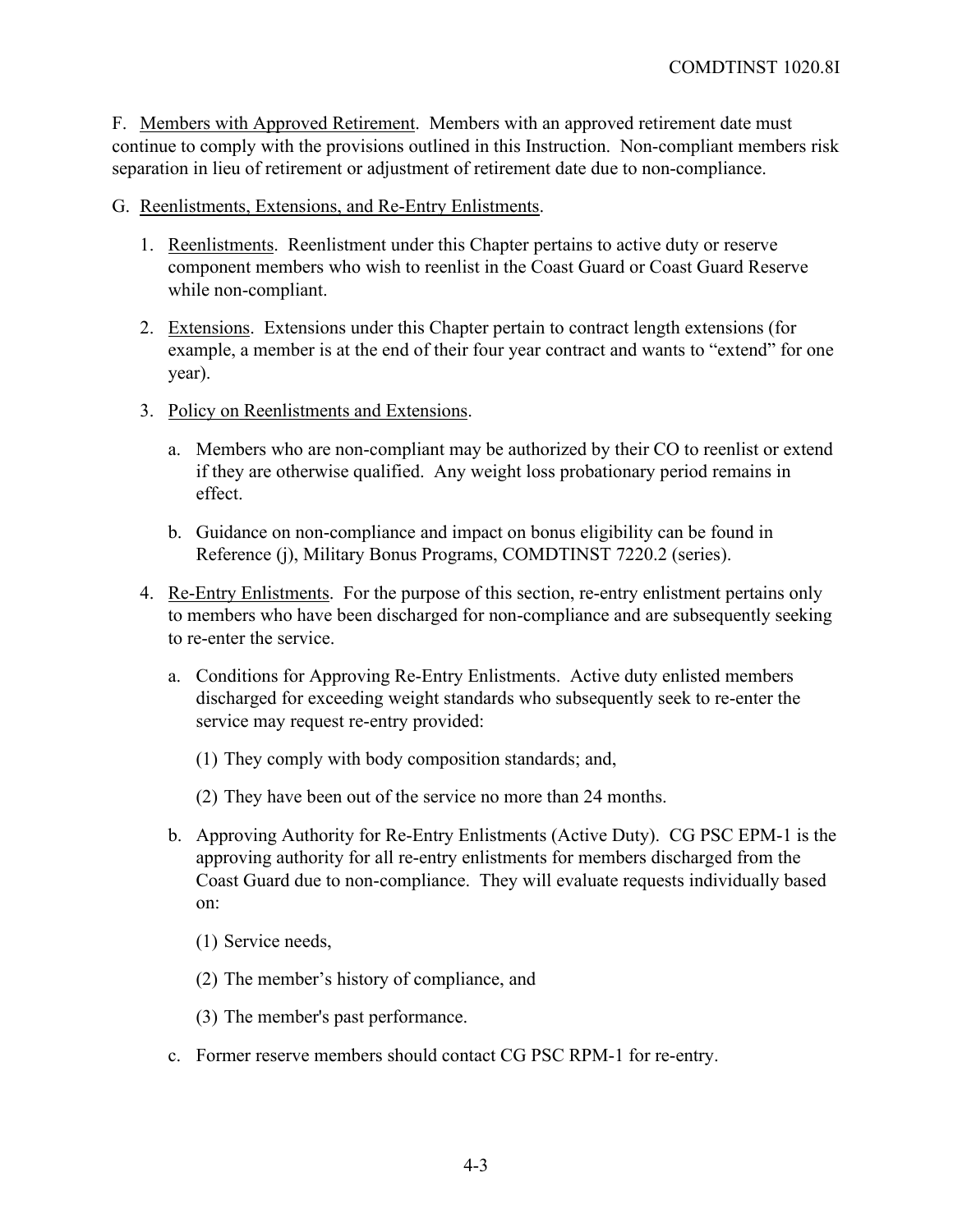discharged for non-compliance will be processed at a Coast Guard recruiting office. d. Processing Authority for Re-Entry Enlistments: All re-entry enlistments for members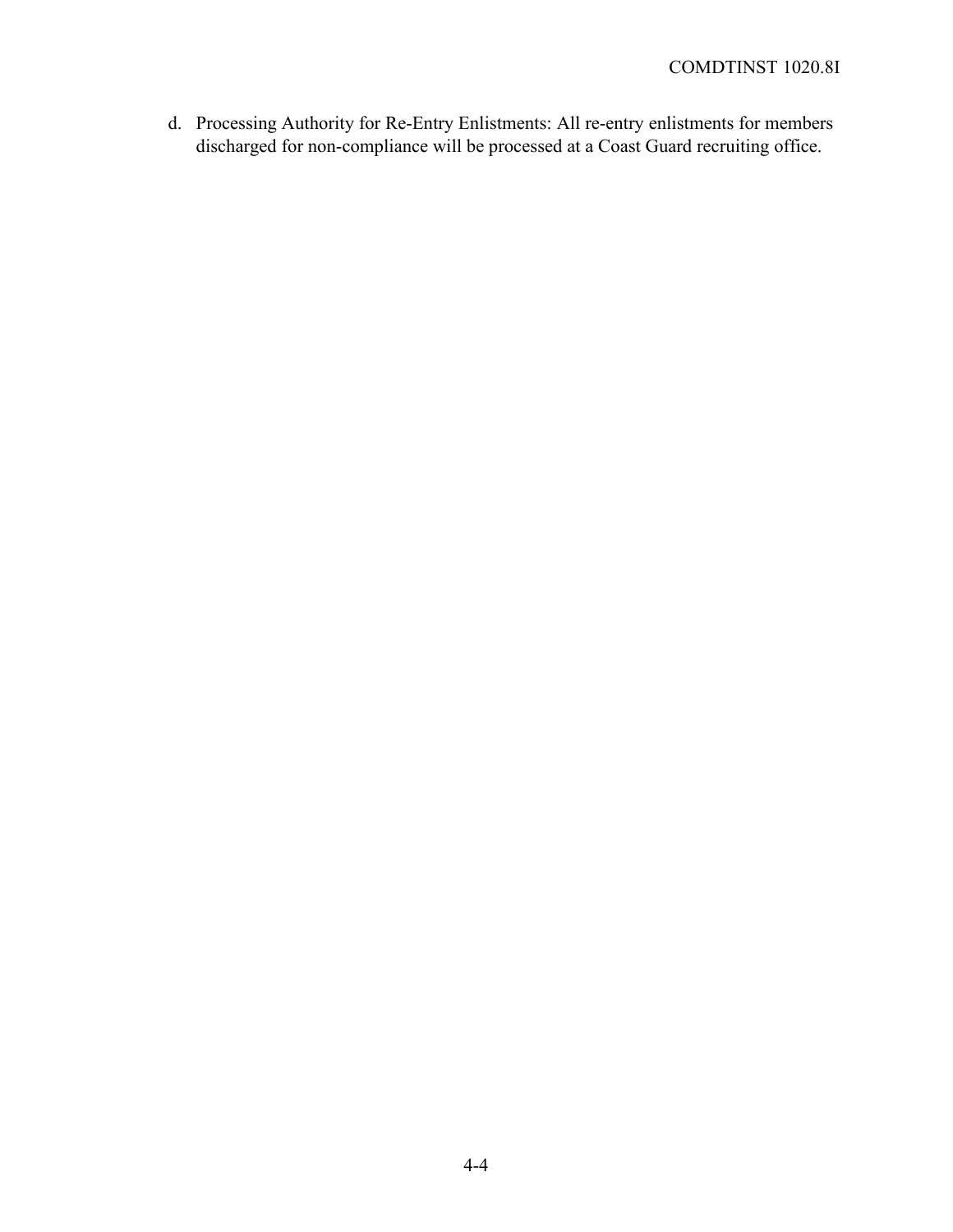#### **Chapter 5 ABEYANCES AND EXEMPTIONS TO PROBATION**

- A. Medical Abeyances.
	- unique and evaluated on a case-by-case basis. Commands should not forward requests 1. Approving Authority. CG PSC-psd is the approving official for all medical abeyance/exemption requests. Each medically related abeyance request will be treated as for medical abeyances to CG PSC-psd until a diagnosis is made. Awaiting a medical diagnosis or abeyance decision does not constitute reason to waive or delay weight screening, documentation, and/or probation procedures.
	- 2. Intent. The intent of authorizing a medical abeyance is to avoid penalizing a member who may be non-compliant due to medical conditions/medications that directly contribute to weight gain. Injuries or illnesses that interfere with a member's ability to exercise are not grounds for a medical abeyance. Commands do not have to wait until a member is found non-compliant to request a medical abeyance.
	- 3. Abeyance Examples.
		- a. Medical abeyance requests will only be granted for cases involving diagnosed physiological medical conditions or use of prescription medications (which are not disqualifying for continued service) that contribute to the member's inability to maintain compliance with weight standards.
		- b. Abeyance requests that stem from medical conditions which may restrict a member's ability to lose weight/body fat through proper diet or exercise, will not be approved. ability to exercise, but otherwise have no physiological impact on the member's
		- c. The following chart provides some representative examples of qualifying and nonqualifying medical conditions:

| <b>Qualifying Medical Examples</b>                                                                    | <b>Non-qualifying Medical Examples</b>                                                          |  |  |  |  |  |  |  |  |  |  |
|-------------------------------------------------------------------------------------------------------|-------------------------------------------------------------------------------------------------|--|--|--|--|--|--|--|--|--|--|
| • Hypothyroidism<br>• Polycystic Ovarian Syndrome<br>• Prolonged use of prescribed<br>Corticosteroids | • Mood disorders<br>Ankle sprain<br>Stretching or tearing a muscle<br>Broken bones<br>Back pain |  |  |  |  |  |  |  |  |  |  |

4. Abeyance Requests.

- a. The following must be included in all requests for a weight abeyance:
	- (1) A memo from the command requesting an abeyance that includes the member's name, employee identification (EMPLID), current weight, body fat measurements, and AC measurements, reason for abeyance, and the command point of contact.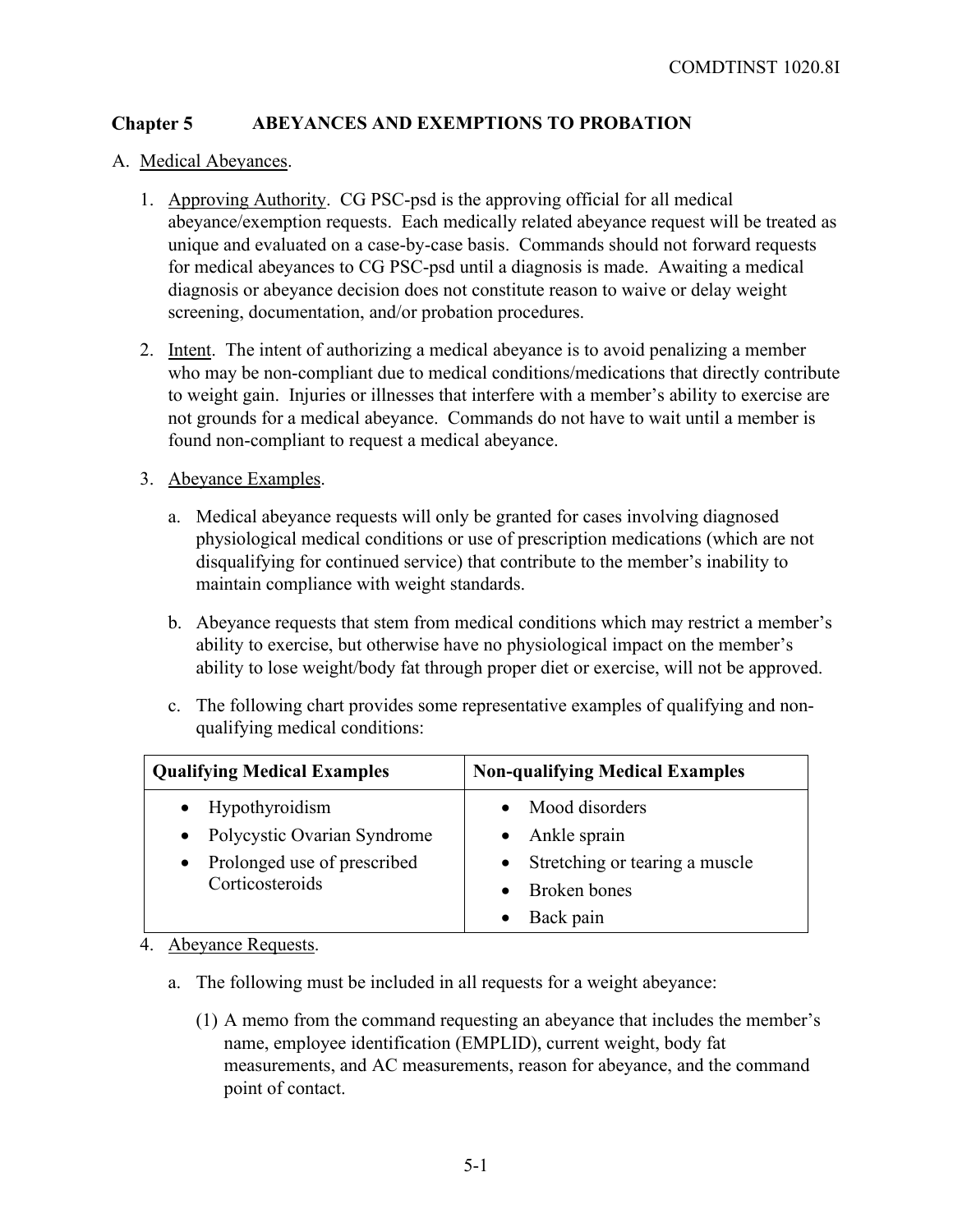- <span id="page-39-0"></span> (2) Signed copy of the Authorization for Disclosure of Medical or Dental Information, form DD-2870.
- (3) A copy of all form CG-3307s related to the member's current weight probation (if applicable) and past weight probations, abeyances, and tobacco cessation programs.
- (4) Copy of form SF-600, signed by the command and reviewing physician.
- (5) Any documentation from medical related to the abeyance request including any medication currently being taken.
- 5. Length of Abeyance. If a medical abeyance is approved, CG PSC-psd will grant an adequate period of time to allow the member's specific medical condition to be effectively stabilized. During this period, members who exceed standards will be considered compliant and will therefore not accumulate strikes per the three-strike rule.

#### 6. Requirements During Abeyance.

- a. Members granted a medical abeyance are not required to participate in body composition screenings. However, members who exceed standards during an authorized abeyance will be considered program compliant.
- b. The abeyance period should be utilized by the member to come into compliance as they will be accountable to the standards once their medical condition is stabilized. The abeyance period will not be considered a probationary period, though the member is still required to abide by the provisions of paragraph 5.A.4 of this Instruction.
- c. A member with an approved abeyance will be screened upon the completion of the abeyance period to verify weight compliance per paragraph 2.A.3.a of this Instruction.
- 7. Abeyance Extension. While no permanent abeyance will be granted, on a case-by-case basis, CG PSC-psd may grant an extension to a medical abeyance if circumstances warrant. Commands requesting an extension must contact CG PSC-psd prior to the end of their medical abeyance period.

#### B. Maternity Exemptions.

- documenting the exemption that will be reflected in DA during semiannual weight 1. Pregnancy Exemption. A service member is exempt from compliance with body composition standards during pregnancy. Units must complete a form SF-600 screening periods.
- 2. Post-Birth/Termination Exemption. Members under this exemption are not required to participate in body composition screenings. During this period, members who exceed program standards will be considered compliant. In cases where the end date of a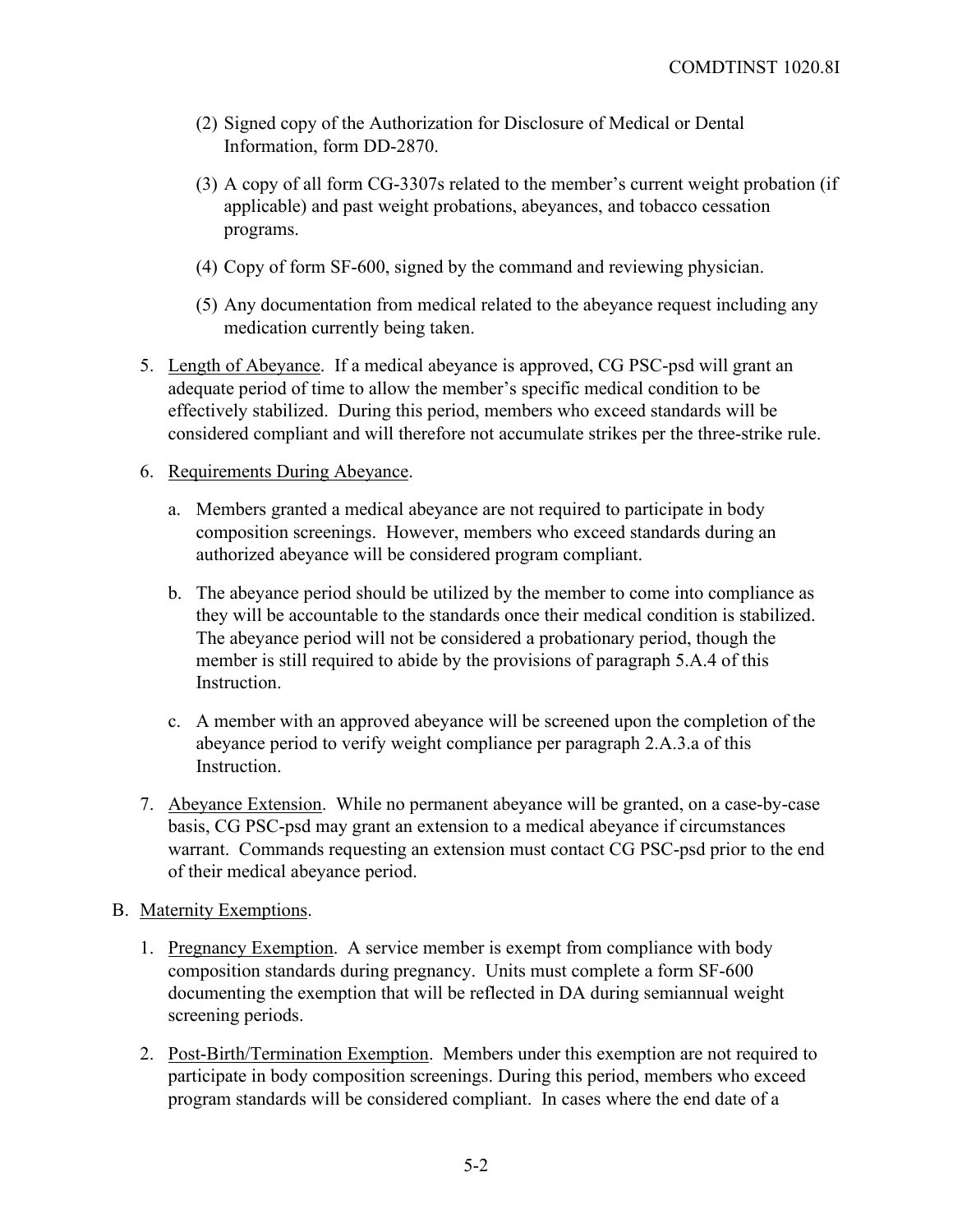<span id="page-40-0"></span>pregnancy is unclear, a note from a medical provider will be required establishing the date the pregnancy ended.

- a. Member who were pregnant less than twenty weeks are exempt for six months from the date of pregnancy termination or loss.
- b. Members who were pregnant 20 weeks or more are exempt for 12 months from the date of pregnancy completion, termination, or loss.
- 3. Expiration of Exemption. Upon expiration of the exemption period, a screening shall be conducted to determine compliance.
- 4. Routine maternity exemptions. Routine maternity exemptions are authorized to be executed at the unit level. In the case of privacy concerns, a member may request a postbirth/termination exemption under this article directly to Commander (CG PSC-psd fs), providing supporting documentation form a medical provider establishing the date the pregnancy ended. An exemption authorization will be provided to the member and command for administrative purposes.

#### C. Tobacco Cessation Exemption.

- 1. Tobacco Cessation Policy.
	- a. Members who are addicted to tobacco may submit a request through their chain of tobacco cessation exemption period will commence on the day the member quit command to CG PSC-psd for a one-time, six-month exemption. If authorized, the smoking and conclude six months thereafter. During this period, members who exceed program standards will be considered compliant.
	- b. Tobacco cessation exemptions will not be granted to members who are non-compliant on the date of the request. Commands must verify member compliance by conducting a BCS prior to submitting a tobacco cessation exemption request. Upon verifying compliance the exemption will be documented on form CG-3307.
	- c. Members under this exemption are not required to participate in body composition screenings, during this period, members who exceed program standards will be considered compliant.
- 2. Purpose of Tobacco Cessation Exemption. It is possible that members who cease the use of tobacco products may gain weight. The intent of the tobacco cessation exemption is to encourage members who are within Coast Guard body composition standards to quit using tobacco products without fear of being found non-compliant due to subsequent weight gain. This is an incentive for members to quit tobacco use and adopt a healthier lifestyle; therefore, members should not be penalized for trying to quit tobacco.
	- a. Members can minimize weight gain through healthy eating combined with exercise.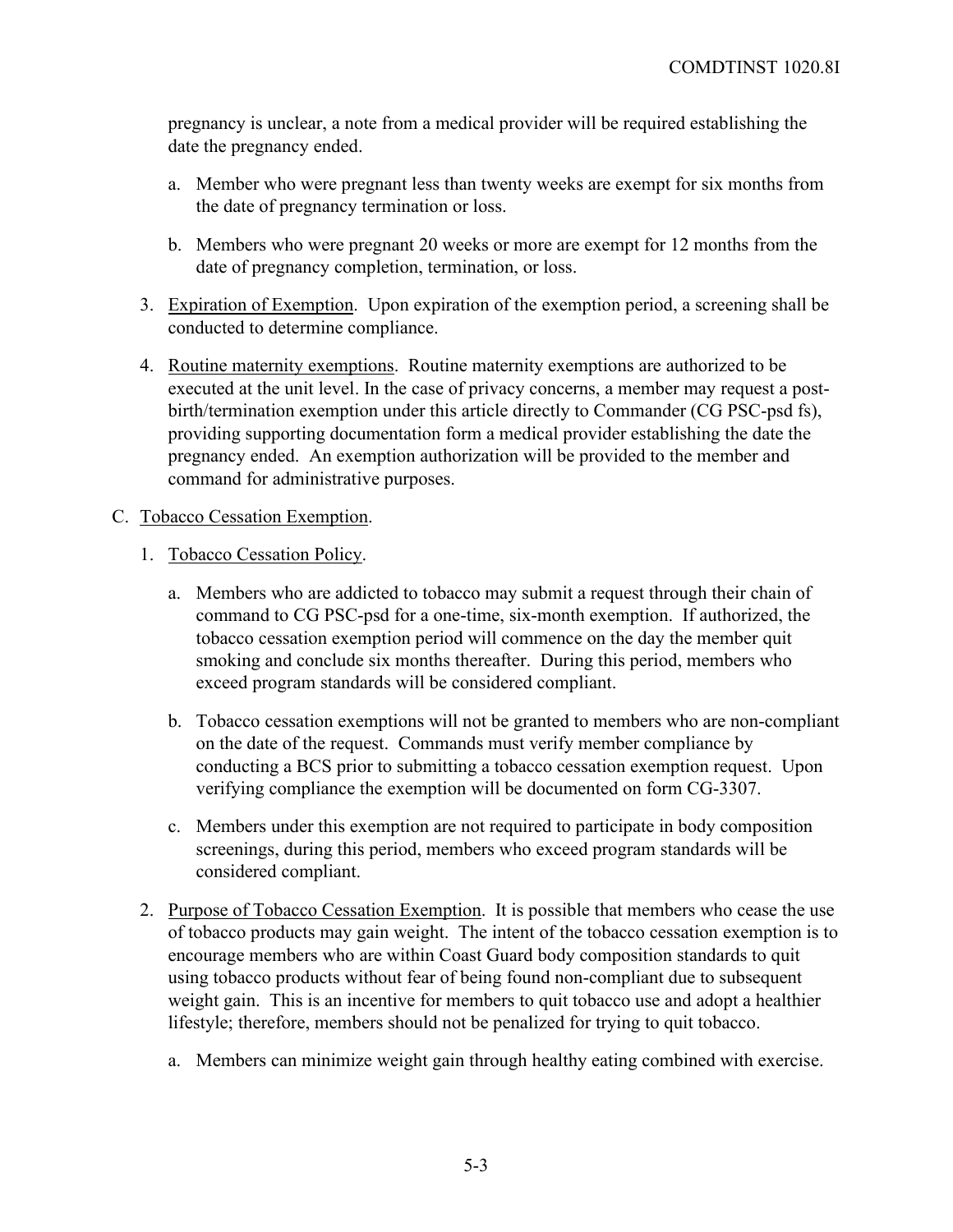- <span id="page-41-0"></span>b. Members are encouraged to use nutritional counseling to promote a healthy lifestyle change.
- c. The tobacco cessation exemption policy is not intended to be a placeholder for noncompliant members already in a weight probationary period status or used to avoid the three-strike rule.

#### 3. Exemption Period for Tobacco Cessation.

- a. Authorized exemptions for tobacco cessation will be effective for a period of six months from the date the member informs command of their abstinence from nicotine containing products, either with or without the benefit of a formal tobacco cessation program.
- b. If a member does not remain nicotine free for the entire six-month period, the exemption must cease, and the member must immediately be screened and, if found non-compliant and if appropriate, placed on probation.
- c. Upon expiration of the exemption period, a screening shall be conducted to determine compliance.
- d. Member must follow policy and standards for healthy body fat loss in accordance with Reference (a).

D. Eating Disorders. Members who are diagnosed by a qualified medical professional with an eating disorder will be processed per Reference (f).

- E. Sexual Assault Recovery Exemption.
	- 1. Purpose of the Sexual Assault Recovery Exemption. The intent of this policy is to assist members with recovery from sexual assault.
	- 2. Sexual Assault Recovery Exemption Policy.
		- a. A member who makes an unrestricted report of sexual assault, per Reference (i), may submit a one time, six month exemption request through their chain of command to Commander, CG PSC-psd under the following circumstances:

(1) The victim signed a Victim Reporting Preference Statement, Form CG-6095 and elected the unrestricted reporting option.

(2) The sexual assault, as defined in Reference (i), occurred within one year of the exemption request.

- b. Members who receive an exemption must:
	- (1) Be considered compliant until the end of the exemption; and,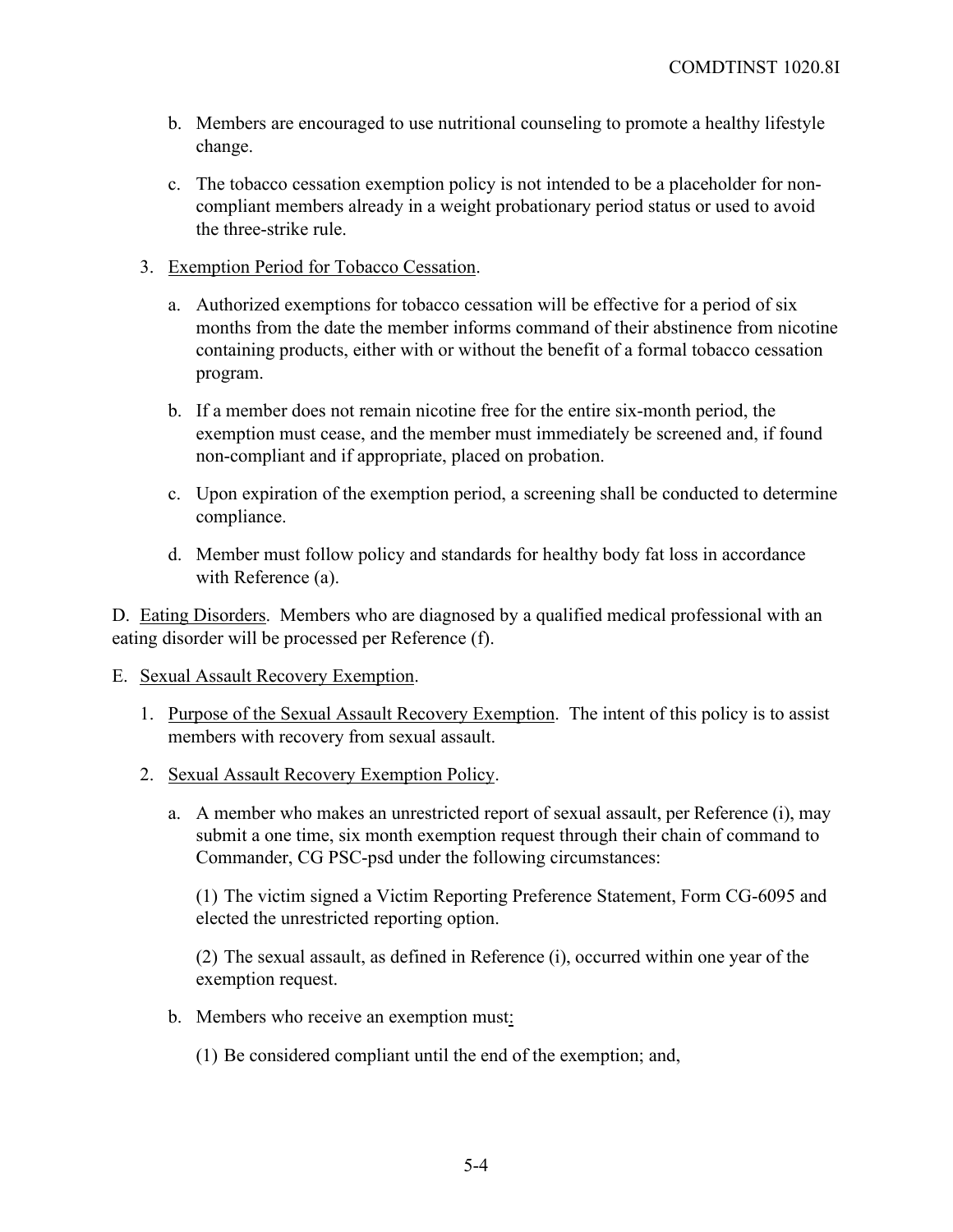<span id="page-42-0"></span>(2) Follow policy and standards for healthy body fat loss in accordance with Reference (a).

 separation if active duty, transferred to the ISL if a reservist, or returned to the c. At the expiration of the six month exemption period, if a member is found to be noncompliant, they must have the non-compliance documented on an Administrative Remarks, Form CG-3307 and be placed on probation. However, if the member exceeds maximum allowable body fat by more than eight percent, maximum allowable AC measurement by more than four inches and maximum screening weight by over 35 pounds, and does not successful complete PFT, they must be processed for Department of Health and Human Services (Public Health Service).

 and Male Hormone Replacement Therapy (HRT) and/or the medications used for ARS/HRT F. Infertility Treatment Exemption. The Coast Guard recognizes that members may undergo physiological changes associated with the side effects of Assisted Reproductive Services (ARS) resulting in exceeding CG body composition standards.

- 1. Eligibility.
	- a. The following exemption must only be granted for members requesting qualifying treatment for infertility.
	- b. Members are not required to be compliant with body composition standards when making the request.
- 2. Qualifying treatment.
	- a. Only the following treatments qualify for an ARS/HRT exemption: in vitro fertilization (IVF), Gamete Intrafallopian Transfer (GIFT), and in vitro maturation (IVM), and male hormone replacement therapy. A member may request an exemption under this Article through their Commanding Officer to Commander (CG PSC-psd) after a military physician has positively endorsed a fertility treatment plan.
	- b. No member is required to receive an ARS/HRT exemption prior to ARS/HRT treatment, but any member undergoing ARS/HRT without an ARS/HRT exemption must be held to policies and standards stated in Chapters 3 and 4 of this Instruction.

## 3. Request for ARS/HRT Exemption.

- a. Commander (CG PSC-psd) is the sole approving authority for ARS/HRT exemptions.
- b. A military physician must positively endorse the ARS/HRT treatment plan. The plan must clearly indicate the start date of the treatment and state that an increase in measurement of body fat is a possible side effect of treatment.
- member may request an ARS/HRT exemption through their Commanding Officer to c. After receiving the positive endorsement in Chapter 5 F.2.b. of this Instruction, a the approving authority.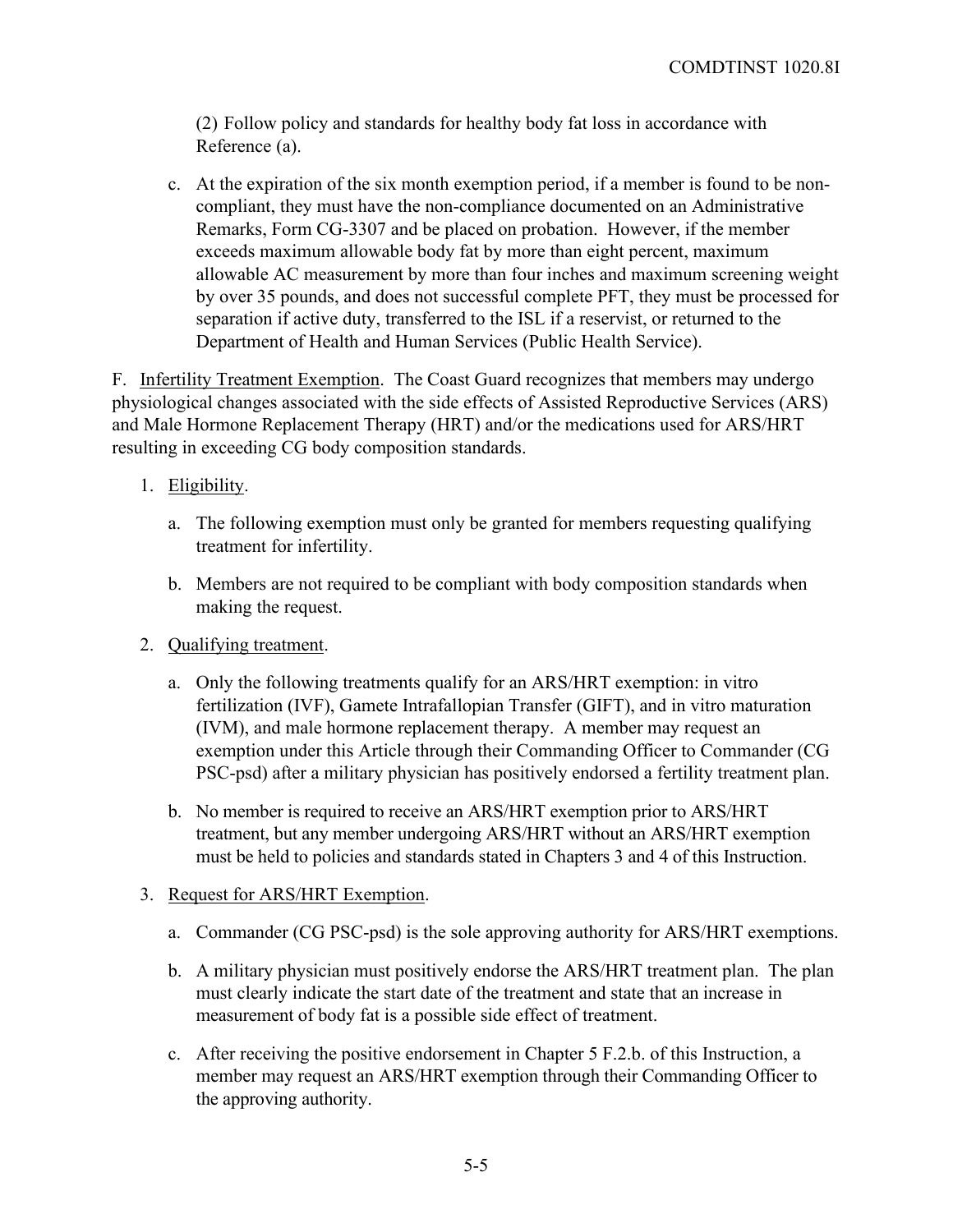- <span id="page-43-0"></span>4. Current ARS/HRT Exemption. Members who receive an ARS/HRT exemption are:
	- Chapter 2 of this Instruction; and, a. Not required to participate in all body composition screenings in accordance with
	- b. Be considered compliant until the end of the exemption.
- 5. Duration of ARS/HRT Exemption.
	- a. All ARS/HRT exemptions last 12 months from the date of approval and will only be cancelled earlier if the member becomes pregnant. A member diagnosed as pregnant must immediately follow policies and standards in Article 5.B. of this Instruction.
	- b. At the expiration of the ARS/HRT exemption, if a member is found to be noncompliant, their commanding officer must follow procedures, policies, and standards in Chapters 3 and 4 of this Instruction, as appropriate.
- 6. Limitations on ARS/HRT Exemption.
	- a. No extensions to the limits listed in Chapter 5 paragraph F.5. of this Instruction are authorized.
	- b. There is no limit on the number of ARS/HRT exemptions in a member's career.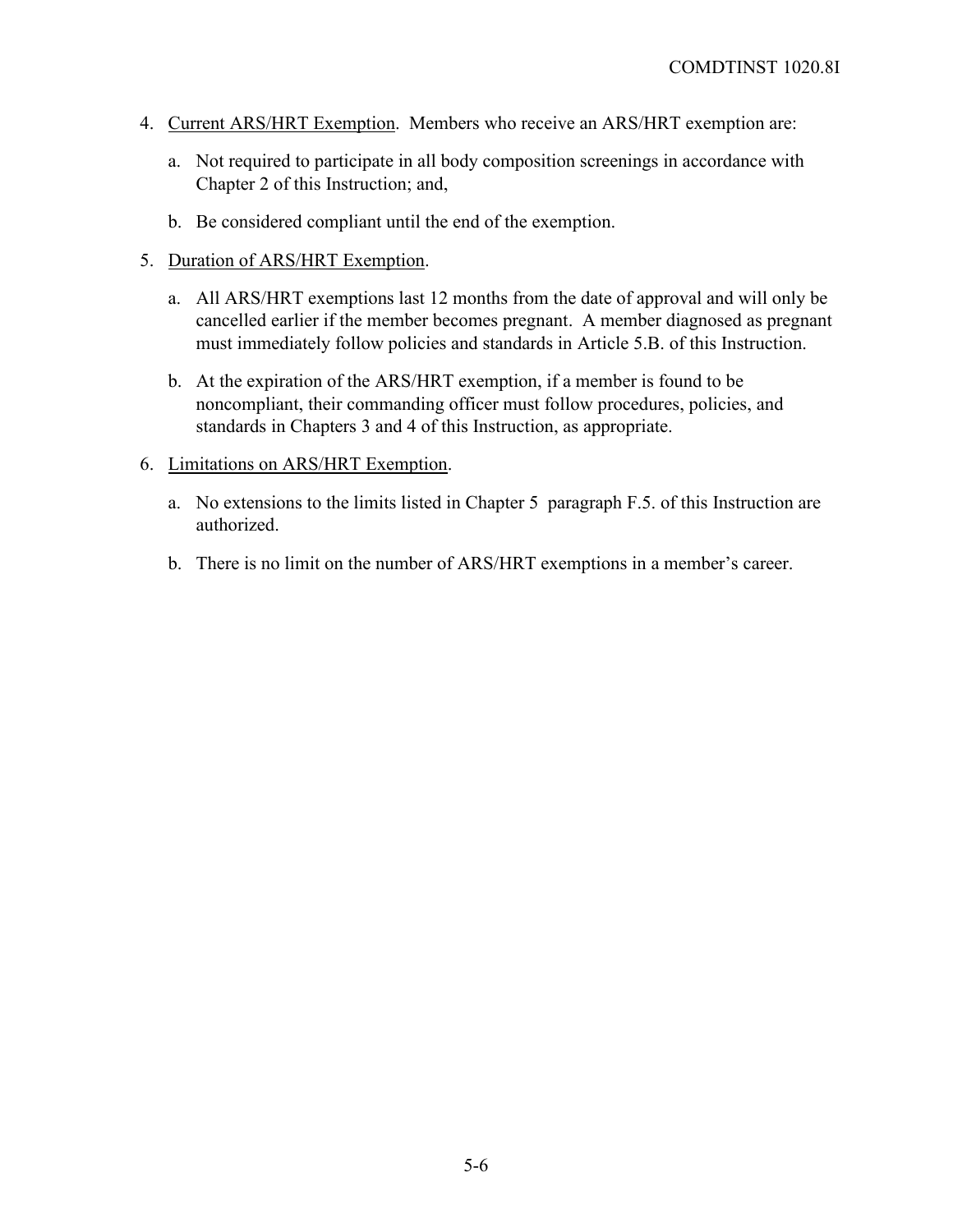## **SCREENING WEIGHTS , MAXIMUM ALLOWABLE BODY FAT PERCENTAGES, & MAXIMUM ABDOMINAL CIRCUMFERENCE.**

A. Screening Weights. Screening weights listed below are age and gender neutral. Service members who fall below the minimum weight standards must be referred for a medical evaluation.

| Minimum Screening Weight (lbs) | Height (inches) | <b>Maximum Screening Weight (lbs)</b> |
|--------------------------------|-----------------|---------------------------------------|
| 91                             | 58              | 131                                   |
| 94                             | 59              | 136                                   |
| 97                             | 60              | 141                                   |
| 100                            | 61              | 145                                   |
| 104                            | 62              | 150                                   |
| 107                            | 63              | 155                                   |
| 110                            | 64              | 160                                   |
| 114                            | 65              | 165                                   |
| 117                            | 66              | 170                                   |
| 121                            | 67              | 175                                   |
| 125                            | 68              | 180                                   |
| 128                            | 69              | 186                                   |
| 132                            | 70              | 191                                   |
| 136                            | 71              | 197                                   |
| 140                            | 72              | 202                                   |
| 144                            | 73              | 208                                   |
| 148                            | 74              | 214                                   |
| 152                            | 75              | 220                                   |
| 156                            | 76              | 225                                   |
| 160                            | 77              | 231                                   |
| 164                            | 78              | 237                                   |
| 168                            | 79              | 244                                   |
| 173                            | 80              | 250                                   |

B. Maximum Allowable Body Fat Percentage (MABF)

| Age               | <b>Percent Body Fat (Men)</b> | <b>Percent Body Fat (Women)</b> |
|-------------------|-------------------------------|---------------------------------|
| Less than 30      | 22%                           | $32\%$                          |
| Less than 40      | 24%                           | 34%                             |
| Age 40 or greater | 26%                           | 36%                             |

C. Maximum Abdominal Circumference (AC) measurement. The maximum AC measurement is 39.0 inches for males and 35.5 inches for females.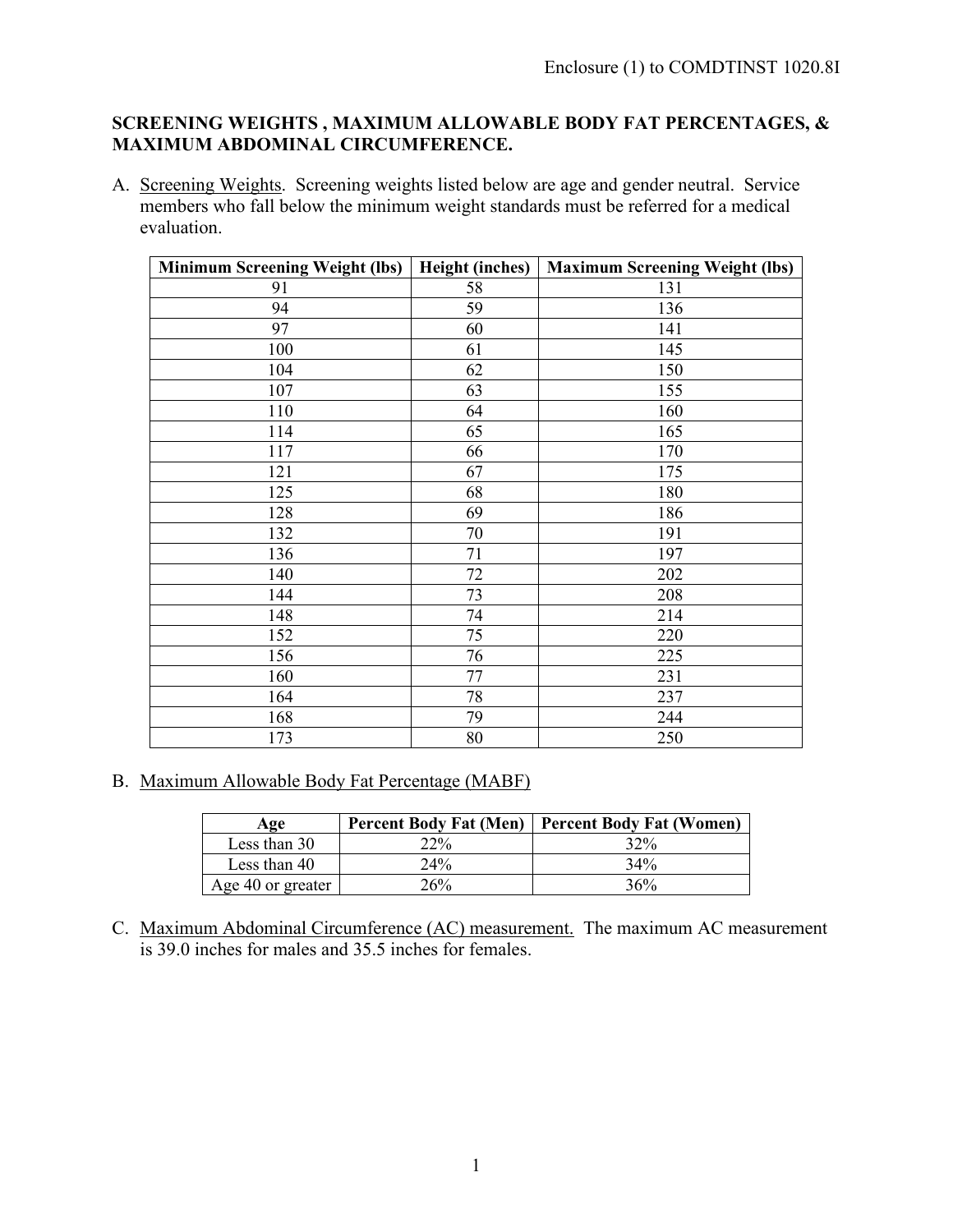#### PERCENT FAT ESTIMATION FOR MEN

Height (in)

| CV.  | 58               | 59               | 60  | 61               | 62               | 63               | 64             | 65               | 66              | 67 | 68        | 69 | 70               | 71             | 72             | 73  | 74 | 75           | 76               | 77               | 78               | 79              |
|------|------------------|------------------|-----|------------------|------------------|------------------|----------------|------------------|-----------------|----|-----------|----|------------------|----------------|----------------|-----|----|--------------|------------------|------------------|------------------|-----------------|
| 13.5 | 10 <sub>10</sub> | 10 <sub>10</sub> | Э   | 9                | 8                | 8                | $\overline{7}$ | 7                | $\overline{7}$  | 6  | 6         | 5. | 5                | $\overline{4}$ | $\overline{4}$ | 3   | 3  | 3            | $\overline{2}$   | $\overline{2}$   | $\mathbf{1}$     | $\mathbf{1}$    |
| 14.0 | 12               | 11               | 11  | 10 <sub>10</sub> | 10 <sub>10</sub> | э                | Э              | 8                | 8               | 7  | 7         | 7  | 6                | 6              | 5.             | 5   | 4  | 4            | 4                | 3                | 3                | 2               |
| 14.5 | 13.              | 13               | 12  | 12               | 11               | 11               | 10             | 10 <sub>10</sub> | 9               | 9  | 8         | 8  | 7                | 7              | 7              | 6.  | 6  | 5.           | 5                | 5                | 4                | 4               |
| 15.0 | 14               | 14               | 13  | 13               | 12               | 12               | 11             | 11               | 10              | 10 | $10^{-1}$ | 9  | э                | 8              | 8              | 7   | 7  | 7            | 6                | 6                | 5                | 5               |
| 15.5 | 16               | 15               | 15  | 14               | 14               | 13               | 13             | 12 <sub>2</sub>  | 12              | 11 | 11        | 10 | 10 <sub>10</sub> | э              | э              | э   | 8  | 8            | 7                | 7                |                  | 6               |
| 16.0 | 17               | 16               | 16  | 15               | 15               | 14               | 14             | 13               | 13              | 12 | 12        | 12 | 11               | 11             | 10             | 10  | 9  | э            | Э                | 8                | 8                | 7               |
| 16.5 | 18 <sup>18</sup> | 17               | 17  | 16               | 16               | 15               | 15             | 14               | 14              | 14 | 13        | 13 | 12               | 12             | 11             | 11  | 11 | 10           | 10 <sup>10</sup> | 9                | 9                | 9               |
| 17.0 | 19               | 19               | 18  | 18               | 17               | 17               | 16             | 16               | 15              | 15 | 14        | 14 | 13.              | 13             | 13.            | 12  | 12 | 11           | 11               | 10               | 10               | $10^{-}$        |
| 17.5 | 20               | 20               | 19  | 19 <sub>15</sub> | 18 <sup>2</sup>  | 18 <sup>18</sup> | 17             | 17               | 16              | 16 | 15        | 15 | 14               | 14             | 14             | 13  | 13 | $12^{\circ}$ | 12               | 12 <sub>12</sub> | 11               | 11              |
| 18.0 | 21               | 21               | 20  | 20               | 19               | 19               | 18             | 18               | 17              | 17 | 16        | 16 | 15.              | 15             | 15.            | 14  | 14 | 13.          | 13.              | 13               | 12               | 12              |
| 18.5 | 22               | 22               | 21  | 21               | 20               | 20               | 19             | 19               | 18              | 18 | 17        | 17 | 17               | 16             | 16             | 15  | 15 | 14           | 14               | 14               | 13               | 13              |
| 19.0 | 23               | 23               | 22  | 22               | 21               | 21               | 20             | 20               | 19              | 19 | 18        | 18 | 18               | 17             | 17             | 16  | 16 | 15           | 15               | 15               | 14               | 14              |
| 19.5 | 24               | 24               | 23  | 23               | 22               | 22               | 21             | 21               | 20              | 20 | 19        | 19 | 18 <sup>18</sup> | 18             | 18             | 17  | 17 | 16           | 16               | 16               | 15               | 15              |
| 20.0 | 25               | 25               | 24  | 24               | 23               | 23               | 22             | 22               | 21              | 21 | 20        | 20 | 19.              | 19             | 19             | 18  | 18 | 17.          | 17               | 17               | 16               | 16              |
| 20.5 | 26               | 26               | 25  | 25               | 24               | 24               | 23             | 23               | 22              | 22 | 21        | 21 | 20               | 20             | 19             | 19  | 19 | 18           | 18               | 17               | 17               | 17              |
| 21.0 | 27               | 26               | 26  | 25               | 25               | 24               | 24             | 24               | 23              | 23 | 22        | 22 | 21               | 21             | 20             | 20  | 20 | 19           | 19               | 18               | 18               | 18              |
| 21.5 | 28               | 27               | 27  | 26               | 26               | 25               | 25             | 24               | 24              | 23 | 23        | 23 | 22               | 22             | 21             | 21  | 20 | 20           | 20               | 19               | 19 <sub>15</sub> | 18              |
| 22.0 | 29               | 28               | 28  | 27               | 27               | 26               | 26             | 25               | 25              | 24 | 24        | 23 | 23               | 23             | 22             | 22  | 21 | 21           | 20               | 20               | 20               | 19              |
| 22.5 | 30               | 29               | 29  | 28               | 28               | 27               | 27             | 26               | 26              | 25 | 25        | 24 | 24               | 23             | 23             | 23  | 22 | 22           | 21               | 21               | 21               | 20              |
| 23.0 | 30               | 30               | 29  | 29               | 28               | 28               | 27             | 27               | 26              | 26 | 26        | 25 | 25               | 24             | 24             | 23. | 23 | 23           | 22               | 22               | 21               | 21              |
| 23.5 | 31               | 31               | 30  | 30               | 29               | 29               | 28             | 28               | 27              | 27 | 26        | 26 | 25               | 25             | 25             | 24  | 24 | 23           | 23               | 23               | 22               | 22              |
| 24.0 | 32               | 31               | 31  | 30               | 30               | 29               | 29             | 28               | 28              | 28 | 27        | 27 | 26               | 26             | 25             | 25  | 25 | 24           | 24               | 23               | 23               | 23              |
| 24.5 | 33               | 32               | 32  | 31               | 31               | 30               | 30             | 29               | 29              | 28 | 28        | 27 | 27               | 27             | 26             | 26  | 25 | 25           | 25               | 24               | 24               | 23              |
| 25.0 | 33               | 33               | 32  | 32               | 31               | -31              | 30             | 30               | 30              | 29 | 29        | 28 | 28               | 27             | 27             | 26  | 26 | 26           | 25               | 25               | 24               | $\overline{24}$ |
| 25.5 | 34               | 34               | 33  | 33               | 32               | 32               | 31             | 31               | 30              | 30 | 29        | 29 | 29               | 28             | 28             | 27  | 27 | 26           | 26               | 26               | 25               | $\overline{25}$ |
| 26.0 | 35               | 34               | 34  | 33               | 33               | 32               | 32             | 31               | 31              | 31 | 30        | 30 | 29               | 29             | 28             | 28  | 28 | 27           | 27               | 26               | 26               | 26              |
| 26.5 | 36               | 35               | 35  | 34               | 34               | 33               | 33             | 32               | 32              | 31 | 31        | 30 | 30               | 30             | 29             | 29  | 28 | 28           | 27               | 27               | 27               | 26              |
| 27.0 | 36               | 36               | 35  | 35               | 34               | 34               | 33             | 33               | 32              | 32 | 32        | 31 | 31               | 30             | 30             | 29  | 29 | 29           | 28               | 28               | 27               | 27              |
| 27.5 | 37               | 37               | 36  | 36               | 35               | 35               | 34             | 34               | 33 <sub>1</sub> | 33 | 32        | 32 | 31               | 31             | 30             | 30  | 30 | 29           | 29               | 28               | 28               | $\overline{28}$ |
| 28.0 | 38               | 37               | 37  | 36               | 36               | 35               | 35             | 34               | 34              | 33 | 33        | 32 | 32               | 32             | 31             | 31  | 30 | 30           | 29               | 29               | 29               | 28              |
| 28.5 | 38               | 38               | 37  | 37               | 36               | 36               | 35             | 35               | 34              | 34 | 34        | 33 | 33               | 32             | 32             | 31  | 31 | 31           | 30               | 30               | 29               | 29              |
| 29.0 | 39               | 39               | 38  | 37               | 37               | 37               | 36             | 36               | 35              | 35 | 34        | 34 | 33               | 33             | 32             | 32  | 32 | 31.          | 31               | 30               | 30               | 30              |
| 29.5 | 40               | 39               | 39  | 38               | 38               | 37               | 37             | 36               | 36              | 35 | 35        | 34 | 34               | 34             | 33             | 33  | 32 | 32           | 31               | 31               | 31               | 30              |
| 30.0 | 40               | 40               | 39  | 39               | 38               | 38               | 37             | 37               | 36              | 36 | 35        | 35 | 35               | 34             | 34             | 33  | 33 | 32           | 32               | 32               | 31               | 31              |
| 30.5 | 41               | 40               | 40  | 39               | 39               | 38               | 38             | 37               | 37              | 37 | 36        | 36 | 35               | 35             | 34             | 34  | 34 | 33           | 33               | 32               | 32               | $\overline{32}$ |
| 31.0 | 42               | 41               | 40  | 40               | 39               | 39               | 39             | 38               | 38              | 37 | 37        | 36 | 36               | 35             | 35             | 35  | 34 | 34           | 33               | 33               | 33               | $\overline{32}$ |
| 31.5 | 42               | 42               | 41  | 41               | 40               | 40               | 39             | 39               | 38              | 38 | -37       | 37 | 36               | 36             | 36             | 35  | 35 | 34           | 34               | 33               | 33               | 33              |
| 32.0 | 43.              | 42               | 42  | 41               | 41               | 40               | 40.            | 39               | 39              | 38 | 38        | 37 | 37               | 37             | 36             | 36  | 35 | 35.          | 34               | 34               | 34               | 33              |
| 32.5 | 43               | 43               | 42  | 42               | 41               | 41               | 40             | 40               | 39              | 39 | 38        | 38 | 38               | 37             | 37             | 36  | 36 | 35           | 35               | 35               | 34               | 34              |
| 33.0 | 44               | 43               | 43. | 42               | 42               | 41               | 41             | 40               | 40              | 39 | 39        | 39 | 38               | 38             | 37             | 37  | 36 | 36           | 36               | 35               | 35               | 34              |
| 33.5 | 44               | 44               | 43  | 43               | 42               | 42               | 41             | 41               | 40              | 40 | 40        | 39 | 39               | 38             | 38             | 37  | 37 | 37           | 36               | 36               | 35               | 35              |
| 34.0 | 45               | 44               | 44  | 43.              | 43.              | 42               | 42             | 42.              | 41              | 41 | 40        | 40 | 39               | 39             | 38             | 38  | 38 | 37           | 37               | 36               | 36               | 36              |
| 34.5 | 46               | 45               | 44  | 44               | 43.              | 43               | 43.            | 42               | 42              | 41 | 41        | 40 | 40               | 39             | 39             | 39  | 38 | 38           | 37               | 37               | 37               | 36              |
| 35.0 | 46               | 46               | 45  | 45               | 44               | 44               | 43             | 43               | 42              | 42 | 41        | 41 | 40               | 40             | 39             | 39  | 39 | 38           | 38               | 37               | 37               | 37              |

\* Circumference Value = abdomen circumference - neck circumference (in inches)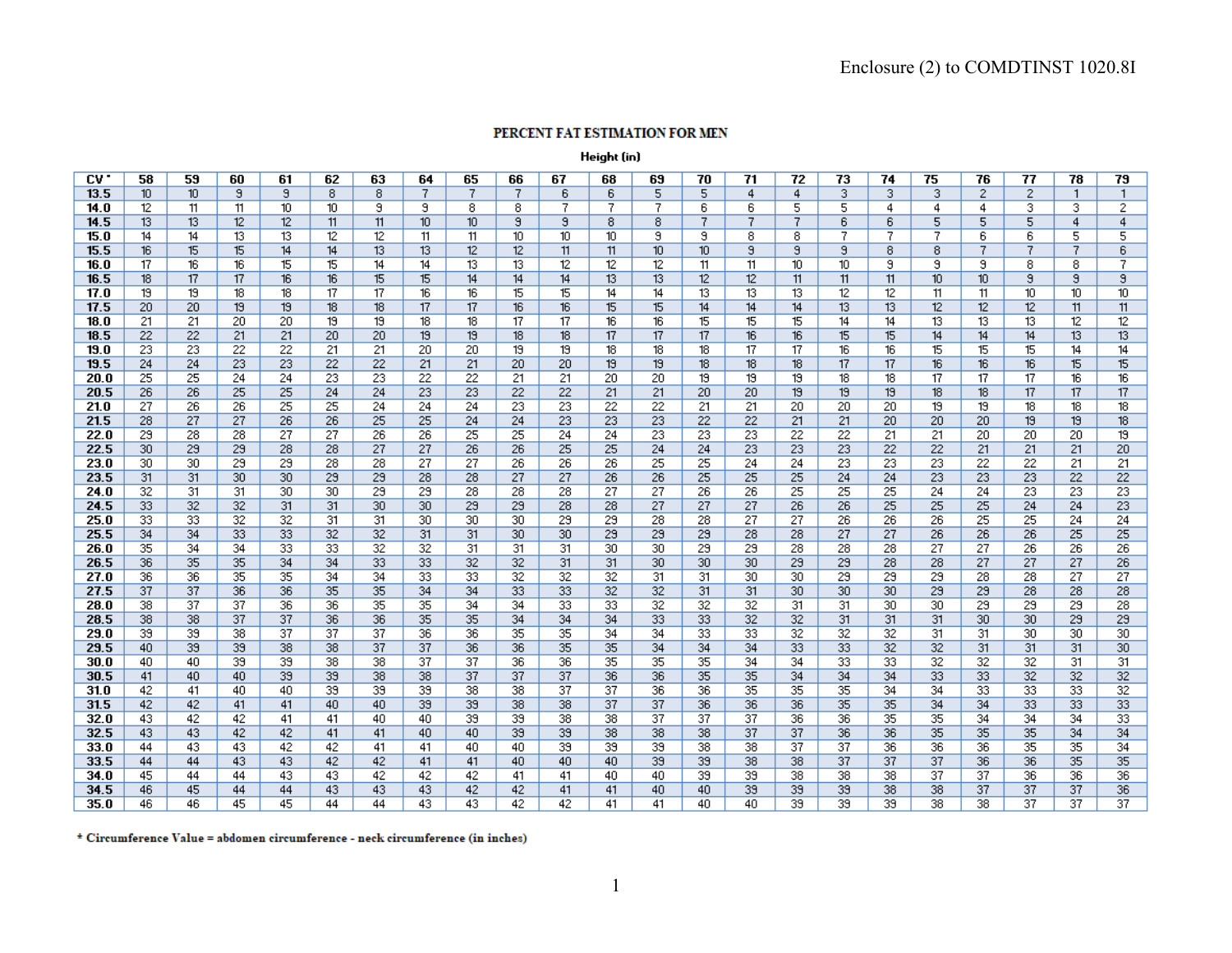#### PERCENT FAT ESTIMATION FOR WOMEN (1 of 2)

Height (in)

| cv   | 58 | 59 | 60               | 61 | 62 | 63 | 64               | 65              | 66              | 67              | 68 | 69 | 70              | 71 | 72               | 73 | 74 | 75 | 76               | 77               | 78             | 79               |
|------|----|----|------------------|----|----|----|------------------|-----------------|-----------------|-----------------|----|----|-----------------|----|------------------|----|----|----|------------------|------------------|----------------|------------------|
| 45.0 | 19 | 18 | 18 <sup>18</sup> | 17 | 16 | 16 | 15               | 14              | 14              | 13              | 12 | 12 | 11              | 11 | 10 <sub>10</sub> | Э  | 9  | 8  | 8                | $\overline{7}$   | $\overline{7}$ | 6                |
| 45.5 | 20 | 19 | 19               | 18 | 17 | 16 | 16               | 15              | 14              | 14              | 13 | 13 | 12              | 11 | 11               | 10 | 10 | э  | 8                | 8                | 7              | 7                |
| 46.0 | 21 | 20 | 19               | 19 | 18 | 17 | 17               | 16              | 15              | 15              | 14 | 13 | 13 <sup>°</sup> | 12 | 12               | 11 | 10 | 10 | 9.               | 9                | 8              | 8                |
| 46.5 | 21 | 21 | 20               | 19 | 19 | 18 | 17               | 17              | 16              | 15              | 15 | 14 | 14              | 13 | 12               | 12 | 11 | 11 | 10 <sup>10</sup> | э                | Э              | 8                |
| 47.0 | 22 | 22 | 21               | 20 | 19 | 19 | 18 <sub>18</sub> | 17              | 17              | 16              | 16 | 15 | 14              | 14 | 13               | 12 | 12 | 11 | 11               | 10 <sub>10</sub> | 10             | 9                |
| 47.5 | 23 | 22 | 22               | 21 | 20 | 19 | 19               | 18              | 18              | 17              | 16 | 16 | 15              | 14 | 14               | 13 | 13 | 12 | 12               | 11               | 10             | 10 <sub>10</sub> |
| 48.0 | 24 | 23 | 22               | 22 | 21 | 20 | 20               | 19              | 18              | 18              | 17 | 16 | 16              | 15 | 15               | 14 | 13 | 13 | 12               | 12               | 11             | 11               |
| 48.5 | 24 | 24 | 23               | 22 | 22 | 21 | 20               | 20              | 19              | 18              | 18 | 17 | 16              | 16 | 15               | 15 | 14 | 14 | 13               | 12               | 12             | 11               |
| 49.0 | 25 | 24 | 24               | 23 | 22 | 22 | 21               | 20 <sub>2</sub> | 20              | 19              | 18 | 18 | 17              | 17 | 16               | 15 | 15 | 14 | 14               | 13               | 13             | 12               |
| 49.5 | 26 | 25 | 24               | 24 | 23 | 22 | 22               | 21              | 20              | 20              | 19 | 19 | 18              | 17 | 17               | 16 | 16 | 15 | 14               | 14               | 13             | $\overline{13}$  |
| 50.0 | 27 | 26 | 25               | 24 | 24 | 23 | 22               | 22              | 21              | 21              | 20 | 19 | 19              | 18 | 17               | 17 | 16 | 16 | 15               | 15               | 14             | 14               |
| 50.5 | 27 | 27 | 26               | 25 | 25 | 24 | 23               | 23              | 22              | 21              | 21 | 20 | 19              | 19 | 18               | 18 | 17 | 16 | 16               | 15               | 15             | 14               |
| 51.0 | 28 | 27 | 27               | 26 | 25 | 25 | 24               | 23              | 23              | 22              | 21 | 21 | 20              | 19 | 19               | 18 | 18 | 17 | 17               | 16               | 15             | 15               |
| 51.5 | 29 | 28 | 27               | 27 | 26 | 25 | 25               | 24              | 23              | 23              | 22 | 21 | 21              | 20 | 20               | 19 | 18 | 18 | 17               | 17               | 16             | 16               |
| 52.0 | 29 | 29 | 28               | 27 | 27 | 26 | 25               | 25              | 24              | 23              | 23 | 22 | 21              | 21 | 20               | 20 | 19 | 19 | 18               | 17               | 17             | 16               |
| 52.5 | 30 | 29 | 29               | 28 | 27 | 27 | 26               | 25              | 25              | 24              | 23 | 23 | 22              | 22 | 21               | 20 | 20 | 19 | 19               | 18               | 18             | 17               |
| 53.0 | 31 | 30 | 29               | 29 | 28 | 27 | 27               | 26              | 25              | 25              | 24 | 23 | 23              | 22 | 22               | 21 | 20 | 20 | 19               | 19               | 18             | 18               |
| 53.5 | 31 | 31 | 30               | 29 | 29 | 28 | 27               | 27              | 26              | 25              | 25 | 24 | 23              | 23 | 22               | 22 | 21 | 21 | 20               | 19               | 19             | 18               |
| 54.0 | 32 | 31 | 31               | 30 | 29 | 29 | 28               | 27              | 27              | 26              | 25 | 25 | 24              | 24 | 23               | 22 | 22 | 21 | 21               | 20               | 20             | 19               |
| 54.5 | 33 | 32 | 31               | 31 | 30 | 29 | 29               | 28              | 27              | 27              | 26 | 25 | 25              | 24 | 24               | 23 | 22 | 22 | 21               | 21               | 20             | 20               |
| 55.0 | 33 | 33 | 32               | 31 | 31 | 30 | 29               | 29              | 28              | 27              | 27 | 26 | 25              | 25 | 24               | 24 | 23 | 22 | 22               | 21               | 21             | 20               |
| 55.5 | 34 | 33 | 33               | 32 | 31 | 31 | 30               | 29              | 29              | 28              | 27 | 27 | 26              | 25 | 25               | 24 | 24 | 23 | 23               | 22               | 21             | 21               |
| 56.0 | 35 | 34 | 33               | 33 | 32 | 31 | 30 <sub>2</sub>  | 30              | 29              | 29              | 28 | 27 | 27              | 26 | 25               | 25 | 24 | 24 | 23               | 23               | 22             | 22               |
| 56.5 | 35 | 35 | 34               | 33 | 32 | 32 | 31               | 30              | 30              | 29              | 29 | 28 | 27              | 27 | 26               | 26 | 25 | 24 | 24               | 23               | 23             | 22               |
| 57.0 | 36 | 35 | 34               | 34 | 33 | 32 | 32               | 31              | 30 <sub>2</sub> | 30              | 29 | 29 | 28              | 27 | 27               | 26 | 26 | 25 | 24               | 24               | 23             | 23               |
| 57.5 | 37 | 36 | 35               | 34 | 34 | 33 | 32               | 32              | 31              | 30 <sub>2</sub> | 30 | 29 | 29              | 28 | 27               | 27 | 26 | 26 | 25               | 25               | 24             | 23               |
| 58.0 | 37 | 36 | 36               | 35 | 34 | 34 | 33 <sup>7</sup>  | 32              | 32              | 31              | 30 | 30 | 29              | 29 | 28               | 27 | 27 | 26 | 26               | 25               | 25             | 24               |
| 58.5 | 38 | 37 | 36               | 36 | 35 | 34 | 34               | 33              | 32              | 32              | 31 | 30 | 30              | 29 | 29               | 28 | 27 | 27 | 26               | 26               | 25             | 25               |
| 59.0 | 38 | 38 | 37               | 36 | 36 | 35 | 34               | 34              | 33              | 32              | 32 | 31 | 30              | 30 | 29               | 29 | 28 | 27 | 27               | 26               | 26             | 25               |
| 59.5 | 39 | 38 | 38               | 37 | 36 | 35 | 35               | 34              | 33              | 33              | 32 | 32 | 31              | 30 | 30               | 29 | 29 | 28 | 27               | 27               | 26             | 26               |
| 60.0 | 40 | 39 | 38               | 37 | 37 | 36 | 35               | 35              | 34              | 33              | 33 | 32 | 32              | 31 | 30               | 30 | 29 | 29 | 28               | 28               | 27             | 26               |
| 60.5 | 40 | 39 | 39               | 38 | 37 | 37 | 36               | 35              | 35              | 34              | 33 | 33 | 32              | 32 | 31               | 30 | 30 | 29 | 29               | 28               | 28             | 27               |
| 61.0 | 41 | 40 | 39               | 39 | 38 | 37 | 37               | 36              | 35              | 35              | 34 | 33 | 33              | 32 | 32               | 31 | 30 | 30 | 29               | 29               | 28             | 28               |
| 61.5 | 41 | 41 | 40               | 39 | 38 | 38 | 37               | 36              | 36              | 35              | 35 | 34 | 33              | 33 | 32               | 32 | 31 | 30 | 30               | 29               | 29             | 28               |
| 62.0 | 42 | 41 | 40               | 40 | 39 | 38 | 38               | 37              | 36              | 36              | 35 | 35 | 34              | 33 | 33               | 32 | 32 | 31 | 30               | 30               | 29             | 29               |
| 62.5 | 42 | 42 | 41               | 40 | 40 | 39 | 38               | 38              | 37              | 36              | 36 | 35 | 34              | 34 | 33               | 33 | 32 | 32 | 31               | 30               | 30             | 29               |
| 63.0 | 43 | 42 | 42               | 41 | 40 | 40 | 39               | 38              | 38              | 37              | 36 | 36 | 35              | 34 | 34               | 33 | 33 | 32 | 32               | 31               | 30             | 30               |
| 63.5 | 44 | 43 | 42               | 41 | 41 | 40 | 39               | 39              | 38              | 37              | 37 | 36 | 36              | 35 | 34               | 34 | 33 | 33 | 32               | 32               | 31             | 30               |
| 64.0 | 44 | 43 | 43               | 42 | 41 | 41 | 40               | 39              | 39              | 38              | 37 | 37 | 36              | 36 | 35               | 34 | 34 | 33 | 33               | 32               | 32             | 31               |
| 64.5 | 45 | 44 | 43               | 43 | 42 | 41 | 41               | 40              | 39              | 39              | 38 | 37 | 37              | 36 | 36               | 35 | 34 | 34 | 33               | 33               | 32             | 32               |
| 65.0 | 45 | 45 | 44               | 43 | 42 | 42 | 41               | 40              | 40              | 39              | 38 | 38 | 37              | 37 | 36               | 35 | 35 | 34 | 34               | 33               | 33             | 32               |
| 65.5 | 46 | 45 | 44               | 44 | 43 | 42 | 42               | 41              | 40              | 40              | 39 | 38 | 38              | 37 | 37               | 36 | 35 | 35 | 34               | 34               | 33             | 33               |
| 66.0 | 46 | 46 | 45               | 44 | 43 | 43 | 42               | 41              | 41              | 40              | 40 | 39 | 38              | 38 | 37               | 37 | 36 | 35 | 35               | 34               | 34             | 33               |
| 66.5 | 47 | 46 | 45               | 45 | 44 | 43 | 43               | 42              | 41              | 41              | 40 | 39 | 39              | 38 | 38               | 37 | 37 | 36 | 35               | 35               | 34             | 34               |

 $^\star$  Circumference Value = waist circumference + hip circumference - neck circumference (in inches)